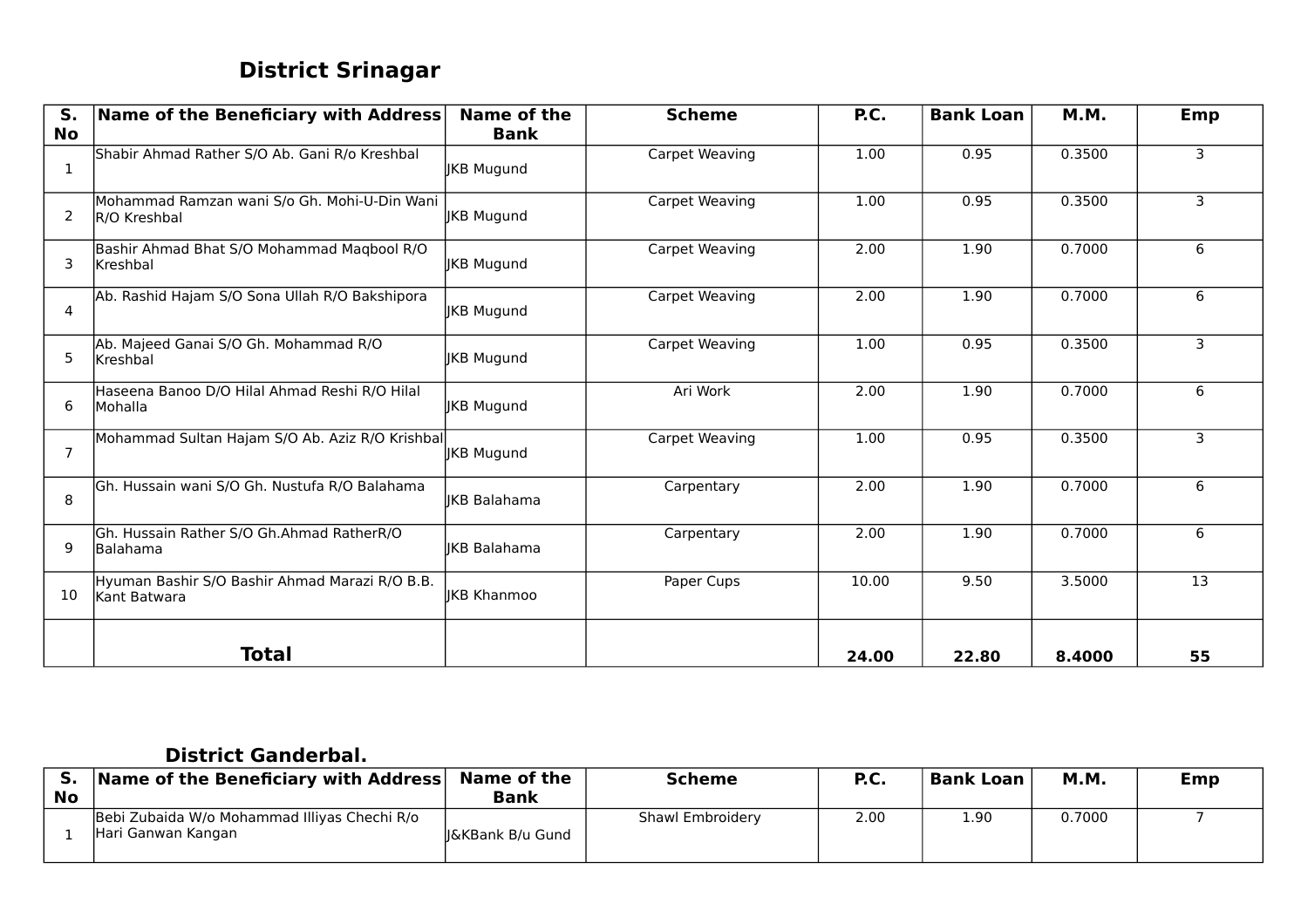| 2  | Shubeena Bano D/o Ab Rahman Ahanger R/o<br>Frawhaknar Kangan                         | <b>I&amp;KBank B/u Gund</b>            | Shawl Embroidery    | 2.00 | 1.90 | 0.7000 | $\overline{7}$ |
|----|--------------------------------------------------------------------------------------|----------------------------------------|---------------------|------|------|--------|----------------|
| 3  | Fareeda W/o Mushtaq Ahmad KhatanaR/o Sambal<br>lBala Gund                            | I&KBank B/u Gund                       | Shawl Embroidery    | 2.00 | 1.90 | 0.7000 | $\overline{7}$ |
| 4  | Gh Mohammad Bajard S/o Mohammad Abdullah<br>Bajard R/o Harigawan Kangan              | J&KBank B/u Gund                       | Dry Fruit           | 3.00 | 2.85 | 1.0500 | 9              |
| 5  | Mohammad Iqbal Chohan<br>S/o Bashir Ahmad R/o<br>Hariganwan                          | J&KBank B/u Gund                       | <b>Dry Fruits</b>   | 2.00 | 1.90 | 0.7000 | 4              |
| 6  | Mohd Altaf Bajard S/o Mohammad Abdullah R/o<br>Harigawan Kangan                      | J&KBank B/u Gund                       | Dry Fruit           | 3.00 | 2.85 | 1.0500 | 9              |
| 7  | Zahoor Ahmad Khatana<br>S/o Mohd younis R/o Hari  J&KBank B/u Gund<br>Ganiwan Kangan |                                        | Cutting & Tailoring | 2.00 | 1.90 | 0.7000 | 7 <sup>1</sup> |
| 8  | Shabir Ahmad Tantary S/o Assdullah Tantary R/o<br>Yangoora Gbl                       | J&KBank B/u Sanik<br>School Manasbal   | Plumbing            | 3.00 | 2.85 | 1.0510 | 9              |
| q  | Asha Bano W/o Mohammad Ashraf Najar R/o<br>lOasba Laar                               | <b>J&amp;KBank B/u Laar</b>            | Shawl Embroidery    | 2.00 | 1.90 | 0.7000 | $\overline{7}$ |
| 10 | Mohammad Shafi Najar<br>S/o Ghulam Ahmad R/o Qasba Laar                              | I&KBank B/u Laar                       | Shawl Embroidery    | 2.00 | 1.90 | 0.7000 | $\overline{7}$ |
| 11 | Ruksana Parveen<br>D/o Mohammad Yousaf Shah<br>R/o Waliwar                           | <b>I&amp;KBank B/u</b><br>Waliwar Laar | Shawl Embroidery    | 2.00 | 1.90 | 0.7000 | $7^{\circ}$    |
| 12 | Mohammad Sultan Rathar S/o Ab. Ahad Rather R/o<br>Wanihama Bala Gbl                  | State Bank of india<br>B/u Beehama     | Shawl Embroidery    | 2.00 | 1.90 | 0.7000 | $\overline{7}$ |
| 13 | Gh. Rasool Mir S/o Gh. Mohai-ud-din MirR/o<br>Wanihama Bala Gbl                      | State Bank of india<br>B/u Beehama     | Shawl Embroidery    | 2.00 | 1.90 | 0.7000 | $\overline{7}$ |
| 14 | Abdul Khaliq Kambay S/o Khazir Mohammad R/o<br>Wanihama Bala Gbl                     | J&KBank B/u<br>Nagbal                  | Shawl Embroidery    | 2.00 | 1.90 | 0.7000 | $\overline{7}$ |
| 15 | Shazia Rasool D/o GH. Rasool Kambay<br>R/o Warphow Alastang Gbl                      | <b>I&amp;KBank B/u</b><br>Nagbal       | Shawl Embroidery    | 2.00 | 1.90 | 0.7000 | $\overline{7}$ |
| 16 | Manzoor Ahmad Kambay<br>S/o Gh. Mohammad R/o Wanihama Bala                           | J&KBank B/u<br>Nagbal                  | Shawl Embroidery    | 2.00 | 1.90 | 0.7000 | $\overline{7}$ |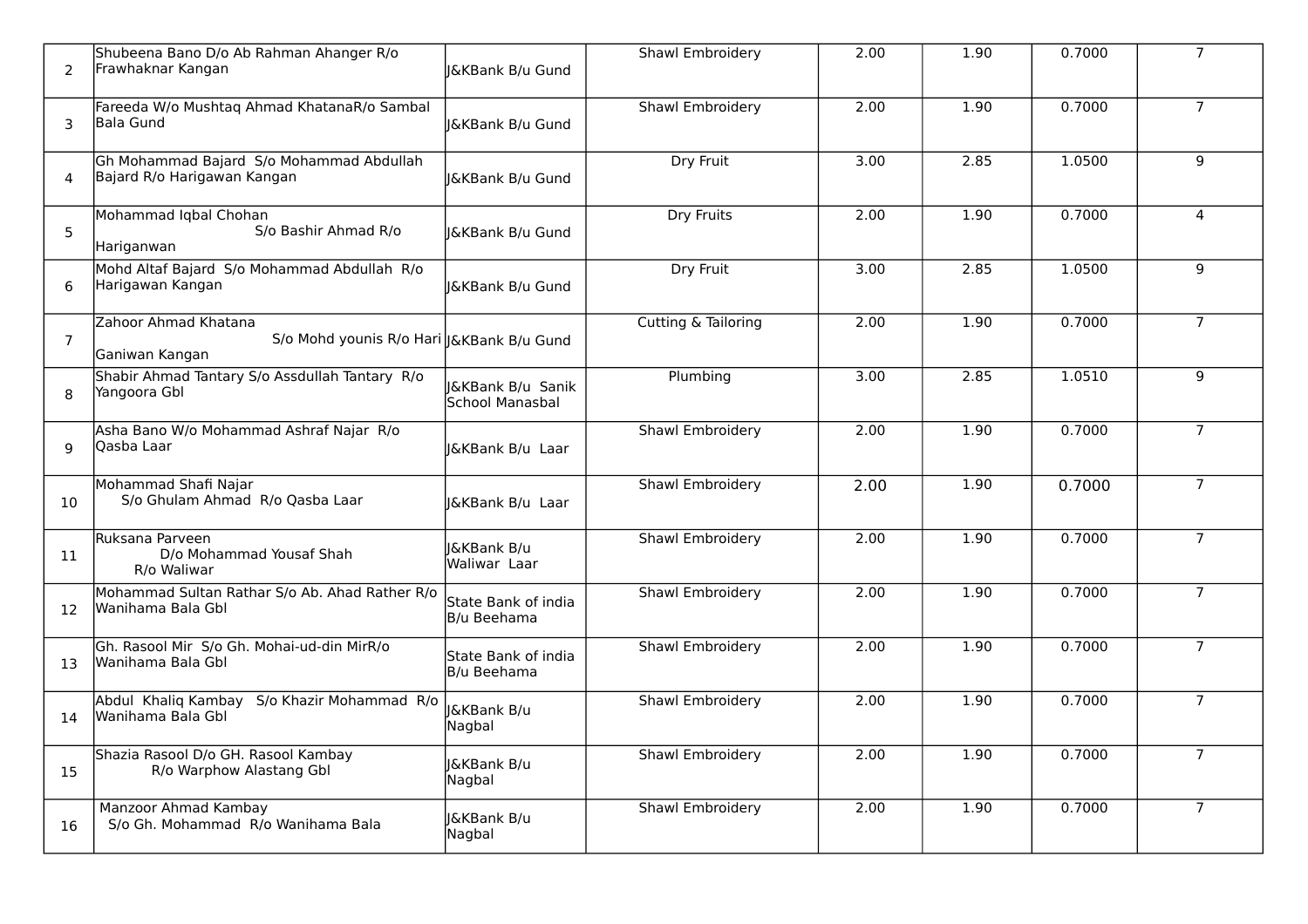| 17 | Farooq Ahmad Kumbay S/o Gh. Mohammad R/o<br>Wanihama Bala Gbl  | <b>I&amp;KBank B/u</b><br>Nagbal        | <b>Shawl Embroidery</b> | 2.00  | 1.90  | 0.7000  | $\overline{7}$  |
|----|----------------------------------------------------------------|-----------------------------------------|-------------------------|-------|-------|---------|-----------------|
| 18 | Mushtaq Ahmad MagrayS/o Abdul Rahim<br>R/o Chappargund         | <b>I&amp;KBank B/u</b><br>Nunner        | <b>Hollow Block</b>     | 5.00  | 4.75  | 1.7500  | $\overline{15}$ |
| 19 | Mushtaq Ahmad Bhat S/o Abdul Gaffar<br>R/o Batwina             | <b>&amp;KBank B/u</b><br><b>Batwina</b> | Shawl Embroidery        | 2.00  | 1.90  | 0.7000  | $\overline{7}$  |
| 20 | Naseema W/o Fayaz Ahmad Gogri R/o Ladwana<br><b>Tullamulla</b> | <b>J&amp;KBank B/u</b><br>Tullamulla    | <b>Shawl Embroidery</b> | 2.00  | 1.90  | 0.7000  | $\overline{7}$  |
| 21 | Bashir Ahmad Bhat S/o Mohammad Ramzan rR/o<br>Manigam          | <b>I&amp;KBank B/u</b><br>Manigam       | Shawl Embroidery        | 1.00  | 0.95  | 0.3500  | $\overline{4}$  |
| 22 | Zahoor Ahmad Gani S/o Mohammad Ramzan rR/o<br>Manigam          | <b>I&amp;KBank B/u</b><br>Manigam       | Cutting & Tailoring     | 1.00  | 0.95  | 0.3500  | $\overline{4}$  |
| 23 | Ashia SultanW/o Hilal Ahmad Guroo<br>R/O<br>KUrhama Gbl        | <b>I&amp;KBank B/u</b><br>SainkSchool   | <b>Shawl Embroidery</b> | 1.00  | 0.95  | 0.3500  | $\overline{4}$  |
| 24 | Gulzar Ahmad Mir S/o Gh. Mohammad R/o Chinner<br>Kangan        | <b>J&amp;KBank B/u</b><br>Chattergul    | Dhaba                   | 2.00  | 1.90  | 0.7000  | $5\overline{)}$ |
| 25 | Mushtaq Ahmad Bhat<br>S/o Gh. Ahmad R/o Shallabugh             | <b>J&amp;KBank B/u</b><br>Chandina      | Bakery                  | 2.00  | 1.90  | 0.7000  | 6               |
| 26 | Rafiqa Bano W/o Manzoor Ahmad Ganie R/o<br>Shallabugh          | <b>J&amp;KBank B/u</b><br>Chandina      | <b>Shawl Embroidery</b> | 2.00  | 1.90  | 0.7000  | $\overline{7}$  |
| 27 | Gh. Mohammad Ahangar<br>S/o Abdul Rehim R/o Goripora kangan    | <b>I&amp;KBank B/u</b><br>Kangan        | Gate & Grilles          | 2.00  | 1.90  | 0.7000  | 6               |
| 28 | Mohammad Sidiq Mugal S/o Syed wail R/o Wailwar<br>Laar         | <b>J&amp;KBank B/u Laar</b>             | Shuttring               | 2.00  | 1.90  | 0.7000  | 6               |
| 29 | Aishya Bano D/o Fayaz Ahmad Bhat<br>R/O<br>Safapora            | <b>J&amp;KBank B/u</b><br>Safapora      | <b>Shawl Embroidery</b> | 2.00  | 1.90  | 0.7000  | $\overline{7}$  |
|    | Total                                                          |                                         |                         | 61.00 | 57.95 | 21.3510 | 200             |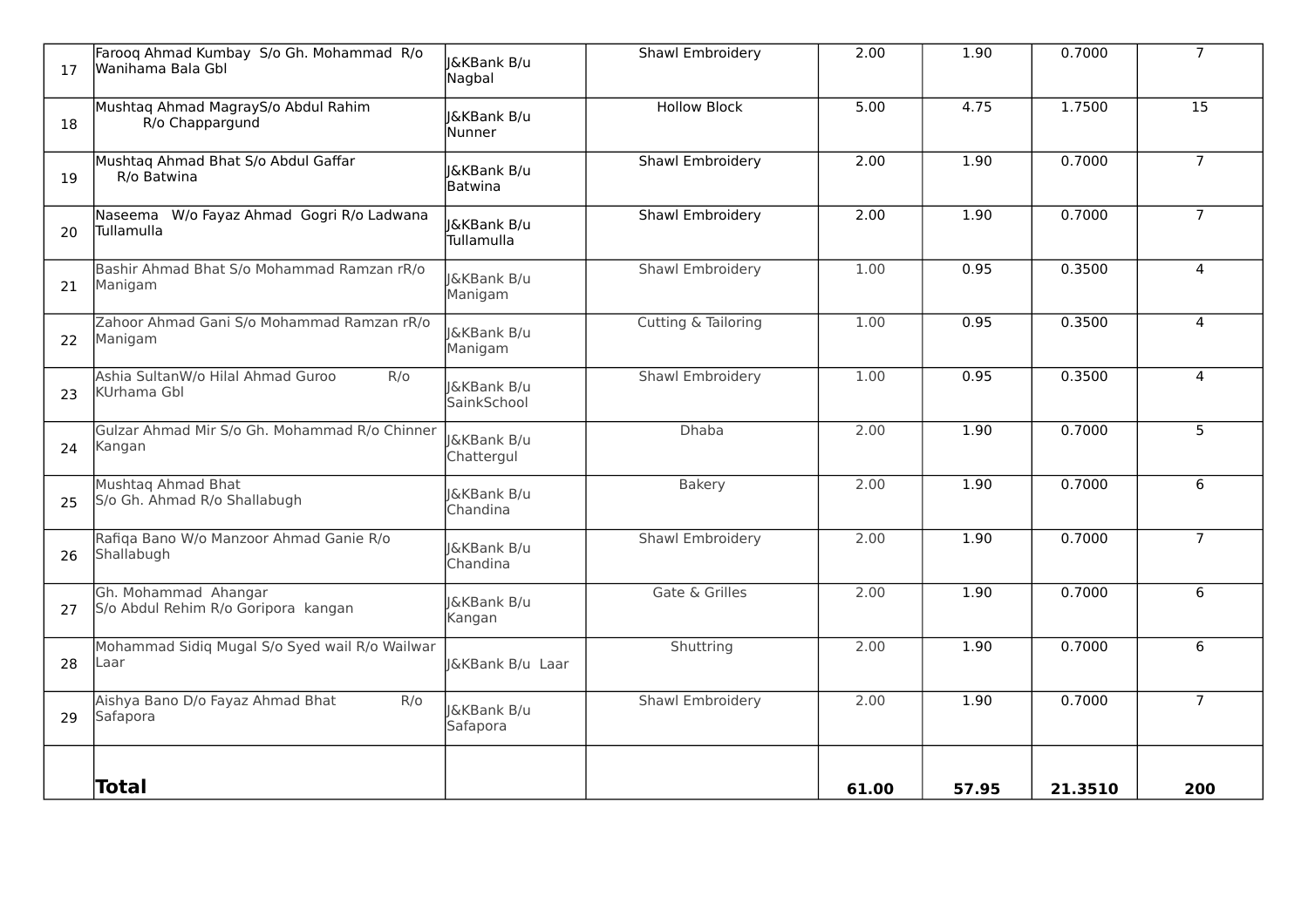### **District Budgam.**

| S.             | Name of the Beneficiary with Address               | Name of the       | <b>Scheme</b> | P.C. | <b>Bank Loan</b> | <b>M.M.</b> | <b>Emp</b> |
|----------------|----------------------------------------------------|-------------------|---------------|------|------------------|-------------|------------|
| No             |                                                    | <b>Bank</b>       |               |      |                  |             |            |
| 1              | Noor mohd Guroo S/o habibullah r/o Narbal Ghat     | <b>IKB</b> narbal | Tailoring     | 2.00 | 1.90             | 0.70        | 5          |
| 2              | Gulshan Begum W/o Mohd ashraf Pandith              | <b>IKB Narbal</b> | Shawl         | 2.00 | 1.90             | 0.70        | 5          |
| 3              | Rohiya rasool D/o gh Rasool malik R/o Dharmuna     | JKB Soibugh       | <b>RMG</b>    | 3.00 | 2.85             | 1.05        | 6          |
| $\overline{4}$ | Aroja Bano W/o Sikander Hussain R/o Magam          | JKB C-R Magam     | Shawl         | 4.00 | 3.80             | 1.40        | 6          |
| 5              | Zarifa Bano W/o Gh Nabi R/o Kawoosa                | <b>IKB Narbal</b> | Shawl         | 2.00 | 1.90             | 0.70        | 5          |
| 6              | Ab Rashid Dar S/o Ab Khaliq R/o Kawoosa            | <b>IKB Narbal</b> | Shawl         | 2.00 | 1.90             | 0.70        | 5          |
| $\overline{7}$ | Mohd Yousuf sheikh S/o gh mohd R/o Kawoosa         | <b>IKB Narbal</b> | Shawl         | 5.00 | 4.75             | 1.75        | 6          |
| 8              | Zahoor ahmad Shah S/o habibull; ah R/o Soibugh     | JKB Soibugh       | <b>Bakery</b> | 5.00 | 4.75             | 1.75        | 6          |
| 9              | Tahmeena Begum W/o Ab Ahad R/o Jawarpora<br>Narbal | JKB Narbal        | Shawl         | 3.00 | 2.85             | 1.05        | 5          |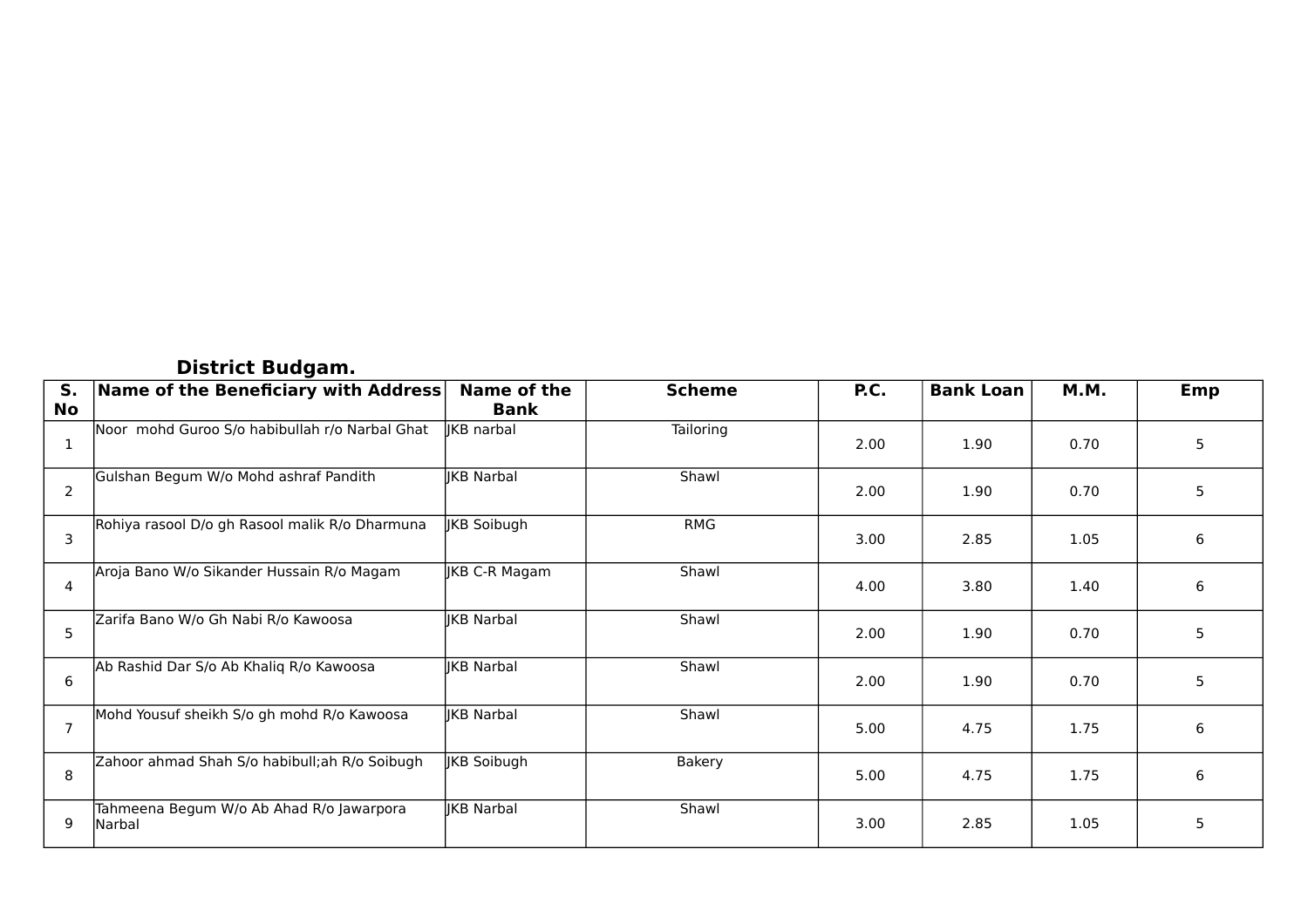| 10 | Javiad Ah Sheikh S/o Gh Mohd R/o Kawoosa                        | <b>IKB Narbal</b>      | Shawl        | 5.00  | 4.75 | 1.75 | 6               |
|----|-----------------------------------------------------------------|------------------------|--------------|-------|------|------|-----------------|
| 11 | Tasaduq hussain S/o Gh Mustafa R/o waragam                      | <b>IKB Hardi Poozu</b> | Carpet       | 2.00  | 1.90 | 0.70 | $5\overline{)}$ |
| 12 | Imtiyaz ah Ganie S/o Ab Razak R/o Kirmaniabad<br>Sozeith        | <b>IKB Narbal</b>      | <b>Dhaba</b> | 4.00  | 3.80 | 1.40 | 6               |
| 13 | Mushtaq Hussain Rather S/o Gh Mustafa r/o<br>Khegam             | JKB Ichgam             | Carpet       | 5.00  | 4.75 | 1.75 | 6               |
| 14 | Muzaffar Ahmad Bhat S/o Gh Nabi R/o Parnewa                     | <b>IKB Parnewa</b>     | Dry Fruit    | 4.00  | 3.80 | 1.40 | 6               |
| 15 | Mushtaq Ahmad Dar S/o Ali Mohd R/o Malwah<br>Poshkar            | JKB Khag               | Elect Appl   | 5.06  | 4.81 | 1.77 | 6               |
| 16 | Mohd Yousuf Wani S/o Gh Ahmad R/o Shankerpora                   | <b>IKB</b> Charrirpora | Carpet       | 2.00  | 1.90 | 0.70 | 5               |
| 17 | Faroog Ahmad Wani S/o gh ahmad R/o Shankerpora JKB charrerepora |                        | Carpet       | 2.00  | 1.90 | 0.70 | 5               |
| 18 | Owais Ashraf S/o Mohd Ashraf R/o Pattan Malpora                 | lIKB Narbal            | Plumber      | 4.00  | 3.80 | 1.40 | $5\phantom{.}$  |
| 19 | Farooq ah Hakim S/o Gh Nabi R/o Firdose colony<br>B.K pOra      | <b>IKB B.K Pora</b>    | Cooper       | 5.00  | 4.75 | 1.75 | 6               |
| 20 | Gh.Hassan Dar S/o Gh Ahmad Dar R/o Badina                       | <b>IKB NS Pora</b>     | Shuttering   | 10.00 | 9.50 | 3.50 | 14              |
| 21 | Gh Rasool Dar S/o Mohd Ibrahim R/o Takipora                     | <b>IKB N.S Pora</b>    | Shawl        | 5.00  | 4.75 | 1.75 | 6               |
| 22 | Mohd Lateef s/o gh Qader R/o Chadura Zaloo                      | <b>IKB</b> Wathora     | Shuttering   | 10.00 | 9.50 | 3.50 | 14              |
| 23 | Shabir Ah bandroo S/o Ab Ahad R/o Housing Colny<br>Ompora       | <b>JKB</b> Ompora      | Shuttering   | 10.00 | 9.50 | 3.50 | 14              |
| 24 | Mohd Rafiq Bhat S/o Ab Ahad R/o Sozeith                         | <b>IKB Narbal</b>      | Shawl        | 4.00  | 3.80 | 1.40 | 6               |
| 25 | Ab Rehman Bhat S/o Gh Mohd R/o Sultan<br>Baramulla              | JKB Magam              | Jewellery    | 5.00  | 4.75 | 1.75 | 6               |
| 26 | Ab Aziz Ganie s/o Mohd Shaban R/o Gariend<br>Khured             | JKB N.S pora           | Shawl        | 4.00  | 3.80 | 1.40 | 6               |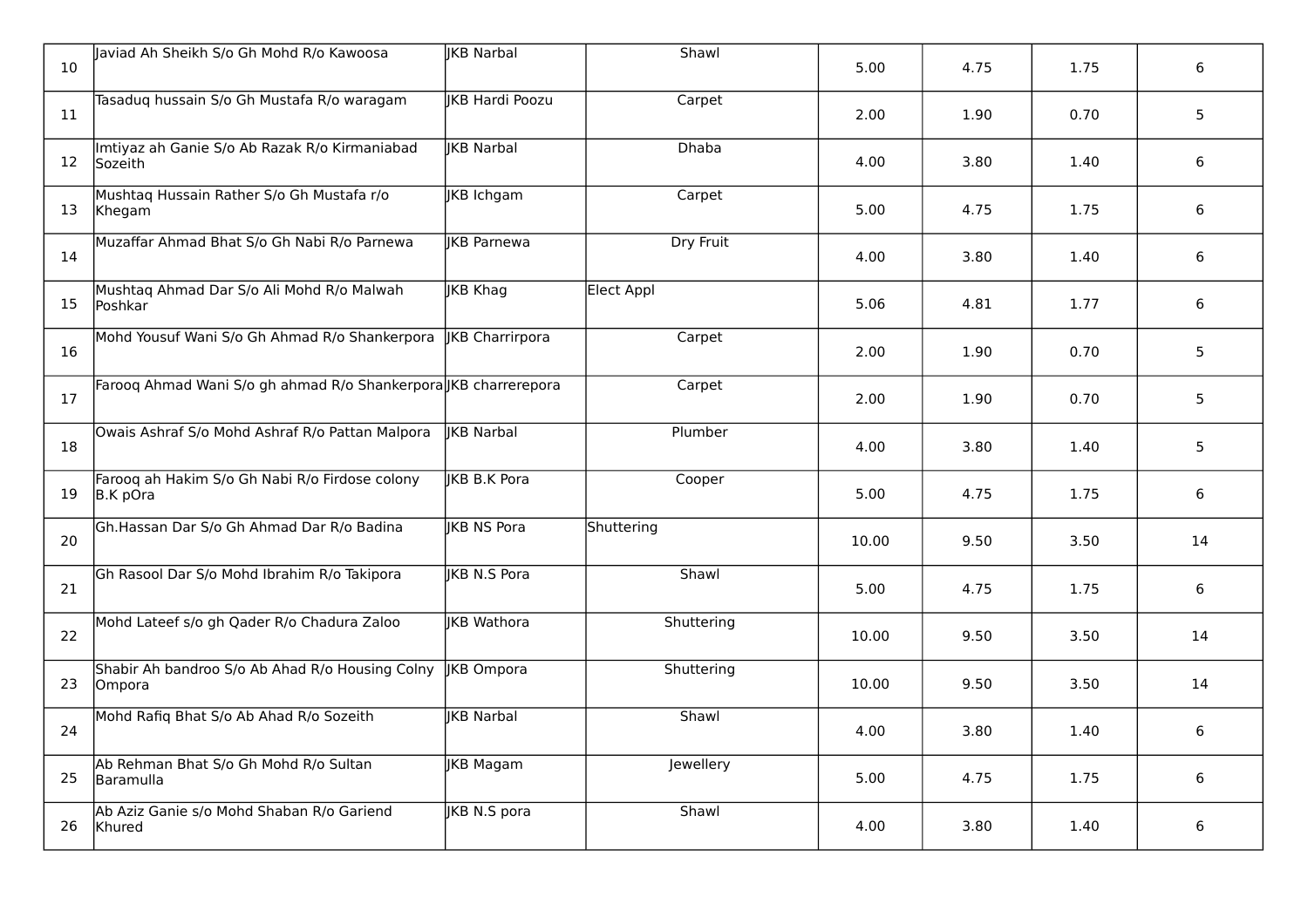| 27 | Ghulam Din Mir S/o Ab Gaffar R/o gareind Khurad                         | lIKB N.S POra                                   | Shawl               | 4.00  | 3.80 | 1.40 | 6              |
|----|-------------------------------------------------------------------------|-------------------------------------------------|---------------------|-------|------|------|----------------|
| 28 | Firdouse Ah Dar S/o Ab Rehman R/o N.S POra                              | <b>IKB N.S POra</b>                             | Tent-house          | 10.00 | 9.50 | 3.50 | 12             |
| 29 | Billal Ahmad Mir S/o Gh Nabi R/o Sanoor Kalipora                        | IKB Kanihama                                    | <b>Dhaba</b>        | 4.00  | 3.80 | 1.40 | 6              |
| 30 | Mahmood Reyaz Ganie S/o Ab Ahad R/o Dasen                               | <b>IKB Harde Ponzu</b>                          | Mob Rep             | 4.00  | 3.80 | 1.40 | 5              |
| 31 | Sahib Shabir Shah S/o Shabir Ahmad R/o Soibugh                          | <b>IKB Soibugh</b>                              | Mfg.of Transformers | 10.00 | 9.50 | 3.50 | 10             |
| 32 | Hafizullah Mir S.I .L Ab. Ahad Bhat R/o KB Soibugh<br>Warasangam        |                                                 | Shawl               | 5.00  | 4.75 | 1.75 | 6              |
| 33 | Gh. Hassan Wani S/o Assaddullah R/o Soiugh                              | <b>IKB</b> Soibugh                              | Carpet              | 10.00 | 9.50 | 3.50 | 10             |
| 34 | Masrat Akhtar D/o Mohd Shaban Malik R/o soibugh JKB Soibugh             |                                                 | Shawl               | 5.00  | 4.75 | 1.75 | 6              |
| 35 | Shabir Ahmad Chopan s/o Mohd Sultan R/ollKB Soibugh<br>Minority Soibugh |                                                 | Shawl               | 5.00  | 4.75 | 1.75 | 6              |
| 36 | Mohd Yaseen Shah S/o Gh. Mohd R/o soibugh                               | <b>IKB Soibugh</b>                              | Shawl               | 5.00  | 4.75 | 1.75 | 6              |
| 37 | Mohd Altaf Beigh S/o Ali Mohd R/o Sapdan                                | <b>IKB Khomani Chowk</b> shawl<br><b>Bemina</b> |                     | 5.00  | 4.75 | 1.75 | 6              |
| 38 | Farooq Ahmad Dar S/o Ab Ahad R/o Soibugh                                | <b>IKB Soibugh</b>                              | Shawl               | 5.00  | 4.75 | 1.75 | 6              |
| 39 | Mohd Subhan Hagam S/o Mohd Sultan R/o Soibugh JKB Soibugh               |                                                 | Shawl               | 4.00  | 3.80 | 1.40 | $\overline{4}$ |
| 40 | Haleema Akhtar w/o Riyaz Ahmad Bhat<br>Soibugh                          | R/olKB Soibugh                                  | RMG                 | 10.00 | 9.50 | 3.50 | 10             |
| 41 | Nazir Ahmad Sofi S/o Ab. Ahad R/o Baitabagh                             | JKB N.S.pora                                    | carpet              | 10.00 | 9.50 | 3.50 | 10             |
| 42 | Mohd Shafi Sofi S/o Mohd Sultan R/o Baitabagh                           | IKB N.S.pora                                    | Carpet              | 10.00 | 9.50 | 3.50 | 10             |
| 43 | Mehraju Din Wani S/o Mohd Akbar R/o Garaind                             | <b>JKB N.S.pora</b>                             | Shuttering          | 10.00 | 9.50 | 3.50 | 10             |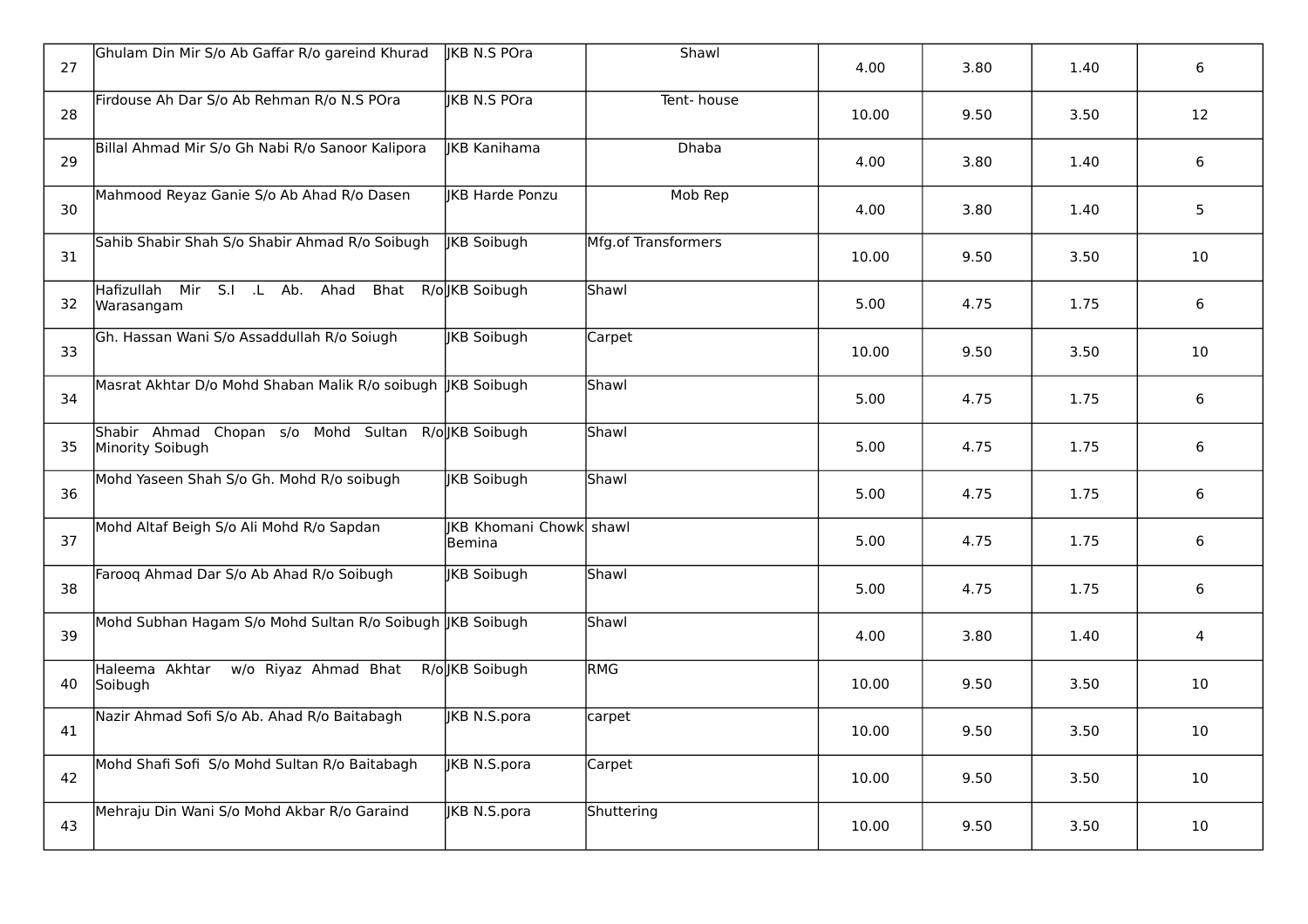| 44 | Shabir Ahmad Mir S/o Gh. Mohd R/o Galwanpora                               | JKB N.S.pora            | Xerox Centre        | 10.00 | 9.50 | 3.50 | 10             |
|----|----------------------------------------------------------------------------|-------------------------|---------------------|-------|------|------|----------------|
| 45 | Jan Mohd Beigh S/o Mohd Sultan R/o Qadipora                                | <b>IKB N.S Pora</b>     | Shuttering          | 5.00  | 4.75 | 1.75 | 6              |
| 46 | Mushtaq Ahmad Rather S/o Gh. Mohd R/o Utligam                              | JKB Utligam             | Shawl               | 5.00  | 4.75 | 1.75 | 6              |
| 47 | Shaheena Akhtar W/o Mushtaq Ahmad zargar R/o<br>Utligam                    | JKB Utligam             | Shawl               | 5.00  | 4.75 | 1.75 | 6              |
| 48 | Maroofa Akhtar d/o Mohmad Sultan R/o N.S.Pora                              | <b>IKB N.S.pora</b>     | Shawl               | 5.00  | 4.75 | 1.75 | 6              |
| 49 | Zeenat Fatima D/o Gh. Mohi ud Din lone R/o   KB N.S.pora<br>dafpora        |                         | Shawl               | 4.00  | 3.80 | 1.40 | 4              |
| 50 | Ghulam Ahmad Tantray S/o Ali Mohmad R/olKB Utligam<br>Utligam              |                         | Shawl               | 5.00  | 4.75 | 1.75 | 6              |
| 51 | Muneera Akhtar D/o Mohd Maqbool Mir R/o<br>N.S.pora                        | <b>JKB N.S.pora</b>     | Shawl               | 5.00  | 4.75 | 1.75 | 6              |
| 52 | Firdous Ali Mir S/o Ghulam. Ali R/o Budina                                 | JKB Mirgund             | Shuttering          | 5.00  | 4.75 | 1.75 | 6              |
| 53 | Gh. Mohmad Thoker S/o Mohd Bakir R/o Pymus KB Soibugh<br>Carpet            |                         | Carpet              | 10.00 | 9.50 | 3.50 | 10             |
| 54 | Kursheed Ahmad Dar S/o Gh Mohammad Dar<br>Zaloosa Charishareif             | <b>IKB</b> Charishareif | Automobile Workshop | 10.00 | 9.50 | 3.50 | 10             |
| 55 | Mohmad Shafi Mir S/o Ali Mohd R/o Garaind                                  | <b>JKB N.S.pora</b>     | Shawl               | 5.00  | 4.75 | 1.75 | 6              |
| 56 | Javaid Ahmad Shah S/o Gh. Rasool R/o Wagar                                 | <b>IKB Kramshore</b>    | <b>Tailoring</b>    | 1.00  | 0.95 | 0.35 | $\overline{2}$ |
| 57 | Manzoor Ahmad Dar S/o Gh. Ahmad Arigam                                     | <b>IKB Khansahib</b>    | <b>Bakery</b>       | 1.50  | 1.43 | 0.53 | 6              |
| 58 | Mir Masood Niyazi S/o Mir Niyaz Ahmad R/o JKB Chareshareef<br>Chareshareef |                         | Shuttering          | 10.00 | 9.50 | 3.50 | 10             |
| 59 | Sakeena Khursheed W/o khursheed Ahmad wani<br>R/o Shri Mohalla Narbal      | <b>K</b> Bank Narbal    | R.M.G               | 5.00  | 4.75 | 1.75 | 6              |
| 60 | Altaf Ahmnad wani S/o Ab Aziz R/o Jamia Masjid   K Bank Narbal<br>Narbal   |                         | Mobile Reapairing   | 5.00  | 4.75 | 1.75 | 6              |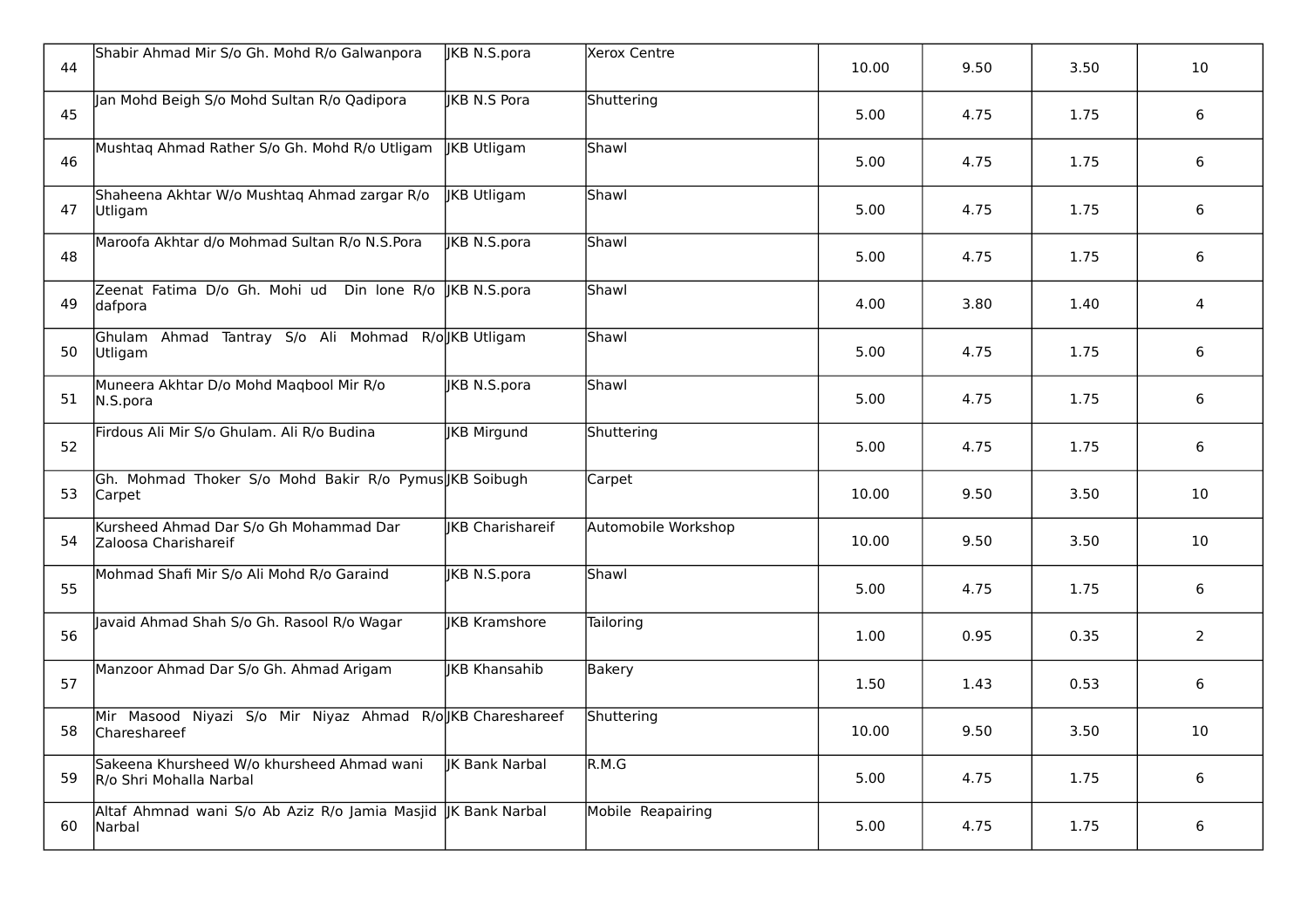| 61 | Firdouse Ahmad Najar S/o Gh Nabi R/o Mangund KB Utligam<br>Utligam           |                       | <b>Bakery</b>        | 5.00   | 4.75   | 1.75   | 10              |
|----|------------------------------------------------------------------------------|-----------------------|----------------------|--------|--------|--------|-----------------|
| 62 | Aaqib Ali zargar S/o Ali molhmad R/o Soibugh                                 | <b>JKB Soibugh</b>    | Jewellery            | 10.00  | 9.50   | 3.50   | 15              |
| 63 | Ulfat Ahmad Malik S/o Bashir Ahmad R/o Soibugh                               | <b>IKB Soibugh</b>    | Carpet               | 10.00  | 9.50   | 3.50   | 10              |
| 64 | Gh, Mohi Ud Din Bhat S/o Ab Rahim R/o Soibugjh                               | <b>IKB Soibugh</b>    | <b>Hollow Blocks</b> | 25.00  | 23.75  | 8.75   | 15              |
| 65 | Tasaduq Hussain Mir s/o Gh. Hussain R/olJKB Magam<br>Dangerpora Magam        |                       | Shawl                | 4.00   | 3.80   | 1.40   | 6               |
| 66 | Khalida Akhter W/o Faroog Ahmad Dar R/o<br>Mohanpora                         | <b>IKB Charishref</b> | Dry fruit            | 3.00   | 2.85   | 1.05   | 8               |
| 67 | Shabir Hussain Rather S/o Ab Rahim Rather R/o KB N.S Pora<br>Labertal Budgam |                       | Carpet weaving       | 5.00   | 4.75   | 1.75   | 6               |
| 68 | Showket Ah Lone S/o Bashir Ahmad R/o Mohanpora JKB Pakherpor                 |                       | Grill Gate           | 5.00   | 4.75   | 1.75   | 8               |
| 69 | Syed Nazia D/o Syed Khalid R/o Gotapora                                      | SCB Wadwan            | Shawl                | 3.00   | 2.85   | 1.05   | $5\phantom{.}$  |
| 70 | Asmat Khalik D/o Ab. Khalik R/o Kawoosa                                      | <b>SCB Narbal</b>     | Shawl                | 2.00   | 1.90   | 0.70   | 6               |
| 71 | Mohammad Maqbol Bhat S/o Gh Mohammad Bhat SCB Wadwan<br>R/o Nadigam          |                       | Shawl                | 5.00   | 4.75   | 1.75   | $5\overline{)}$ |
| 72 | Mymoona<br>Bano W/o Mohd Maqbool Bhat R/oSCB Wadwan<br>Farashgunf darmununa  |                       | Shawl                | 5.00   | 4.75   | 1.75   | 6               |
| 73 | Mehmooda shafi W/o Mohammad Shafi Bhat R/o PNB Budgam<br>Wahadatpora         |                       | Shawl                | 5.00   | 4.75   | 1.75   | 6               |
| 74 | Nissar Ahmad DarS/o Gh. Hassani R/o Patwaw                                   | SBI Budgam            | Shuttering           | 5.00   | 4.75   | 1.75   | 6               |
| 75 | Jhangir Ahmad Khan s/o Ab.Rashid R/o Kawoosa                                 | <b>UBI Narbal</b>     | Shawl                | 2.00   | 1.90   | 0.70   | 4               |
|    | Total                                                                        |                       |                      | 420.56 | 399.53 | 147.20 | 528             |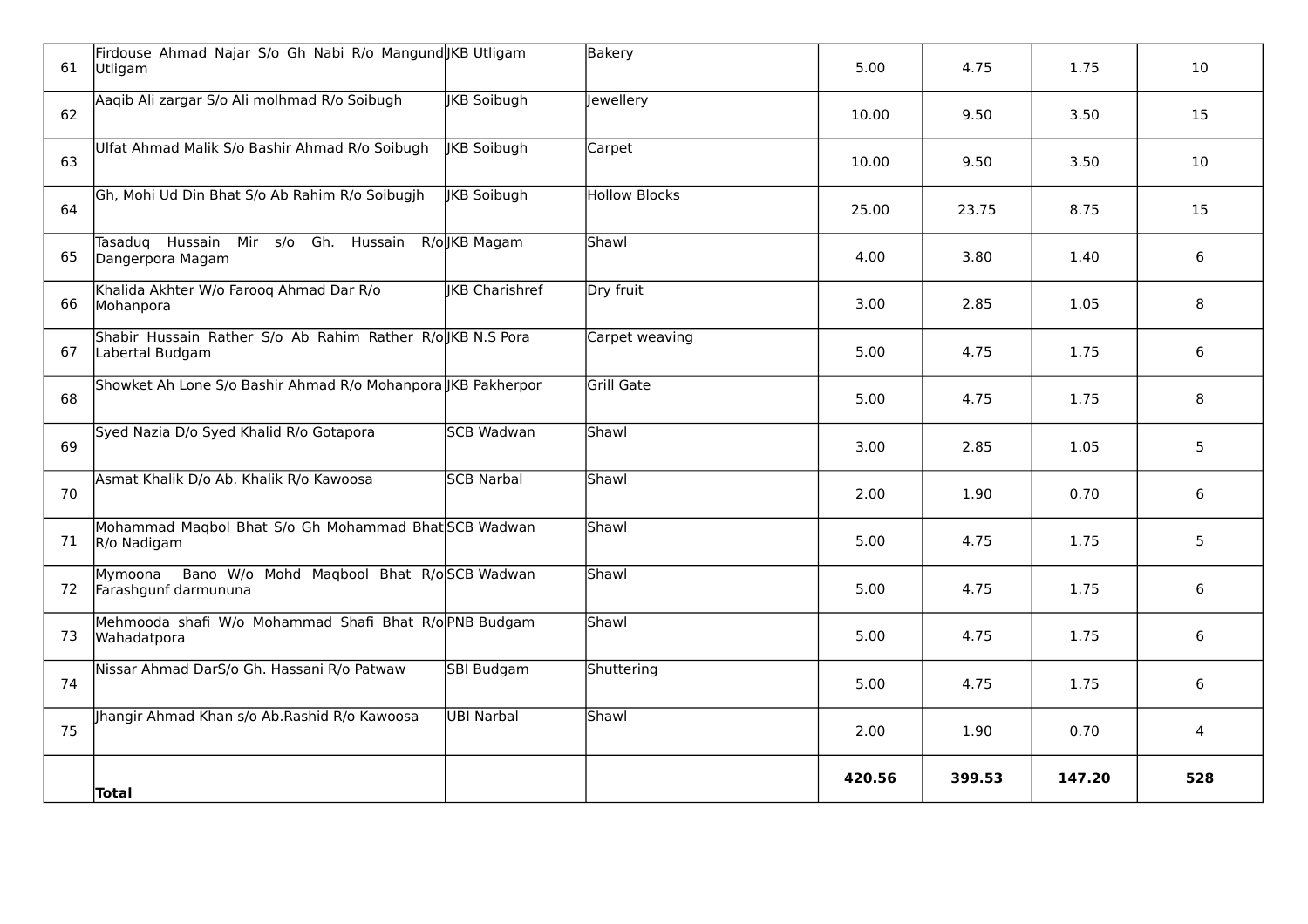#### **District Anantnag.**

| S.<br>No       | Name of the Beneficiary with Address                        | Name of the<br><b>Bank</b> | <b>Scheme</b>               | P.C.  | <b>Bank Loan</b> | M.M.   | Emp            |
|----------------|-------------------------------------------------------------|----------------------------|-----------------------------|-------|------------------|--------|----------------|
|                | Fayaz Ahmad Sofi S/O Mohd rajab R/O Sethar                  | <b>IKB Marhama</b>         | Cricket bats                | 24.89 | 23.65            | 8.7115 | 11             |
| 2              | Mohd Yusuf Matahnji S/O Gh Mohd R/O Pazalpora               | JKB Zablipora              | Oil Expeller                | 3.00  | 2.85             | 1.0500 | 4              |
| 3              | Mushtaq Ahmad haji S/O Gh Mohd R/o Khiram                   | <b>EDB Khiram</b>          | Bakery                      | 1.50  | 1.43             | 0.5250 | 5              |
| 4              | Nisar Ahmad Wagay S/O Sonaullah R/O imoh                    | JKB Imoh                   | Tee Stall                   | 2.00  | 1.90             | 0.7000 | 4              |
| $\overline{5}$ | Mohd Ibrahim Magray S/O Ali Mohd R/O<br>Sundoobulbul nowgam | J&K Bank Bulbul<br>nowgam  | Copper                      | 2.00  | 1.90             | 0.7000 | 4              |
| 6              | Gull Mohd Thoker S/O Mohd Ramzan R/O Nunwani<br>Kadpora     | J & K Bank<br>Bulbulnowgam | Joinery Mill                | 9.00  | 8.55             | 3.1500 | 12             |
|                | Arshad Hussan Gani S/OGh.Nabi Gani R/O<br>Khushrkalan       | JKB Me hind                | Repairing of Diesel Engines | 5.00  | 4.75             | 1.7500 | $\overline{7}$ |
| 8              | Qadsiya Jan D/O Mohd. Rafiq Haji R/O Khrem                  | JKB Khirm                  | Tilla                       | 3.00  | 2.85             | 1.0500 | 6              |
| 9              | Wakeel Ahmad lone S/O Nazir Ahmad R/O Wopazin<br>Bijh.      | J & K Bank Me hind         | <b>Tent House</b>           | 10.00 | 9.50             | 3.5000 | 20             |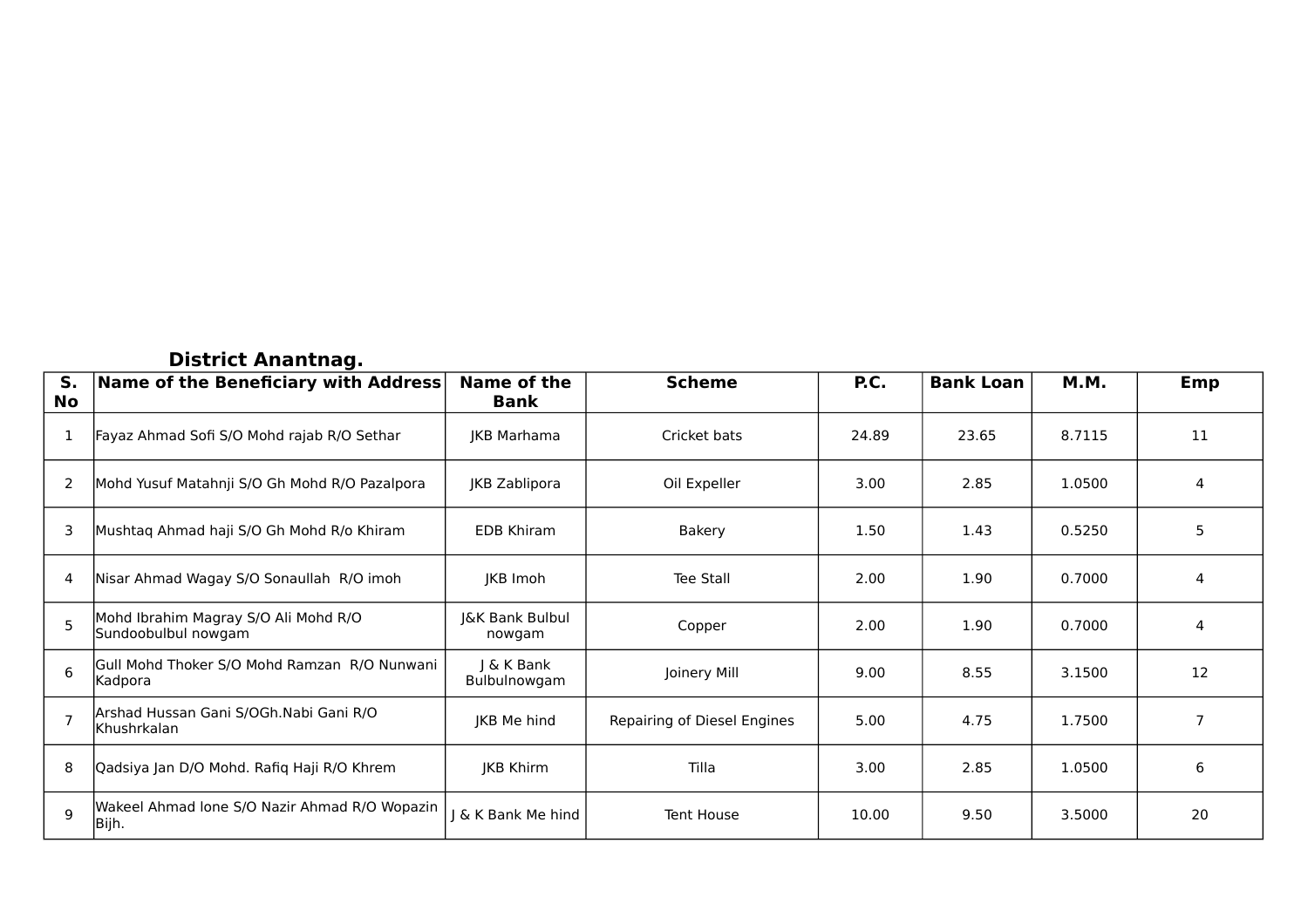| 10 | Gh.Mohd Deka S/O Mohd Shaban R/O Dessu                        | <b>IKB Vailoo</b>            | Crewal         | 2.00  | 1.90  | 0.7000 | 4  |
|----|---------------------------------------------------------------|------------------------------|----------------|-------|-------|--------|----|
| 11 | Afroza John D/O Gulzar Ahmad Bhat R/O Dessu<br>Nowgam         | JKB Larnoo                   | Crewal         | 2.00  | 1.90  | 0.7000 | 4  |
| 12 | Rubby John D/O Mohd Ramzan Wani R/O Chookra<br>Desu           | <b>JKB Larnoo</b>            | Crewal         | 2.00  | 1.90  | 0.7000 | 4  |
| 13 | Mushtaq Ahmad Lone S/O Mohd Maqbool R/O gund<br>hakura        | J & K Bank Hakura<br>Badsgam | Shuttering     | 5.00  | 4.75  | 1.7500 | 10 |
| 14 | Afroza Banoo W/O Mohd Akram R/O Kawa qazigund                 | JKB Qazigund                 | Crewal         | 2.00  | 1.90  | 0.7000 | 4  |
| 15 | Hummira Jan W/O Mohd Abzal Reshi R/O Wanpora<br>Qzd.          | JKB Qazigund                 | R.M.G          | 15.00 | 14.25 | 5.2500 | 17 |
| 16 | Mohd Saleem Khan S/I Gh. Mohd Dava R/O Panzath                | JKB Panzath                  | Carpentry      | 2.00  | 1.90  | 0.7000 | 4  |
| 17 | Rukhsana Banoo W/O Nawaz Ahmad Bhat R/O<br>Sarsoona           | J&K Bank Qazigund            | Crewel         | 2.00  | 1.90  | 0.7000 | 4  |
| 18 | Sabzar Ahmad Shah S/O Gh.Ahmad R/O Panzath                    | J K Bank Panzath             | Shuttering     | 5.00  | 4.75  | 1.7500 | 10 |
| 19 | Sumi Jan W/O Ishfaq Ahmad sheikh R/O<br>Checkbudwani          | J & K Bank<br>Qazigund       | Crewal         | 2.00  | 1.90  | 0.7000 | 4  |
| 20 | Rafia jan D/O mohd Sabir Mochi R/O Checkbadwani               | J & K Bank<br>Qazigund       | Crewal         | 2.00  | 1.90  | 0.7000 | 4  |
| 21 | Meema Banoo W/O Gulzar Ahmad Shaikh R/O<br>Checkbadwani       | J & K Bank<br>Qazigund       | Crewal         | 2.00  | 1.90  | 0.7000 | 5  |
| 22 | Mohd Akram Malik S/O Mohad Assan R/O Nusoo<br>Badragund       | & K Bank Panzath             | Tailoring      | 2.00  | 1.90  | 0.7000 | 4  |
| 23 | Suweedy Ali D/O Ali Mohd Teeli R/O Y.K Pora Qzd.              | J & K Bank<br>Qazigund       | Tilla-Workers  | 3.00  | 2.85  | 1.0500 | 6  |
| 24 | Tasleema Bano W/O Mohammad Shafi Bhat R/O<br>Malpora Ranipora | JK B Ranipora                | Crewal         | 2.00  | 1.90  | 0.7000 | 6  |
| 25 | Ishfaq Ahmad Mir S/O Manzoor Ahmad R/O<br>Batengoo            | JkB Wanpoh                   | Tent house     | 5.00  | 4.75  | 1.7500 | 8  |
| 26 | Ab. Rashid Bhat S/O Ghulam Ahmad R/O Sarsoona<br>Batengoo     | JKB Wanpoh                   | Carpet weaving | 9.50  | 9.03  | 3.3300 | 15 |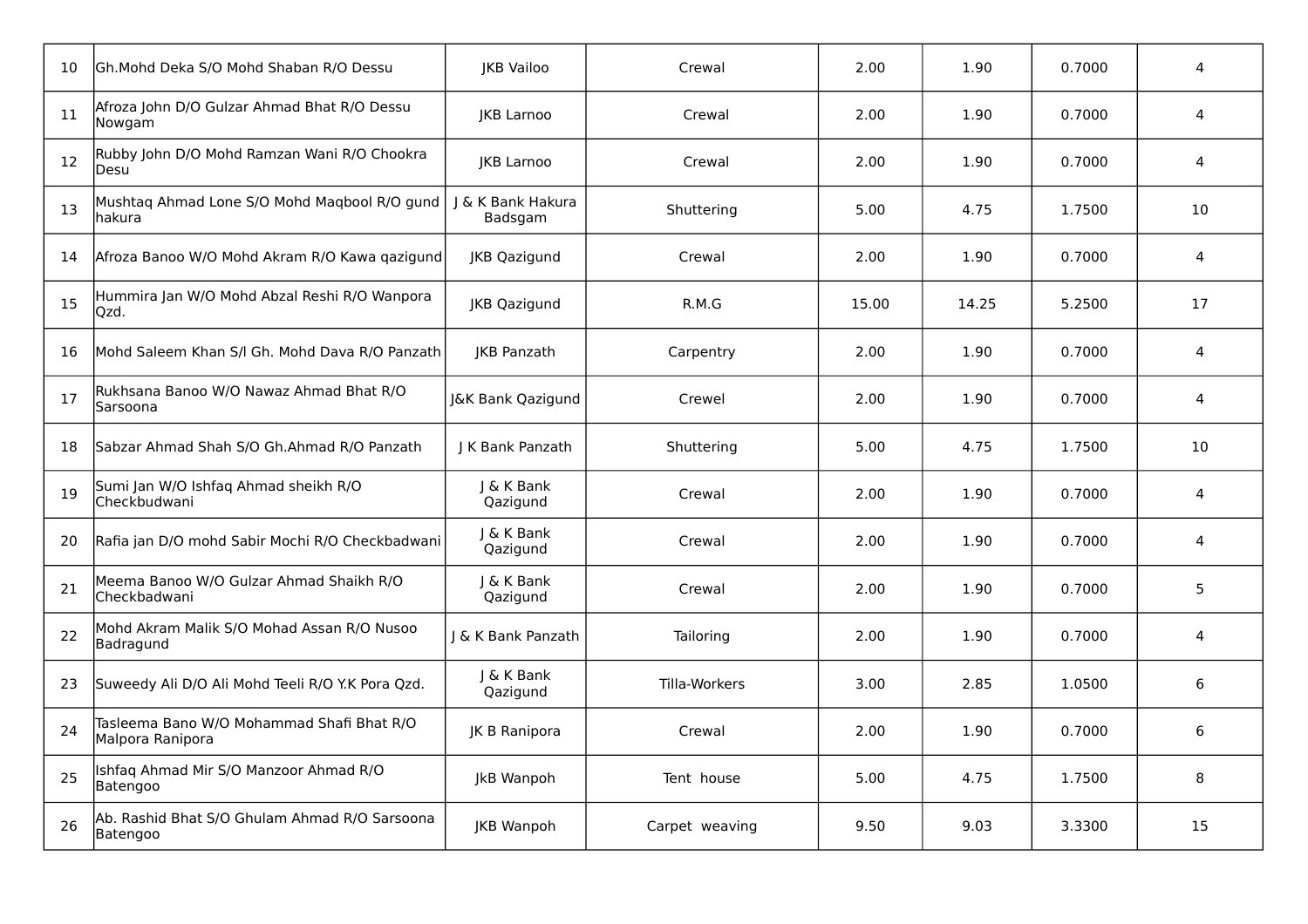| 27 | Mohd Saleem Sheikh S/O Ali Mohd Sheikh R/O<br>Shankerpora          | JKB Shankerpora           | Masonry                  | 2.00   | 1.90   | 0.7000  | 6              |
|----|--------------------------------------------------------------------|---------------------------|--------------------------|--------|--------|---------|----------------|
| 28 | Faroog Ahmad Wani S/O Gh. Hassan R/O Khull<br>Chour                | J&K Bank Ranipora         | Shuttering               | 5.00   | 4.75   | 1.7500  | 10             |
| 29 | Hilal Ahmad Khan S/O Nisar Ahmad Khan R/O Brah                     | J&K Bank Ranipora         | Shuttering               | 7.00   | 6.65   | 2.4500  | 10             |
| 30 | Hafiza Banoo W/O Mohd Hussan Khanday R/O<br>Ranipora               | J&K Bank Ranipora         | Crewel                   | 3.00   | 2.85   | 1.0500  | 5              |
| 31 | Javaid Ahmad Paswal S/O Mohd Younos R/O Rakh<br>Brah               | J & K Bank Ranipora       | Dry Fruit                | 3.00   | 2.85   | 1.0500  | $\overline{7}$ |
| 32 | Gh.Mohd Wani S/O Gh. Ahmad R/O zaigund Sellar                      | & K Bank Sellar           | Wall Nutt processing     | 3.00   | 2.85   | 1.0500  | 6              |
| 33 | Mir Umer Javaid S/O Javaid Ahmad Mir R/O Sellar                    | I & K Bank Sellar         | Corrugated boxes         | 25.00  | 23.75  | 8.7500  | 36             |
| 34 | Nasreena Akther D/O Bashir Ahmad Ganie R/O<br>Katsoo               | J & K Bank Sellar         | RMG/Tailoring            | 3.00   | 2.85   | 1.0500  | 6              |
| 35 | Ishaq Ahmad Gani S/O Assudulla R/O Zablipora                       | J & K Bank<br>Zablipora   | Shuttering               | 8.00   | 7.60   | 2.8000  | 16             |
| 36 | Riyaz Ahmad Dar S/O Mohd Magbool R/O Ranipora                      | & K Bank Ranipora         | <b>Walnut Processing</b> | 3.00   | 2.85   | 1.0500  | 6              |
| 37 | Gh.Nabi Bhat S/O Gh. Mohd R/O Ranipora                             | & K Bank ranipora         | Dry fruit                | 3.00   | 2.85   | 1.0500  | 6              |
| 38 | Hakeem Mehraj-ud Din S/O Hakeem Hafiazullah<br>R/O Sambran shangus | J & K Bank Nowgam         | Shuttering               | 5.00   | 4.75   | 1.7500  | 9              |
| 39 | Gh. Hyder khan S/O Gull Khan R/O panzalthan<br>Shanguss            | J & K Bank<br>chuttergull | Dry fruit                | 3.00   | 2.85   | 1.0500  | 6              |
| 40 | Majeed Rashid Bhat S/O Ab.Rashid R/O Nowgam<br>Shanguss            | & K Bank Nowgam           | Repairing of transformer | 2.50   | 2.38   | 0.8800  | 5              |
| 41 | Gh. Rasool Bhat S/o Ahmad bhat R/o sallar                          | JKB sallar                | Tailoring                | 2.00   | 1.90   | 0.7000  | 4              |
|    | Total                                                              |                           |                          | 202.39 | 192.27 | 70.8465 | 324            |

# **District Kulgam.**

|           | <b>Name of the Beneficiary with Address</b> | Name of the | <b>Scheme</b> | D C<br>יי | Bank<br>Loan | <b>M.M</b> . | Emp |
|-----------|---------------------------------------------|-------------|---------------|-----------|--------------|--------------|-----|
| <b>No</b> |                                             | Bank        |               |           |              |              |     |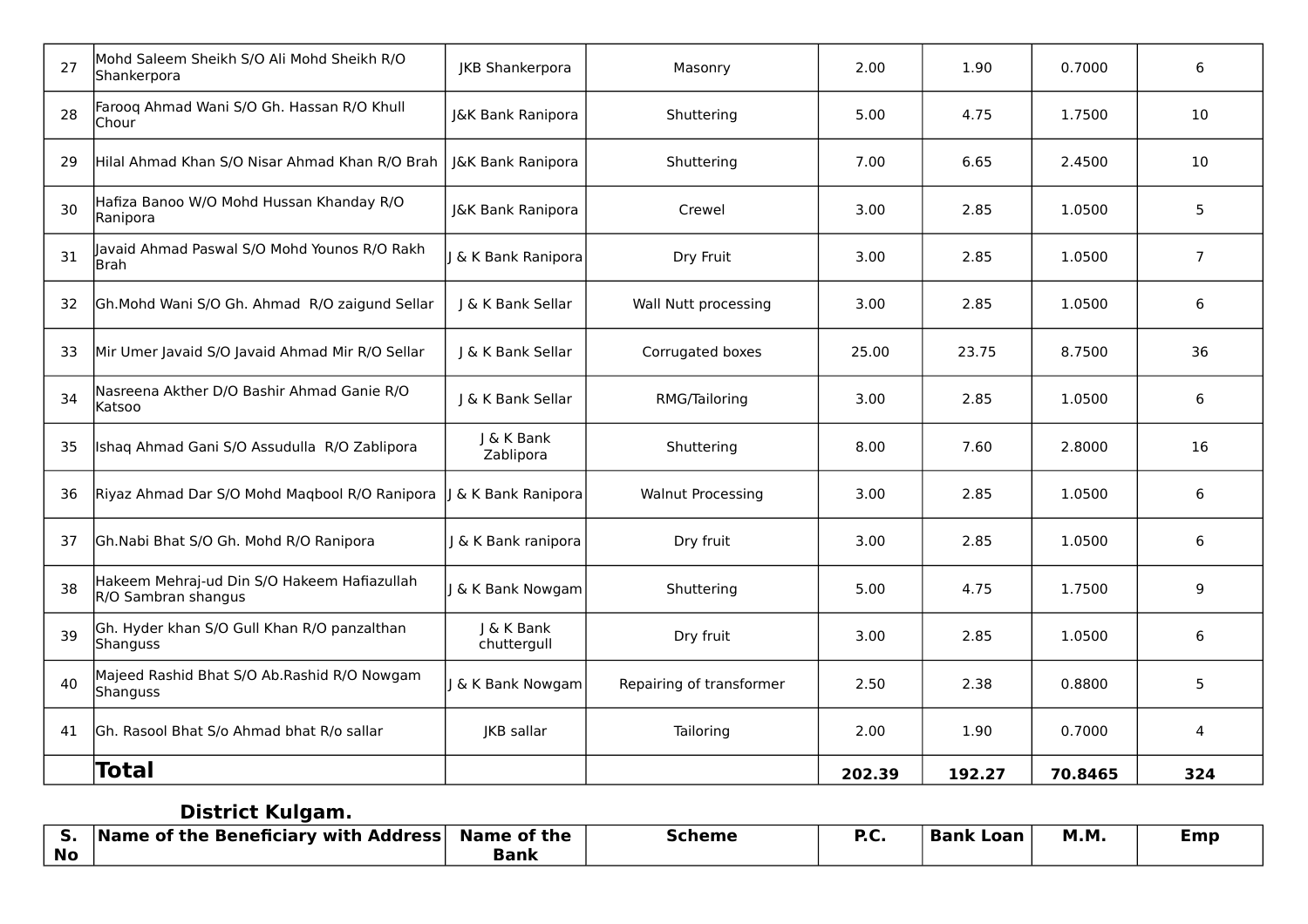| $\mathbf{1}$   | Ab.Rashid Kumar S/O Mohd. Ibrahim R/O K.B.Pora        | EDB K.B.Pora        | Pottery              | 1.00 | 0.95 | 0.3500 | 5              |
|----------------|-------------------------------------------------------|---------------------|----------------------|------|------|--------|----------------|
| $\overline{2}$ | Mohd.Iqbal Kumar S/O Bashir Ahmad R/O .K.B.Pora       | EDB K.B.Pora        | Dry Fruit            | 1.00 | 0.95 | 0.3500 | 6              |
| 3              | Gh.Hassan Bhat s/O Mohd. Sadiq Bhat R/O Kelam         | <b>EDB</b> Kilem    | Tailoring            | 1.00 | 0.95 | 0.3500 | $\overline{7}$ |
| 4              | Lovely Jan D/O Hamidullah Bhat R/O Tankipora          | JKB KILAM           | Crewal               | 2.00 | 1.90 | 0.7000 | $\overline{7}$ |
| 5              | Hajra Akhter W/O Imtiyaz Ahmad Parray R/O<br> Bogam   | JKB Bogam           | Crewal               | 2.00 | 1.90 | 0.7000 | $\overline{7}$ |
| 6              | Mushtaq Ahmad Hajam S/O Ab.Rehman R/O Bugam           | JKB Bugam           | Crewal               | 0.50 | 0.48 | 0.1750 | 4              |
| $\overline{7}$ | Mohd.Muqbool Wani S/O Ab.Majied R/O Liroo             | JKB Chowalgam       | Tailoring            | 2.00 | 1.90 | 0.7000 | 8              |
| 8              | Meema Jan W/O Javid Ahmad Bhat R/O Mirhama            | JKB Chowalgam       | Crewal               | 2.00 | 1.90 | 0.7000 | $\overline{7}$ |
| 9              | Afrooza Banoo W/O Noor Mohammad Sheikh R/O<br>Churrat | IKB Chowgam         | Crewal               | 2.00 | 1.90 | 0.7000 | $\overline{7}$ |
| 10             | Nargis Yaqoob W/O Rafiq Ahmad Teeli R/O Churrat       | JKB Chowgam         | Crewal               | 2.00 | 1.90 | 0.7000 | $\overline{7}$ |
| 11             | Ruby Jan D/O Ab.gani Mochi (ShiekH) R/O<br>Khargund   | JKB Chowgam         | Crewal               | 2.00 | 1.90 | 0.7000 | 8              |
| 12             | Ab.Hamid Lone S/O Gh.Mohd. R/O C.R.Pora               | IKB D.H.Pora        | Tilla Embriodery     | 2.00 | 1.90 | 0.7000 | 8              |
| 13             | Ashaq Hussain Bhat S/O Mohd. Rafiq R/O kunsarbal      | <b>IKB D.H.Pora</b> | Crewal               | 2.00 | 1.90 | 0.7000 | 8              |
| 14             | Ashaq Hussain Kumar S/O Ab.Rashid R/O C.R.Pora        | IKB D.H.Pora        | <b>WILLOW</b>        | 1.00 | 0.95 | 0.3500 | 6              |
| 15             | Mohd. Yousf Bhat S/O Gh.Mohd. Bhat R/O C.R.Pora       | IKB D.H.Pora        | Carpet Weaving       | 2.00 | 1.90 | 0.7000 | 8              |
| 16             | Mohd. Yousf Rather S/O Gh. Mohammad R/O<br>C.R.pora   | IKB D.H.Pora        | Carpet weaving       | 2.00 | 1.90 | 0.7000 | 8              |
| 17             | Arif Hussain Ganie S/O Mohd. Yousf R/O K.B.Pora       | JKB D.H.Pora        | Documentation center | 2.00 | 1.90 | 0.7000 | 8              |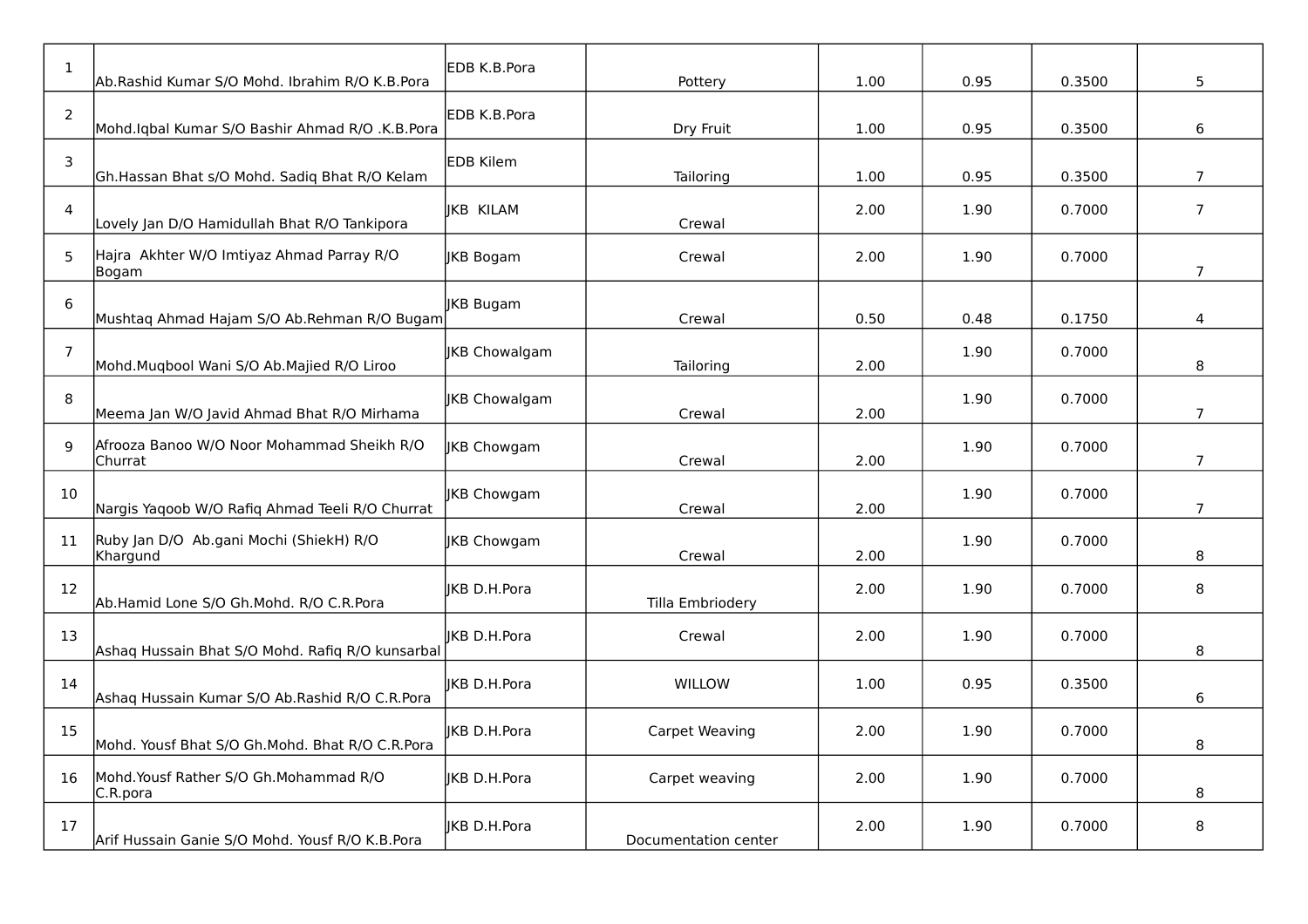| 18 | Shahzada Akhter W/O Gulzar Ahmad Mir R/O<br>Ahmadabad  | <b>IKB D.H.Pora</b>    | Crewal              | 2.00 | 1.90 | 0.7000 | $\overline{7}$ |
|----|--------------------------------------------------------|------------------------|---------------------|------|------|--------|----------------|
| 19 | Shakeela W/O Gh.Mohd.Laway R/O Ahmadabad               | IKB D.H.Pora           | Crewal              | 2.00 | 1.90 | 0.7000 | $\overline{7}$ |
| 20 | Tasleema Banoo W/O Ab.Hamid Ganie R/O<br>Ahmadabad     | <b>IKB D.H.Pora</b>    | Woollen Knitting    | 2.00 | 1.90 | 0.7000 | 8              |
| 21 | Bila Ahmad Najar S/O Gh.Mohd. R/O Chimmer              | <b>IKB D.K.Merg</b>    | Carpantery          | 1.00 | 0.95 | 0.3500 | 5              |
| 22 | Shabeena Akhter D/O Gh.Qadir Naik R/O Chimmer          | JKB D.K.Merg           | Tilla Emb.          | 0.50 | 0.48 | 0.1750 | 4              |
| 23 | Naza Akhter W/o Mohd. Afzal Shergojri R/O<br>Turrigam  | <b>JKB Kadder</b>      | Crewal              | 0.50 | 0.48 | 0.1750 | 4              |
| 24 | Reyaz Ahmad Wani S/O Ab.Rehman R/O Wanpora             | <b>IKB Khadwani</b>    | Sheet Metal         | 3.00 | 2.85 | 1.0500 | 10             |
| 25 | Meema Jan W/O Manzoor Ahmad Badder R/O<br>Quimoh       | <b>IKB Khadwani</b>    | Crewal              | 2.00 | 1.90 | 0.7000 | $\overline{7}$ |
| 26 | Sabreena Salam D/O Ab.Salam Kawiki R/O<br>Kawakibazar  | IKB Khadwani           | Boutique            | 3.00 | 2.85 | 1.0500 | 10             |
| 27 | Shabrooza Akhter W/O Sajad Ahmad Dar R/O<br>Redwani    | <b>IKB Khadwani</b>    | Crewal              | 2.00 | 1.90 | 0.7000 | 8              |
| 28 | Afrooza Jan D/O Gull Mohd. Kawaki R/O<br>Kawakibazar   | <b>IKB Khudwani</b>    | Crewal              | 2.00 | 1.90 | 0.7000 | 8              |
| 29 | Adil Mushtaq Mir S/O Mushtaq Ahmad Mir R/O<br>Tamaloo  | <b>JKB Main Kulgam</b> | Mobile Reparing     | 3.00 | 2.85 | 1.0500 | 10             |
| 30 | Ashaq Hussian Rather S/O Gh.Hassan R/O sangus          | <b>IKB Main Kulgam</b> | Dhaba               | 4.00 | 3.80 | 1.4000 | 10             |
| 31 | Mohd. Muzamil Bhat S/O Mohd. Afzal R/O Krewa           | <b>JKB Main Kulgam</b> | Tailoring           | 2.00 | 1.90 | 0.7000 | 8              |
| 32 | Nisar Ahmad Ganie S/O Gull Mohd. R/O Kharott           | JKB Mani Kulgam        | Tilla Embriodery    | 2.00 | 1.90 | 0.7000 | 8              |
| 33 | Fatima Akhter W/O Maqsood Ahmad Janger R/O<br>tangmerg | <b>JKB Manzgam</b>     | Woollen Knitting    | 2.00 | 1.90 | 0.7000 | 8              |
| 34 | Gulzar Ahmad Wani S/o Gh.Ahmad R/O<br>Munandguffan     | JKB Munandguffan       | <b>Gates Grills</b> | 2.00 | 1.90 | 0.7000 | 8              |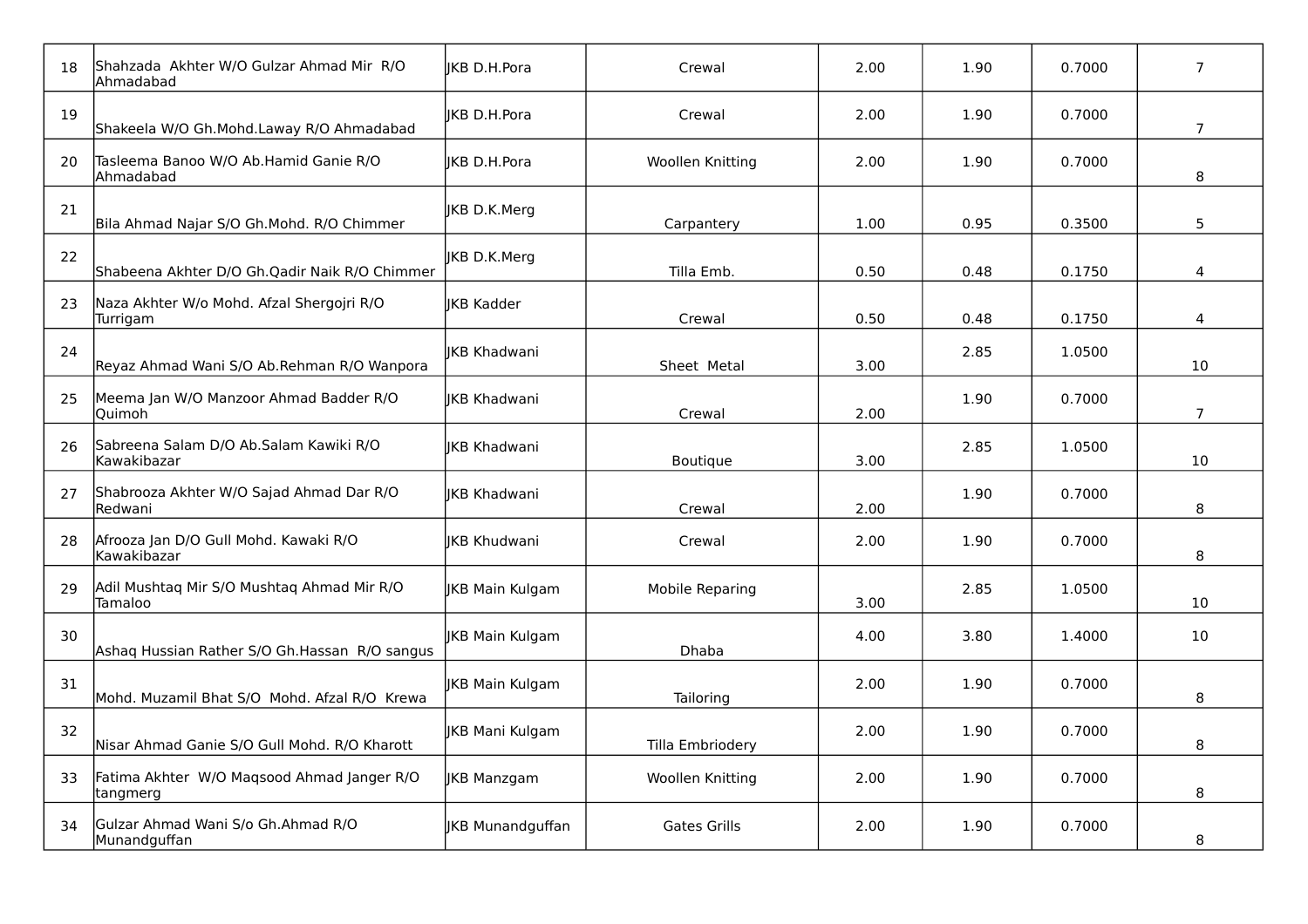| 35 | Gulzar Ahmad Zarger S/O Ab.Aziz R/O Okey                           | <b>IKB NILLOW</b>   | Willow           | 1.50 | 1.43 | 0.5250 | 8              |
|----|--------------------------------------------------------------------|---------------------|------------------|------|------|--------|----------------|
| 36 | Mohd.Amin baigh S/O Habibullah R/O Mohipora                        | <b>IKB Nillow</b>   | Tilla Embroidery | 1.50 | 1.43 | 0.5250 | 9              |
| 37 | Asmat jan D/O GullMohd. Shaksaz R/O Chamgund                       | <b>IKB Pahaloo</b>  | Crewal           | 2.00 | 1.90 | 0.7000 | 8              |
| 38 | Jabeena Akhter W/O Shabir Ahmad Dar R/O<br>Changund                | <b>IKB Pahaloo</b>  | Tailoring        | 2.00 | 1.90 | 0.7000 | 8              |
| 39 | Shabrooza Akhter D/O Gh.Nabi Rather R/O<br>Khaloora                | <b>IKB Pahaloo</b>  | Tailoring        | 1.05 | 1.00 | 0.3680 | 6              |
| 40 | Ab.Gani Shaksaz S/O Gh.Mohd. R/O Chamgund                          | <b>IKB Pahaloo</b>  | Willow           | 0.50 | 0.48 | 0.1750 | 4              |
| 41 | Maroofa Banoo W/O Gh.Mohi-udin Naikoo R/O<br>Banimulla             | <b>IKB Pahaloo</b>  | Crewal           | 0.50 | 0.48 | 0.1750 | 4              |
| 42 | Rubeena Gull D/O Gull Mohd.Kisana R/O Gudder                       | <b>IKB Pahaloo</b>  | Tailoring        | 1.00 | 0.95 | 0.3500 | 4              |
| 43 | Dilshada Akhter W/O Mohd. Ashraf Ganie R/O<br>Ganie Mohllah Kulgam | JKB T.P.Kulgam      | Tailoring        | 2.00 | 1.90 | 0.7000 | $\overline{7}$ |
| 44 | Meema Akhter W/O Mushtaq Ahmad Bhat R/O<br>Bohgund                 | JKB T.P.Kulgam      | Crewal           | 2.00 | 1.90 | 0.7000 | 8              |
| 45 | unjimi Hamid D/O Hamidullah Dar R/O Bogund                         | JKB T.P.Kulgam      | <b>Boitique</b>  | 3.00 | 2.85 | 1.0500 | 10             |
| 46 | Fancy Jan D/O Bashir Ahmad Bhat R/O Manigam                        | JKB Vessu           | Crewal           | 0.50 | 0.48 | 0.1750 | 4              |
| 47 | Masrat Jan D/O Ab.Gani Wani R/O Nigeenpora Kund                    | IKB Waltengo        | Tailoring        | 1.00 | 0.95 | 0.3500 | 4              |
| 48 | Ab.Hamid Bhat S/O Ab.Rehman R/O Kanjikulla                         | JKB Yaripora        | Willow           | 0.50 | 0.48 | 0.1750 | 4              |
| 49 | Fayaz Ahmad Dar S/O Mohd. Yousf Dar R/O<br>Kanjikulla              | JKB Yaripora        | Tyre Repairing   | 2.00 | 1.90 | 0.7000 | 8              |
| 50 | Shabir ahmad Wani S/O Gh. Hassan Wani R/O<br>Madibugh              | <b>IKB Yaripora</b> | Oil expeller     | 2.00 | 1.90 | 0.7000 | 8              |
| 51 | Amina Akhter W/O Ashag Hussian Shah R/O<br>Yaripora                | JKB Yaripora        | Tilla Emb.       | 0.50 | 0.48 | 0.1750 | 4              |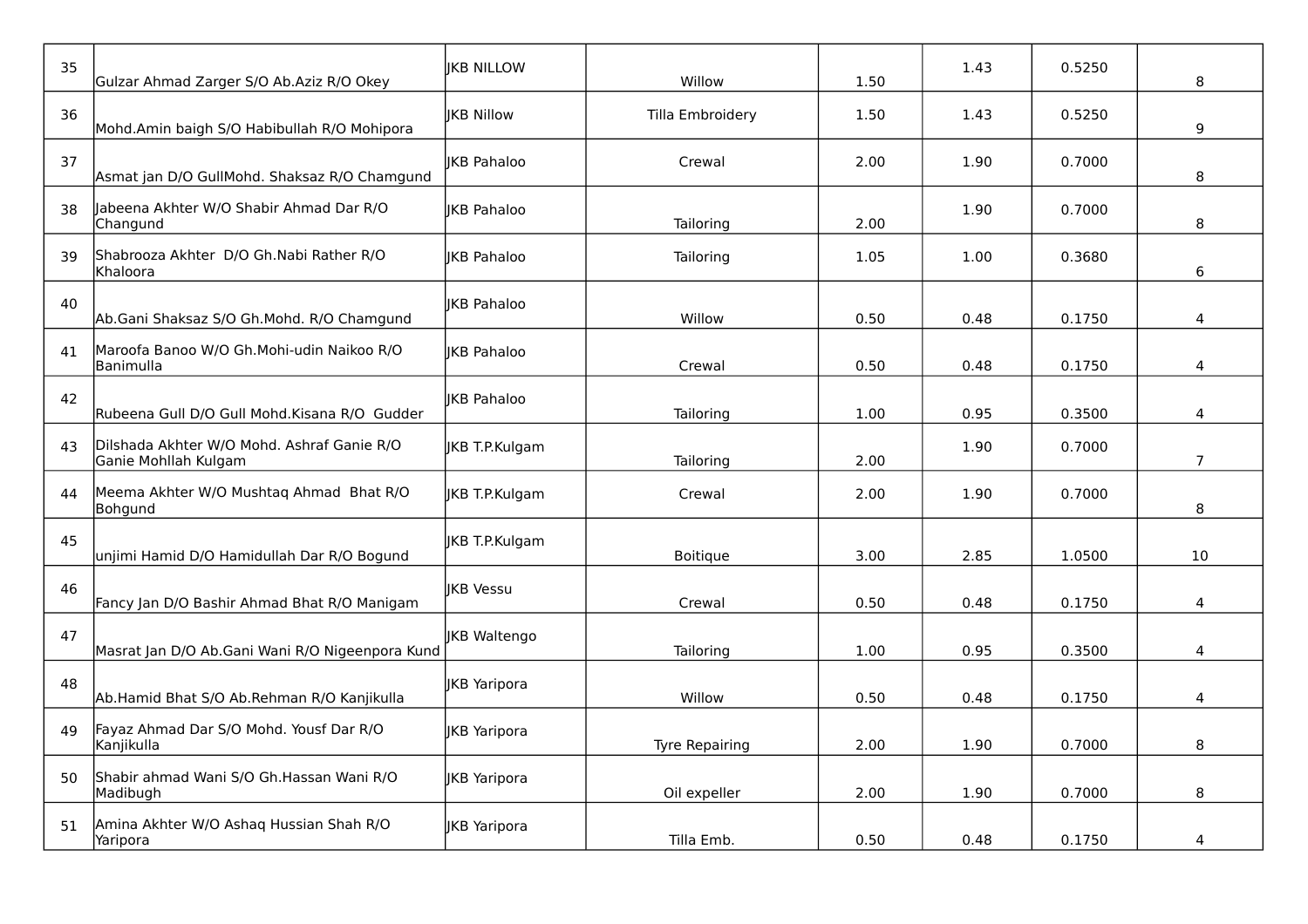| 52 | Ashiq Hussain Bhat S/O Ab.Rehman R/O Redwani | <b>SBI Quimoh</b> | Tailoring | 2.00  | 1.90  | 0.7000  |     |
|----|----------------------------------------------|-------------------|-----------|-------|-------|---------|-----|
| 53 | Jhon Mohammad Baht S/O Ab.rehman R/oQuimoh   | <b>SBI Quimoh</b> | Crewal    | 2.00  | 1.90  | 0.7000  |     |
|    | Total                                        |                   |           | 91.05 | 86.50 | 31.8680 | 373 |

#### **District Pulwama.**

| S.<br><b>No</b> | Name of the Beneficiary with Address                                   | Name of the<br><b>Bank</b> | <b>Scheme</b>                  | P.C. | <b>Bank Loan</b> | <b>M.M.</b> | Emp            |
|-----------------|------------------------------------------------------------------------|----------------------------|--------------------------------|------|------------------|-------------|----------------|
| 1               | Dilshada Akhtar W/O Nisar Ah. Mir R/O Gudoora<br>Newa                  | <b>IKB Karimabad</b>       | Crewal                         | 1.00 | 0.95             | 0.3500      | 4              |
| 2               | Tasleema W/O Ab. Majeed Mir R/O Nowpora payeen JKb Achan               |                            | Crewal                         | 1.00 | 0.95             | 0.3500      |                |
| 3               | lGh. Mohd Ganai S/O Ab. Ahad Ganai R/O Ukhoo<br>Kakapora               | JKB Kakapora               | Tea Stall                      | 1.00 | 0.95             | 0.3500      | 4              |
| $\overline{4}$  | Ab. Rashid Dar S/O Gh. Ahmad Dar R/O Karnabal<br>Kakapora              | <b>IKB Kakapora</b>        | Sand Extraction                | 3.00 | 2.85             | 1.0500      | 9              |
| 5               | Afroza Akhtar D/O Mohd. Shaban Shergojri R/O<br>Saimoh Tral            | lIKB Saimoh                | Crewal                         | 1.00 | 0.95             | 0.3500      | 4              |
| 6               | Shabir Ah. Naikoo S/O Asduallah Naikoo R/O<br>Kachipora Pulwama        | <b>IKB Drabgam</b>         | <b>Cutting &amp; Tailoring</b> | 2.00 | 1.90             | 0.7000      | $\overline{7}$ |
| $\overline{7}$  | Kulsuma Begum W/O Mohd. Amin Mir R/O Nowpora  KB Dadsara<br>Amlal Tral |                            | Exercise N. Books              | 4.00 | 3.80             | 1.4000      | 8              |
| 8               | Ajaz Ah. Dar S/O Gh. Rasool Dar R/O Samboora                           | JKB Kakapora               | Sand Extraction                | 3.00 | 2.85             | 1.0500      | 6              |
| 9               | Showkat Ah. Dar S/O Ali Mohd. R/O Samboora                             | lIKB Main Pulwama          | Sand Extraction                | 3.00 | 2.85             | 1.0500      | 6              |
| 10              | Adhfar Jan D/O Gh. Mohidin Bhat R/O Bandzoo<br>lPulwama                | <b>IKB Khrew</b>           | Woolen Knitting                | 2.00 | 1.90             | 0.7000      | 4              |
| 11              | Rayees Bashir S/O Bashir Ah. Bhat R/O Khrew                            | lIKB Main Pulwama          | Photostate                     | 1.50 | 1.43             | 0.5250      | 3              |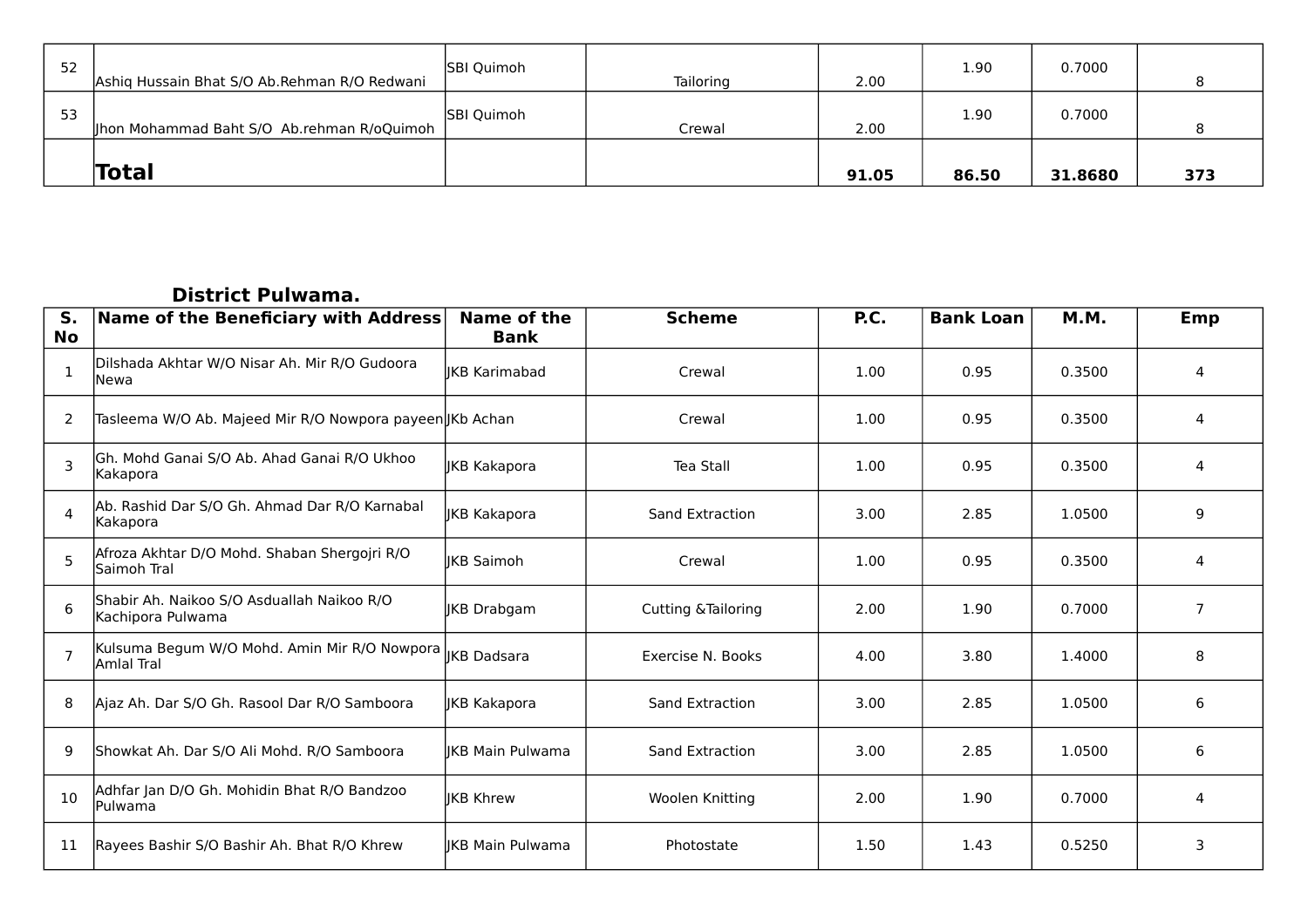| 12 | Mohd. Shafi Dar S/O Ab. Gani Dar R/O Rahmoo                                             | lIKB Main Pulwama       | <b>Tent House</b>      | 5.00  | 4.75 | 1.7500 | 9              |
|----|-----------------------------------------------------------------------------------------|-------------------------|------------------------|-------|------|--------|----------------|
| 13 | Ali Mohd. Hajam S/O Gh. Mohd. Hajam R/O Karnibal $\vert_{\rm JKB}$ Namlabal<br>Pampore  |                         | Barber                 | 1.00  | 0.95 | 0.3500 | 4              |
| 14 | Gulzar Ah. Dar S/O Mohd. Shaban Dar R/O Ladhoo                                          | lIKB Ladhoo             | <b>Stone Dressing</b>  | 2.00  | 1.90 | 0.7000 | 6              |
| 15 | Gh. Mohd. Dar S/O Ab. Rahim R/O Chersoo<br>Awantipora                                   | <b>IKB Charsoo</b>      | <b>Sand Extraction</b> | 3.00  | 2.85 | 1.0500 | 6              |
| 16 | Mymuna Akhtar D/O Mohd. Akbar Yatoo R/O Murran $\vert_{\rm JKB}$ Murran Adda<br>Pulwama |                         | Tailoring              | 2.00  | 1.90 | 0.7000 | 6              |
| 17 | Ab. Rashid Shergojri S/O Gh. Mohd. R/O Tikan<br> Rajpora                                | <b>IKB Main Pulwama</b> | <b>Milk Products</b>   | 6.00  | 5.70 | 2.1000 | 12             |
| 18 | Gh. Mohidin Malik S/O Ab. Gaffar Malik R/O Arbal<br>lPulwama                            | JKB Rajpora             | <b>Spices</b>          | 3.15  | 2.99 | 1.1270 | 8              |
| 19 | Javed Ah. Misgar S/O Mohd. Ibrahim Misgar R/O<br>lDrusoo Pulwama                        | <b>IKB Main Pulwama</b> | Copper                 | 5.00  | 4.75 | 1.7500 | $\overline{7}$ |
| 20 | Shameema Akhtar W/O Mohd. Ayoub Bhat R/O<br>Zadoora                                     | <b>JKB Newa</b>         | Carpet                 | 1.00  | 0.95 | 0.3500 | 3              |
| 21 | Waheeda Akhtar D/O Gh. Mohd. Sofi R/O Newa<br>lPulwama                                  | <b>IKB Newa</b>         | Tailoring              | 2.00  | 1.90 | 0.7000 | 4              |
| 22 | Ab. Rahim Mochi S/O Ab. Sattar Mochi R/O<br>lPulwama                                    | ACCB pulwama            | Leather Goods          | 2.00  | 1.90 | 0.7000 | $\overline{7}$ |
| 23 | Shabir Ah. Sofi S/O Ali Mohd R/O Wandikpora                                             | JKB Kakapora            | Plumber                | 1.00  | 0.95 | 0.3500 | 4              |
| 24 | Javaid Ah. Bhat S/O M. Abdullah R/O Zadoora                                             | <b>IKB Pulwama</b>      | Shuttring              | 4.50  | 4.28 | 1.5750 | 10             |
| 25 | Parvaiz Ah. Ganai S/O Gh. Mohd R/O Lajoora                                              | <b>IKB Pulwama</b>      | Cable Network          | 10.00 | 9.50 | 3.5000 | 16             |
| 26 | Manzoor Ah. Mir S/O Gh. Mohd R/O Samboora                                               | JKB Kakapora            | Sand Extraction        | 2.00  | 1.90 | 0.7000 | 8              |
| 27 | Khursheed Ah. Sofi S/O Habibullah R/O Lajoora                                           | <b>IKB Pulwama</b>      | <b>Bakery</b>          | 3.00  | 2.85 | 1.0500 | 9              |
| 28 | Kousar Jan D/O Ab. Rehman R/O Lajoora                                                   | IKB Pulwama             | Woolen Knitting        | 3.00  | 2.85 | 1.0500 | 6              |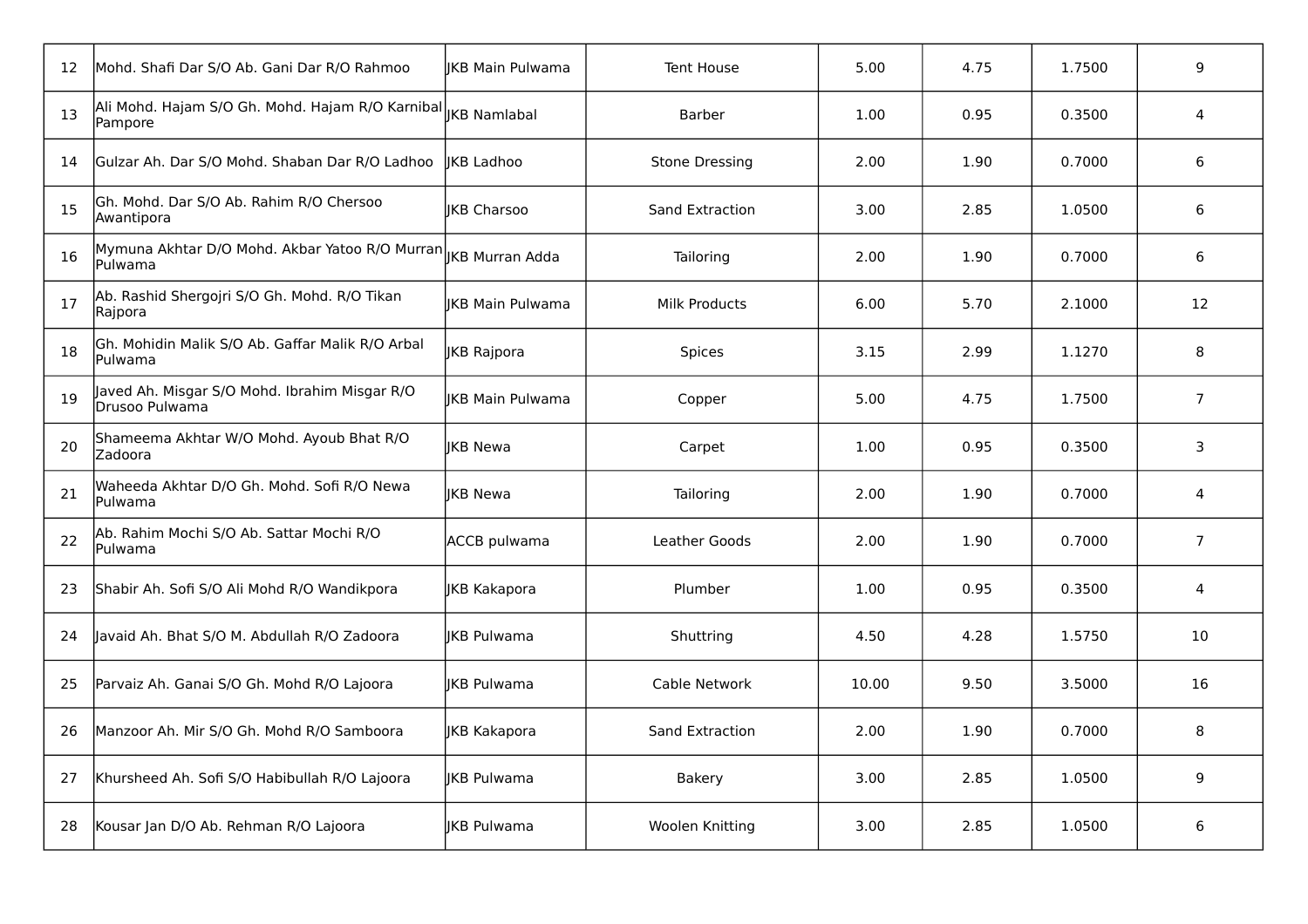| 29 | Ab. Rashid Ganai S/O Gh. Mohd R/O Ranzipora              | liKB Koil          | Tailoring           | 2.50 | 2.38 | 0.8750 | 5              |
|----|----------------------------------------------------------|--------------------|---------------------|------|------|--------|----------------|
| 30 | Syed Showkat Andhrabi S/O Gh. Mohd R/O Lajoora           | JKB Pulwama        | Transformer         | 4.00 | 3.80 | 1.4000 | 8              |
| 31 | Bashir Ah. Dar S/O M.Ramzan R/O Achan                    | <b>IKb Achan</b>   | Dry Fruit           | 1.00 | 0.95 | 0.3500 | 4              |
| 32 | Ab. Rashid Hajam S/O Gh. Ahmad R/O Inder                 | <b>IKB Newa</b>    | Shuttring           | 3.00 | 2.85 | 1.0500 | 10             |
| 33 | Rameez Ah. Khanday S/O Ab. Hameed R/O Ladhoo JKB Ladhoo  |                    | Beekeeping          | 5.00 | 4.75 | 1.7500 | $\overline{7}$ |
| 34 | Mehraj u Din Malik S/O Gh. Mohi u din Malik R/O<br>Urwan | lIKB Newa          | <b>Sheet Metal</b>  | 4.00 | 3.80 | 1.4000 | 8              |
| 35 | Masarat Jan W/O Zubair Ah. Malla R/O Awantipora          | JKB Awantipora     | Crewal              | 1.00 | 0.95 | 0.3500 | 5              |
| 36 | Ab. Rashid Pinchoo S/O Ab. Satar R/O Awantipora          | JKB Awantipora     | Tailoring           | 1.00 | 0.95 | 0.3500 | 5              |
| 37 | Raheena W/O Gh. Nabi Mlla R/O Awantipora                 | JKB Awantipora     | Crewal              | 1.00 | 0.95 | 0.3500 | 4              |
| 38 | Shagufta Akhtar W/O Janvid Ah. Shah R/O<br>Awantipora    | JKB Awantipora     | Crewal              | 1.00 | 0.95 | 0.3500 | 5              |
| 39 | Dilshada W/O Gulzar Ah. Mir R/O Bohu Awantipora          | JKB Awantipora     | Crewal              | 2.00 | 1.90 | 0.7000 | 5              |
| 40 | Javid Ah. Malik S/O gh. Qadir R/O Ranzipora              | JKB Awantipora     | Cutting & Tailoring | 2.50 | 2.38 | 0.8750 | 5              |
| 41 | Bashir Ah. Dar S/O Mohd Maqbool R/O Achan                | JKb Achan          | Massala             | 3.00 | 2.85 | 1.0500 | 8              |
| 42 | Shahzada W/O Mohd Yousuf Malla R/O Awantipora            | JKB Awantipora     | Crewal              | 1.00 | 0.95 | 0.3500 | 4              |
| 43 | Riyaz Ah Wani S/O Mohd Rajab Wani R/O Petipora           | JKB Lassipora      | Shuttring           | 3.50 | 3.33 | 1.2250 | 10             |
| 44 | Haseena Akhter W/O Mushtaq Ahmad Khan R/O<br> Newa       | JKB Newa           | <b>Bakery</b>       | 3.00 | 2.85 | 1.0500 | 10             |
| 45 | Nazir Ah. Hajam S/O Ali Mohd. R/O Malikpora              | <b>SBI Pulwama</b> | Photostat           | 3.50 | 3.33 | 1.2250 | 6              |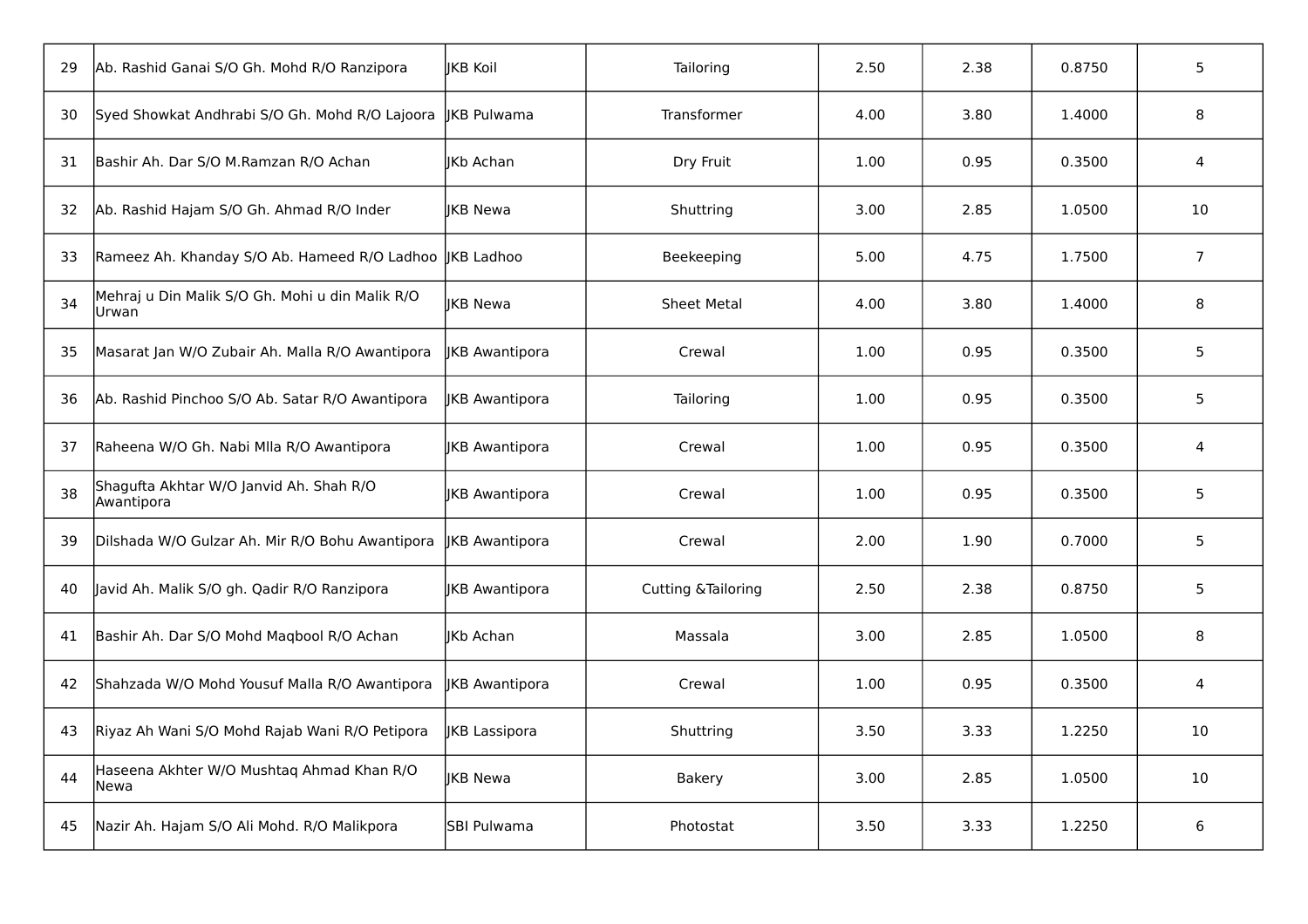| <b>Total</b> |  | 120.15 | 114.14 | 12.0770<br>42 | 293 |
|--------------|--|--------|--------|---------------|-----|

#### **District Shopian.**

| S.<br><b>No</b> | Name of the Beneficiary with Address                 | Name of the<br>Bank | <b>Scheme</b>    | P.C.  | <b>Bank Loan</b> | <b>M.M.</b> | Emp |
|-----------------|------------------------------------------------------|---------------------|------------------|-------|------------------|-------------|-----|
|                 |                                                      |                     |                  |       |                  |             |     |
|                 | Afroza Akhter D/O Gh. Mohd Mir R/O Daramdora.        | JKB, Keegam         | Tailoring        | 2.00  | 0.85             | 0.7000      | 8   |
|                 | Khurshid Ah.Mugloo S/O Bahir Ahmad R/O Wathoo        | IKB, Keegam         | <b>Tailoring</b> | 2.00  | 1.90             | 0.7000      | 8   |
|                 | Gulzar Ahmad Koka S/O Ab.Ahad R/O Daramdora          | JKB, Keegam         | Pashmina         | 4.00  | 1.50             | 1.4000      | 8   |
| 4               | Shahzada Banoo W/O Mohd Ashraf Wani R/O<br>Mugalpora | JKB, Keegam         | Tilla            | 2.00  | 1.20             | 0.7000      | 8   |
| 5               | Javaid Ah.Wani S/O Mohd Magbool R/O Mazhama          | JKB, Keegam         | T.House          | 10.00 | 3.55             | 3.5000      |     |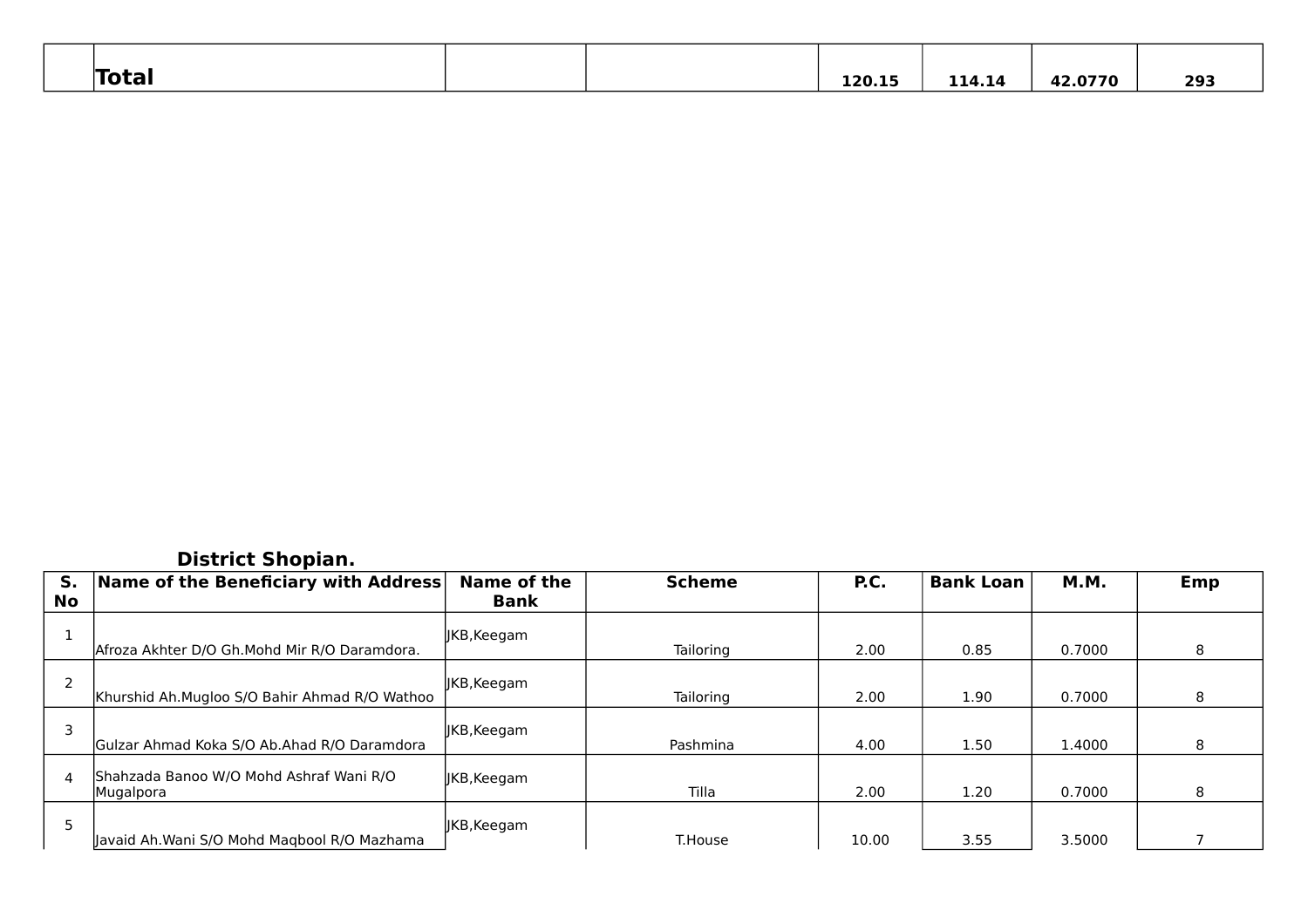| 6              | Bilal Ah. Yatoo S/O Gh. Hassan R/O Panzer                 | JKB, Keegam       | <b>RMG</b>    | 10.00 | 5.00 | 3.5000 | $\overline{7}$ |
|----------------|-----------------------------------------------------------|-------------------|---------------|-------|------|--------|----------------|
| $\overline{7}$ | Mushtaq Ahmad Wagay S/O Mohd AkbarR/O<br>Wangipora        | IKB.Chakoo        | RMG           | 2.00  | 1.90 | 0.7000 | $\overline{7}$ |
| 8              | Farooq Ah.Wani S/O Gh.Rasool R/O Wangipora                | JKB, Chakoo       | Shawl Emb     | 2.35  | 2.23 | 0.8300 | $\overline{7}$ |
| $9$            | Mohd Ayoub Bhat S/O Gh.Hassan R/O Chakoo                  | IKB, Chakoo       | Furniture     | 3.00  | 2.85 | 1.0500 | 8              |
| 10             | Mukhtar Ahmad Dar S/O Ab.Gani R/O Zawoora                 | JKB, Batapra      | Tailoring     | 2.00  | 0.70 | 0.7000 | 8              |
| 11             | Dilshada Akhter W/O Ab.Hamid Shah R/O Batapora            | JKB, Batapora     | W.Kniting     | 2.00  | 0.75 | 0.7000 | 8              |
| 12             | Gh.Nabi Dar S/O Mohd Akram R/O Balapora                   | JKB, Batapora     | Willow        | 1.00  | 0.95 | 0.3500 | $\overline{7}$ |
| 13             | Ab.Hamid Dar S/O Sonaulla R/O Deegam                      | JKB, Batapora     | <b>Bakery</b> | 1.00  | 0.50 | 0.3500 | $\overline{7}$ |
| 14             | Mohd Shafi Tantray S/O Mohd Yaqoob R/O<br>Ramnagri        | <b>IKB, Vehil</b> | Poultry Feed  | 10.00 | 4.00 | 3.6700 | $\overline{7}$ |
| 15             | Farooq Ah.Ganie S/O Ab.Hamid R/O Ramnagri                 | JKB, Vehil        | Furniture     | 3.00  | 2.00 | 1.0500 | $\overline{7}$ |
| 16             | Khalida Rashid W/O Ab.Rashid Bhat R/O Jan<br>Moh,Shop.    | JKB, Shopian.     | Tilla         | 1.00  | 0.40 | 0.3500 | $\overline{7}$ |
| 17             | Mohd Shafi Dar S/O Gh.Ahmad R/O Ramnagri                  | JKB, Vehil        | Carpentry     | 3.00  | 2.36 | 1.0500 | 8              |
| 18             | Gulzar Ah.Ganie S/O Gh.Hassan R/O Ramnagri                | JKB, Vehil        | Shuttring     | 3.00  | 1.50 | 1.0500 | 8              |
| 19             | Muzamil Jan W/o Farooq Ah.Malik R/O Jan<br>Moh, Shop.     | SBI Shop.         | Tilla         | 1.00  | 0.35 | 0.3500 | 8              |
| 20             | Sartaj Ahmad Wani S/O Mohd Abdulla R/O<br>Hushangpora     | JKB, Nagbal       | Joinery       | 4.00  | 3.80 | 1.4000 | 8              |
| 21             | Bilal Ah.Rather S/O Mohd Yousf R/O Bongam Shop.           | JKB,H.R           | Auto Mob.     | 7.00  | 4.00 | 2.4500 | $\overline{7}$ |
| 22             | Rifat jan D/O Manzoor Ah.Nagroo R/O Amshipora<br>Shopian. | JKB, Vehil        | W.Knitting    | 2.00  | 1.90 | 0.7000 | $\overline{7}$ |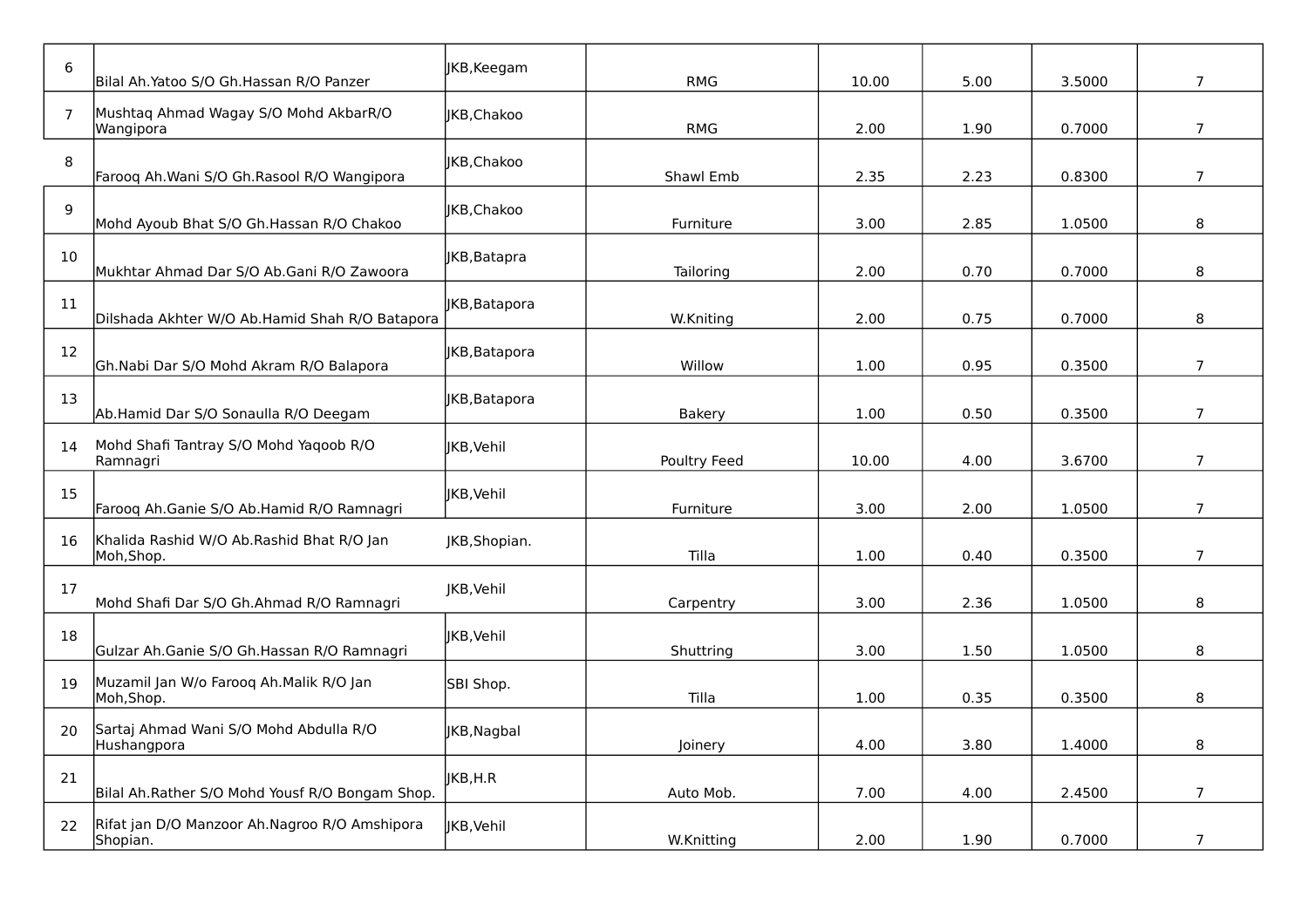| 23 | Mr. Sajad Ah. Ganie S/O Ab. Khaliq R/O Adijen<br>Shopian. | JKB, Kaprin    | Shuttring      | 4.00  | 3.80  | 1.4000  |     |
|----|-----------------------------------------------------------|----------------|----------------|-------|-------|---------|-----|
| 24 | Khurshid Ah. Dar S/O Gh.Hussain R/O Ganowpora<br>Shopian. | JKB, Batapora  | <b>Bakery</b>  | 5.00  | 4.75  | 1.7500  |     |
| 25 | Naza Akhter W/O Mohd. Shareef Bhat R/O Kaprin             | JKB, Kaprin    | W.Knitting     | 2.00  | 1.90  | 0.7000  |     |
| 26 | Nazir Ah. Naikoo S/O Gh. Nabi R/O Bongam<br>Shopian.      | JKB, H.R Shop. | Masala Produts | 6.00  | 5.70  | 2.1000  |     |
|    | Total                                                     |                |                | 94.35 | 60.34 | 33.2000 | 193 |

### **District Baramulla. .**

| S. No          | Name of the Beneficiary with Address                                | Name of the<br>Bank            | <b>Scheme</b> | P.C.  | <b>Bank Loan</b> | <b>M.M.</b> | Emp            |
|----------------|---------------------------------------------------------------------|--------------------------------|---------------|-------|------------------|-------------|----------------|
|                | Shakeel Ahmad ganai s/o Gh. Mohammad Ganai<br>R/O bachie Boniyar    | <b>BCC Bank</b><br>Chandanwari | Dry Fruit     | 5.00  | 4.75             | 1.7500      | 8              |
| $\overline{2}$ | Yameena Akhtar W/O Khalilul Zaman R/O Bijhama<br>Boniyar            | <b>BCC Bank Boniyar</b>        | Sozni/Shawl   | 3.00  | 2.85             | 1.0500      | 6              |
| 3              | Showkat Ahmad Khan S/O Anayattullah Khan R/O<br>Noorkhah Boniyar    | <b>BCC Bank Boniyar</b>        | <b>DTP</b>    | 3.00  | 2.85             | 1.0500      | 6              |
| $\overline{4}$ | Waseem Ahmad salaria S/O Nisar Ahmad salaria<br>R/O Mohura Boniyar  | <b>BCC Bank Boniyar</b>        | Dry Fruit     | 3.00  | 2.85             | 1.0500      | $\overline{7}$ |
| 5              | Jameel Ahmad Khan S/O Ab. Majeed Khan R/O<br> Boniyar               | <b>BCC</b> Bank Boniyar        | Dry Fruit     | 3.00  | 2.85             | 1.0500      | $\overline{7}$ |
| 6              | Junaid Nazir Mir S/O Nazir Ahmad Mir R/O Khawaja<br>sahib Baramulla | <b>BCC Bank</b><br>Baramulla   | Shuttering    | 10.00 | 9.50             | 3.5000      | 10             |
|                | Ishtiyaq Ahmad Khan S/O Ab. Rashid Khan R/O<br>Trikanjan            | <b>BCC Bank</b><br>Chandanwari | Dry Fruit     | 3.00  | 2.85             | 1.0500      | 6              |
| 8              | Shahida Begum W/O Mohammad Iqbal R/O Bandi<br>luri                  | <b>BCC Bank uri</b>            | Sozni/Shawl   | 5.00  | 4.75             | 1.7500      | 8              |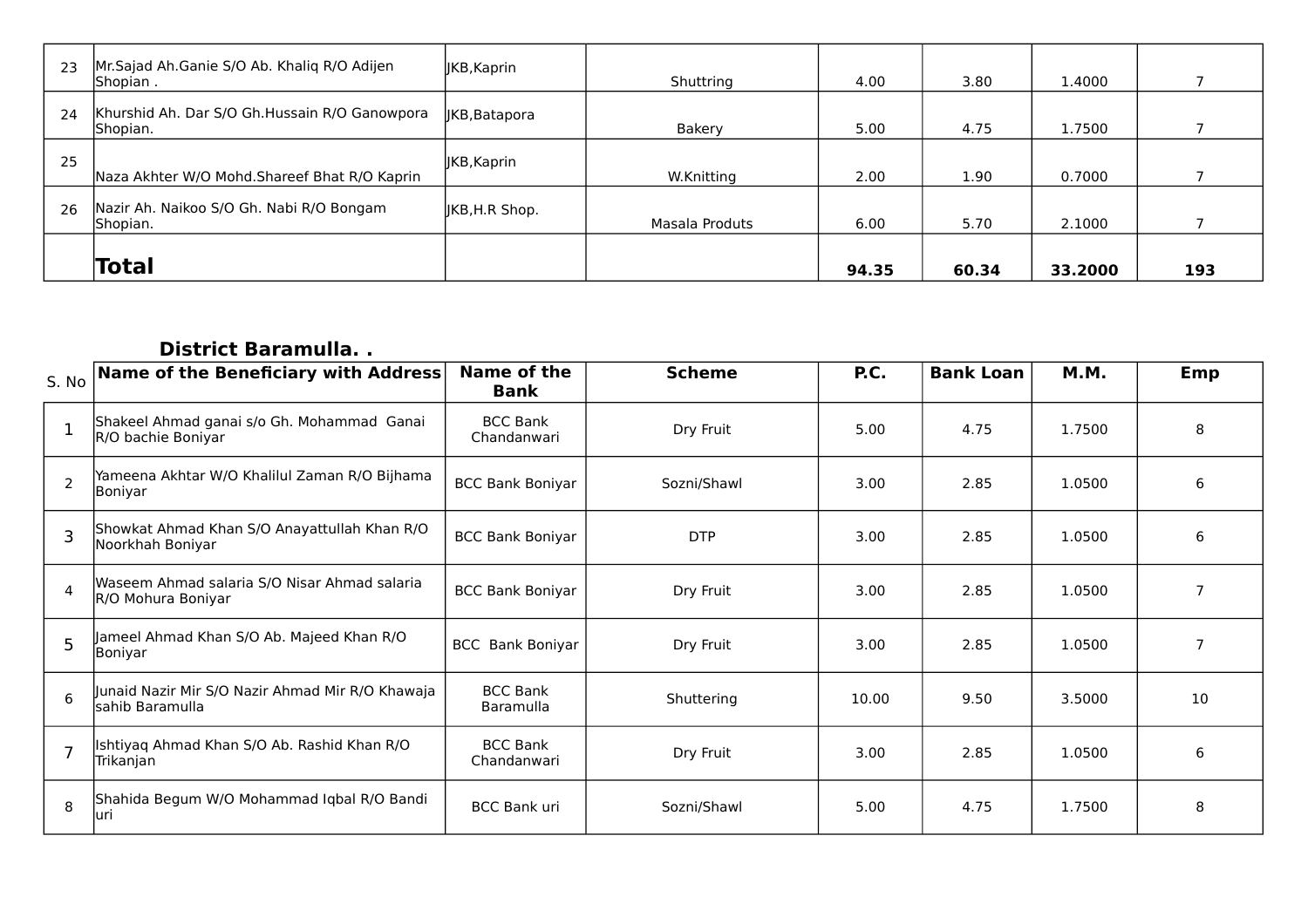| q  | Musadiq Sadiq S/O Mohammad Sadiq R/O<br>salamabad Dachan          | <b>BCC Bank</b><br>Chandanwari | Dry Fruit            | 5.00  | 4.75  | 1.7500 | 8              |
|----|-------------------------------------------------------------------|--------------------------------|----------------------|-------|-------|--------|----------------|
| 10 | Feroz Ahmad Bhat S/O Ab. Kabir R/O Lalad Sopore                   | <b>BCC Bank Wagoora</b>        | Vehicle Body builder | 24.76 | 23.52 | 8.6660 | 20             |
| 11 | Bashir Ahmad Shah S/O Gh. Mohammad Shah R/O<br>Gunddulwash Kunzer | <b>BCC Bank Tangmarg</b>       | Sozni/Shawl          | 3.00  | 2.85  | 1.0500 | $\overline{7}$ |
| 12 | Showkat Ahmad Ganai S/O Juma Ganai R/O<br>Gurkote uri             | <b>BCC Bank uri</b>            | Dry Fruit            | 25.00 | 23.75 | 8.7500 | 15             |
| 13 | Mohammad Sharief Ganai S/O Ilamdin Ganai r?o<br>Nambla Uri        | <b>BCC Bank uri</b>            | Shuttering           | 10.00 | 9.50  | 3.5000 | 12             |
| 14 | Amjid Hafeez S/O Habibullah Khan R/O Hardu<br>Kamal Uri           | <b>BCC Bank uri</b>            | Shuttering           | 10.00 | 9.50  | 3.5000 | 15             |
| 15 | Basharat Mehraj S/O Mehrajuddin Shah R/O<br>Dangiwacha            | <b>BCC</b> bank<br>Dangiwacha  | <b>Tent House</b>    | 4.00  | 3.80  | 1.4000 | $\overline{7}$ |
| 16 | Rubeena W/O zahoor Ahmad Khan R/O Noorkhah                        | <b>BCC Bank</b><br>Chandanwari | Sozni/Shawl          | 3.00  | 2.85  | 1.0500 | $\overline{7}$ |
| 17 | Yasir Arfat S/O Amir Qasim Shah R/O Parimpilla Uri                | <b>BCC Bank Uri</b>            | <b>RMG</b>           | 5.00  | 4.75  | 1.7500 | 8              |
| 18 | Syed Amjid Hussain S/O Syed Nisar R/O Azadpora<br>Boniyar         | <b>BCC Bank</b><br>Chandanwari | Dry Fruit            | 3.00  | 2.85  | 1.0500 | $\overline{7}$ |
| 19 | Naseer Ahmad Dar S/O Gh. Ahmad R/O Jalshari Bla.                  | <b>BCC Bank</b><br>Baramulla   | Shuttering           | 5.00  | 4.75  | 1.7500 | 8              |
| 20 | Irshada Begum W/O Showkat Ahmad Khan R/O<br>Trikanjan             | <b>BCC Bank</b><br>Chandanwari | Sozni/Shawl          | 3.00  | 2.85  | 1.0500 | $\overline{7}$ |
| 21 | Jahangir Ahmad Khan S/O Mohammad Arif Khan<br>R/O Trikanjan       | <b>BCC Bank</b><br>Chandanwari | Dry Fruit            | 3.00  | 2.85  | 1.0500 | $\overline{7}$ |
| 22 | Khalida Akhtar D/O Gh. Mohi-uddin R/O Seeloo<br>Sopore            | <b>BCC Bak Seeloo</b>          | Sozni/Shawl          | 2.00  | 1.90  | 0.7000 | 6              |
| 23 | Mohammad Syed Dar S/O Gh. Mohammad Dar R/O<br>Seeloo              | <b>BCC Bank Seeloo</b>         | <b>RMG</b>           | 3.00  | 2.85  | 1.0500 | $\overline{7}$ |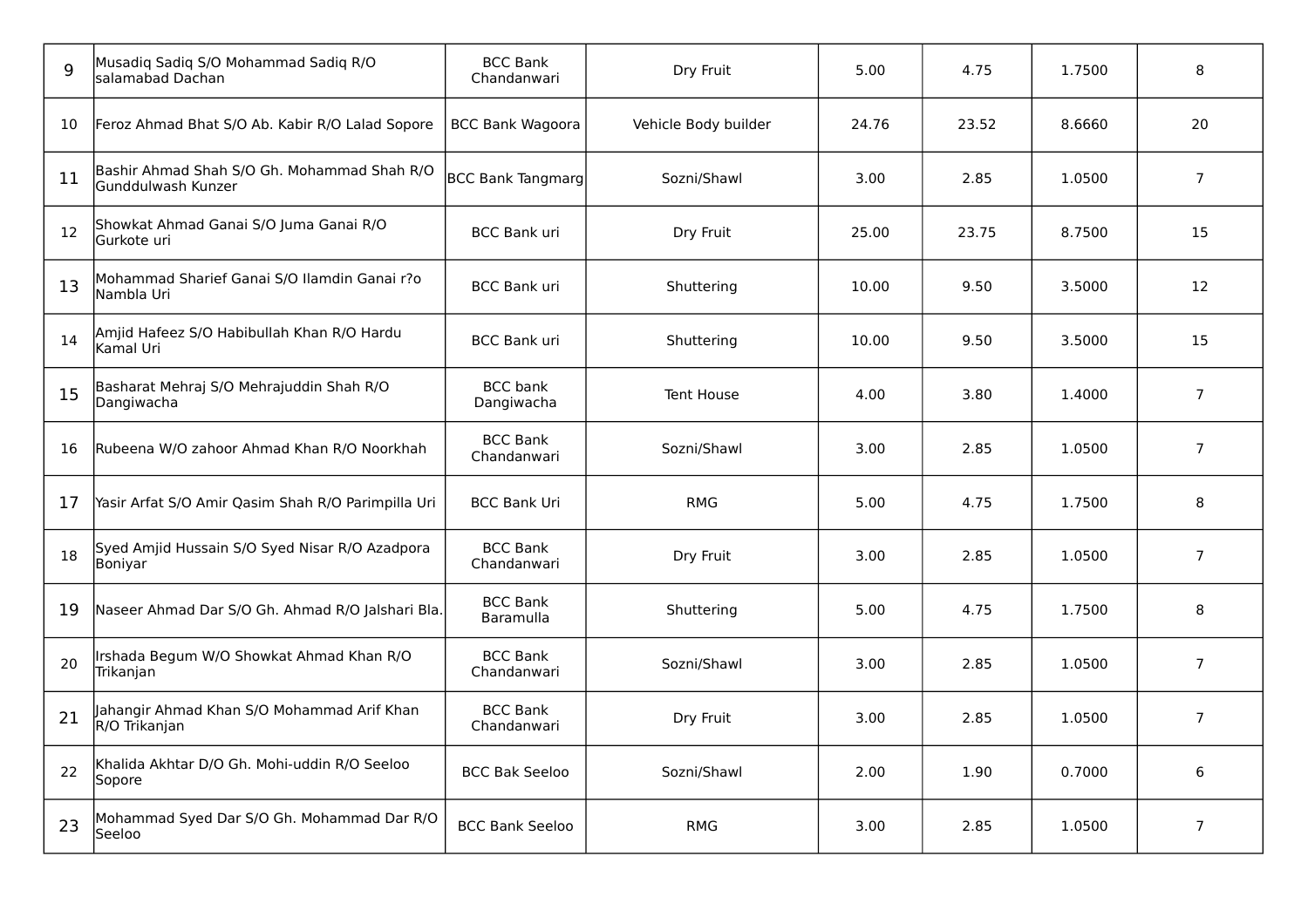| 24 | Mohammad Altaf Hajam S/O Ab. Rahim Hajam R/O<br>lseeloo         | <b>BCC Bank Seeloo</b> | Sozni/Shawl | 3.00 | 2.85 | 1.0500 | $\overline{7}$ |
|----|-----------------------------------------------------------------|------------------------|-------------|------|------|--------|----------------|
| 25 | Shahida W/O Mohammad Yuosuf Malla R/O Malpora<br>Sopore         | <b>JK GB Warpora</b>   | Sozni/Shawl | 2.00 | 1.90 | 0.7000 | $\overline{7}$ |
| 26 | Manzoor Ahmad Sheera S/O Talib Sheera R/O<br>Khanpeth singhpora | JK GB Khanpeth         | barbar      | 2.00 | 1.90 | 0.7000 | $\overline{7}$ |
| 27 | Jameela Begum W/O Shameem Ahmad Khan R/O<br>Sherabad            | JK GB Sherqabad        | Sozni/Shawl | 2.00 | 1.90 | 0.7000 | 6              |
| 28 | Mohammad Shaban Guroo S/O Gh. Ahmad R/O<br>Duslipora Pattan     | JK GB Khanpeth         | Carpet      | 2.00 | 1.90 | 0.7000 | $\overline{7}$ |
| 29 | Haseena Bano W/O Nisar Ahmad Tantray R/O<br>Devbugh             | <b>IK GB Kunzer</b>    | Sozni/Shawl | 2.00 | 1.90 | 0.7000 | $\overline{7}$ |
| 30 | Imran Ahmad Khan S/O Ghulam Jeelani R/O<br>lachipora Boniyar    | JK GB Bijhama          | <b>RMG</b>  | 3.00 | 2.85 | 1.0500 | $\overline{7}$ |
| 31 | Nusrat Begum W/O Ayaz Ahmad Nazki R/O<br>Boitingoo              | JK GB Biotingoo        | Sozni/Shawl | 2.00 | 1.90 | 0.7000 | 6              |
| 32 | Rafiqa Begum W/O Mohammad Sultan Gojri R/O<br>Hariwatnoo        | JK GB Chandilora       | Sozni/Shawl | 3.00 | 2.85 | 1.0500 | $\overline{7}$ |
| 33 | Shazia mansoor D/O Mansoor Ahmad rathet R/O<br>Pakipora Pattan  | JK GB Pattan           | Sozni/Shawl | 3.00 | 2.85 | 1.0500 | $\overline{7}$ |
| 34 | Tasleema Begum W/O Imtiyaz Ahmad Mir R/o<br>Gantmulla           | JK GB Peerniya         | Sozni/Shawl | 2.00 | 1.90 | 0.7000 | $\overline{7}$ |
| 35 | Haseena bano W/O Mohammad Shafi Mir R/O<br>Hariwatnoo           | JK GB Chandilora       | Sozni/Shawl | 2.00 | 1.90 | 0.7000 | $\overline{7}$ |
| 36 | Imtiyaz Ahmad Yattoo S/O Ab. Majeed R/O Udoora<br>IBIa.         | JK GB Singhpora        | Tent House  | 5.00 | 4.75 | 1.7500 | 8              |
| 37 | Yasmeena W/O Riyaz Ahmad Shah R/O Dangerpora                    | JK GB Duroo            | Sozni/Shawl | 1.00 | 0.95 | 0.3500 | 5              |
| 38 | Ifeera Begum W/O Tariq Ahmad Sofi R/O sampora                   | JK GB Duroo            | Sozni/Shawl | 1.00 | 0.95 | 0.3500 | 5              |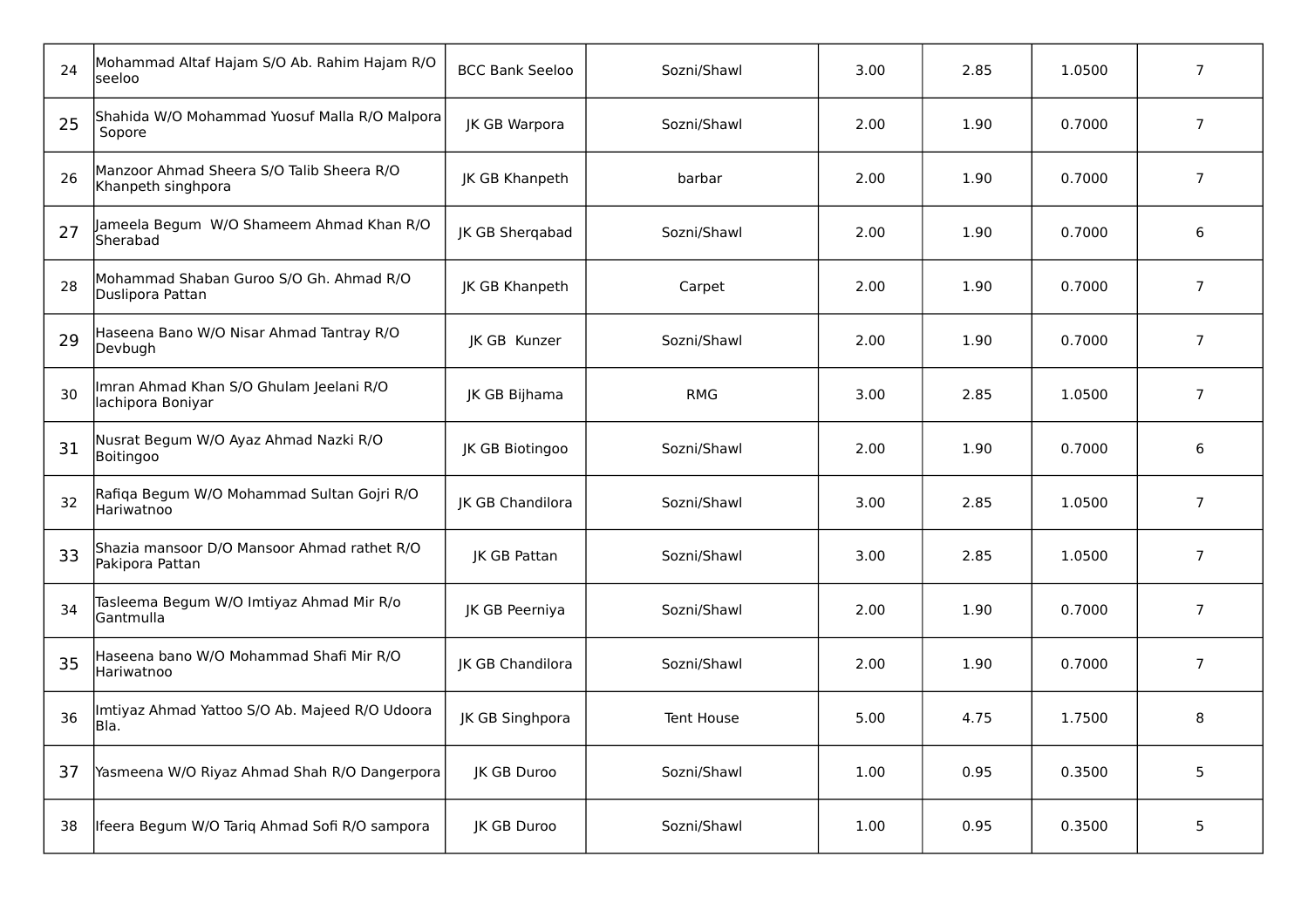| 39 | Tabasum Jan W/O Jan Mohammad Khanday R/O<br>zangam Pattan         | <b>SBI Pattan</b>      | Sozni/Shawl      | 1.00  | 0.95 | 0.3500 | 5              |
|----|-------------------------------------------------------------------|------------------------|------------------|-------|------|--------|----------------|
| 40 | Mohammad Ashraf Bhat s/O Ab. Satar Bhat R/O<br>rawoocha           | JK bank dangiwacha     | Shuttering       | 3.00  | 2.85 | 1.0500 | $\overline{7}$ |
| 41 | Saqib Reyaz S/o ReyazAhmad Akhoon R/O Hib<br>Dangerpora           | JK Bank Seeloo         | Shuttering       | 4.00  | 3.80 | 1.4000 | 6              |
| 42 | Gulzar Ahmad Bhat S/O Gh. Mohammad R/o<br>Kripalpora              | JK bank Singhpora      | Carpet           | 2.00  | 1.90 | 0.7000 | 5              |
| 43 | NishtRY Ashraf D/O Mohammad Ashraf R/O<br>Noorkhah                | JK bank<br>Chandanwari | Sozni/Shawl      | 3.00  | 2.85 | 1.0500 | 6              |
| 44 | Zarina Begum W/O Bashir Ahmad Bhat R/O Ussan<br>Khoie             | JK Bank palhallan      | Sozni/Shawl      | 2.00  | 1.90 | 0.7000 | 5              |
| 45 | Gulshan Begum W/O Faroog Ahmad R/O Kreeri<br>Wagoora              | JK Bank Kreeri         | Copper utensiles | 1.00  | 0.95 | 0.3500 | 3              |
| 46 | Gh. Mohammad Mir S/O Gh. Hassan Mir R/O<br>Kripalpora             | JK bank Singhpora      | Carpet           | 3.00  | 2.85 | 1.0500 | 6              |
| 47 | Mehmooda Begum W/O Manzoor Ahmad Shiekh<br>R/O Singhpora          | JK bank Singhpora      | Sozni/Shawl      | 3.00  | 2.85 | 1.0500 | 6              |
| 48 | Firdous Ahmad Khan S/O Ab. Ahad Khan R/O<br>raipora palhallan     | JK Bank palhallan      | Copper utensiles | 4.00  | 3.80 | 1.4000 | 6              |
| 49 | Parveena Begum W/O Bashir Ahmad Marazi R/O<br>Harthreth Singhpora | JK bank Singhpora      | Sozni/Shawl      | 2.00  | 1.90 | 0.7000 | 5              |
| 50 | Masrat D/O Mohammad Arif Khan R/O Noorkhah<br>Bagna               | JK bank<br>Chandanwari | Sozni/Shawl      | 3.00  | 2.85 | 1.0500 | 6              |
| 51 | Mohammad Yousuf Bhat S/O Gh. Mohammad R?o<br>Palhallan            | JK Bank palhallan      | Ice Cream        | 10.00 | 9.50 | 3.5000 | 8              |
| 52 | Mohammad Ibrahim Mir S/O Mushtaq Ahmad R/O<br>Behrampora          | JK Bank Watergam       | <b>DTP</b>       | 2.00  | 1.90 | 0.7000 | 5              |
| 53 | Parveez Ahmad Sheer Jagir S/O Ab. Rehman R/O<br>Matipora pattan   | JK bank Singhpora      | Shuttering       | 4.00  | 3.80 | 1.4000 | 6              |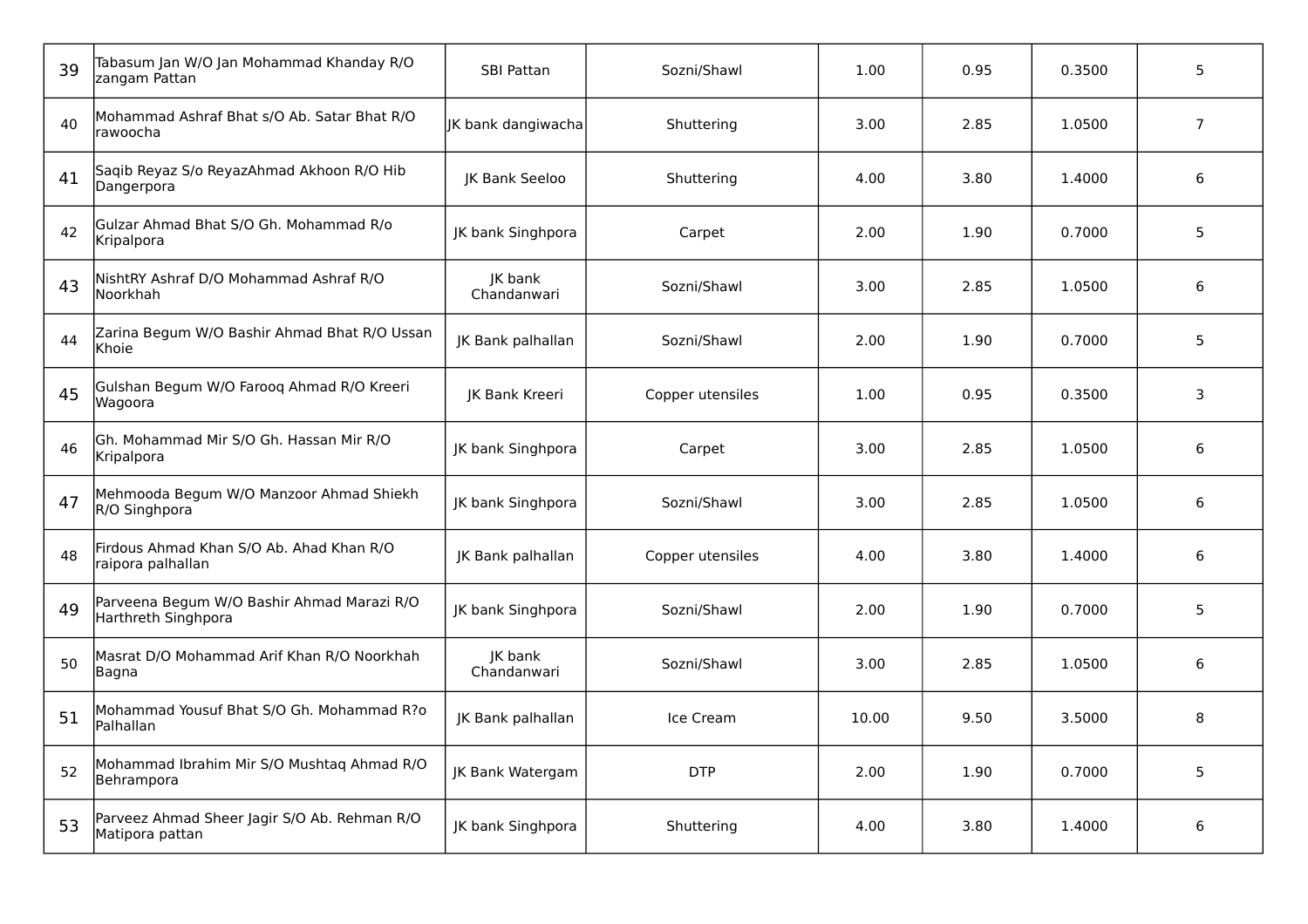| 54 | Bashir Ahmad Waza S/O Ali Mohammad R/O<br>Kripalpora         | JK bank Singhpora        | Milk products       | 3.00  | 2.85  | 1.0500 | 5  |
|----|--------------------------------------------------------------|--------------------------|---------------------|-------|-------|--------|----|
| 55 | Hashmat karim lone S/O Ab. Karim R/O Ferozpora<br>rohama     | <b>IK Bank Watergam</b>  | Shuttering          | 10.00 | 9.50  | 3.5000 | 10 |
| 56 | Shabir Ahmad Rather S/O Mohd. Akbar R/O Tarzoo<br>sopore     | JK Bank tarzoo<br>Sopore | Automobile          | 2.00  | 1.90  | 0.7000 | 4  |
| 57 | Gh. Qadir Bhat S/O Mohammad Subhan R/O Sheeri                | JK Bank Sheeri           | Shuttering          | 4.00  | 3.80  | 1.4000 | 10 |
| 58 | Mohammad Sameen Mir S/O Mohammad Afzal R/O<br>Behrampora     | JK Bank Watergam         | Mgf. Of transformer | 15.00 | 14.25 | 5.2500 | 10 |
| 59 | Muneer Ahmad Bhat S/O Bashir Ahmad R/O<br>Kripalpora         | JK bank Singhpora        | <b>Tent House</b>   | 4.00  | 3.80  | 1.4000 | 6  |
| 60 | Asia D/O Ab. Rashid Ganai R/O ussan Khoie pattan             | JK Bank palhallan        | Sozni/Shawl         | 1.00  | 0.95  | 0.3500 | 3  |
| 61 | Yasmeena Jan D/O Ab. Rashid Sofi R/O Kunzer                  | JK Bank Kunzer           | Sozni/Shawl         | 2.00  | 1.90  | 0.7000 | 5  |
| 62 | Manzoor Ahmad Shiekh S/O habibullah R/O<br>Pahliharan sheeri | JK Bank Sheeri           | <b>Bakery</b>       | 2.00  | 1.90  | 0.7000 | 4  |
| 63 | Shafiqa Begum W/O Gh. Mohammad BhatR/O<br>Archanderhama      | JK bank Singhpora        | Sozni/Shawl         | 2.00  | 1.90  | 0.7000 | 4  |
| 64 | Shafiqa Begum W/O Mohammad Ismail R/O Bagna<br>Noorkhah      | JK bank<br>Chandanwari   | Cutting & tailoring | 3.00  | 2.85  | 1.0500 | 6  |
| 65 | Ab. Qadeer Lone S/O Ab. Majeed R/O Bijhama                   | JK bank<br>Chandanwari   | Dry Fruit           | 10.00 | 9.50  | 3.5000 | 8  |
| 66 | Shoib Ahmad Lone S/O Bashir Ahmad Lone R/o<br>Bijhama        | JK bank<br>Chandanwari   | Dry Fruit           | 10.00 | 9.50  | 3.5000 | 10 |
| 67 | Rizwan Ahmad Lone S/O Ab. Wahab Lone r/O<br>Lachipora        | JK bank<br>Chandanwari   | <b>DTP</b>          | 4.00  | 3.80  | 1.4000 | 6  |
| 68 | Auranzeb S/O Mohammad Alyas Khan R/O Niloosa<br>Boniyar      | JK bank<br>Chandanwari   | Shuttering          | 10.00 | 9.50  | 3.5000 | 10 |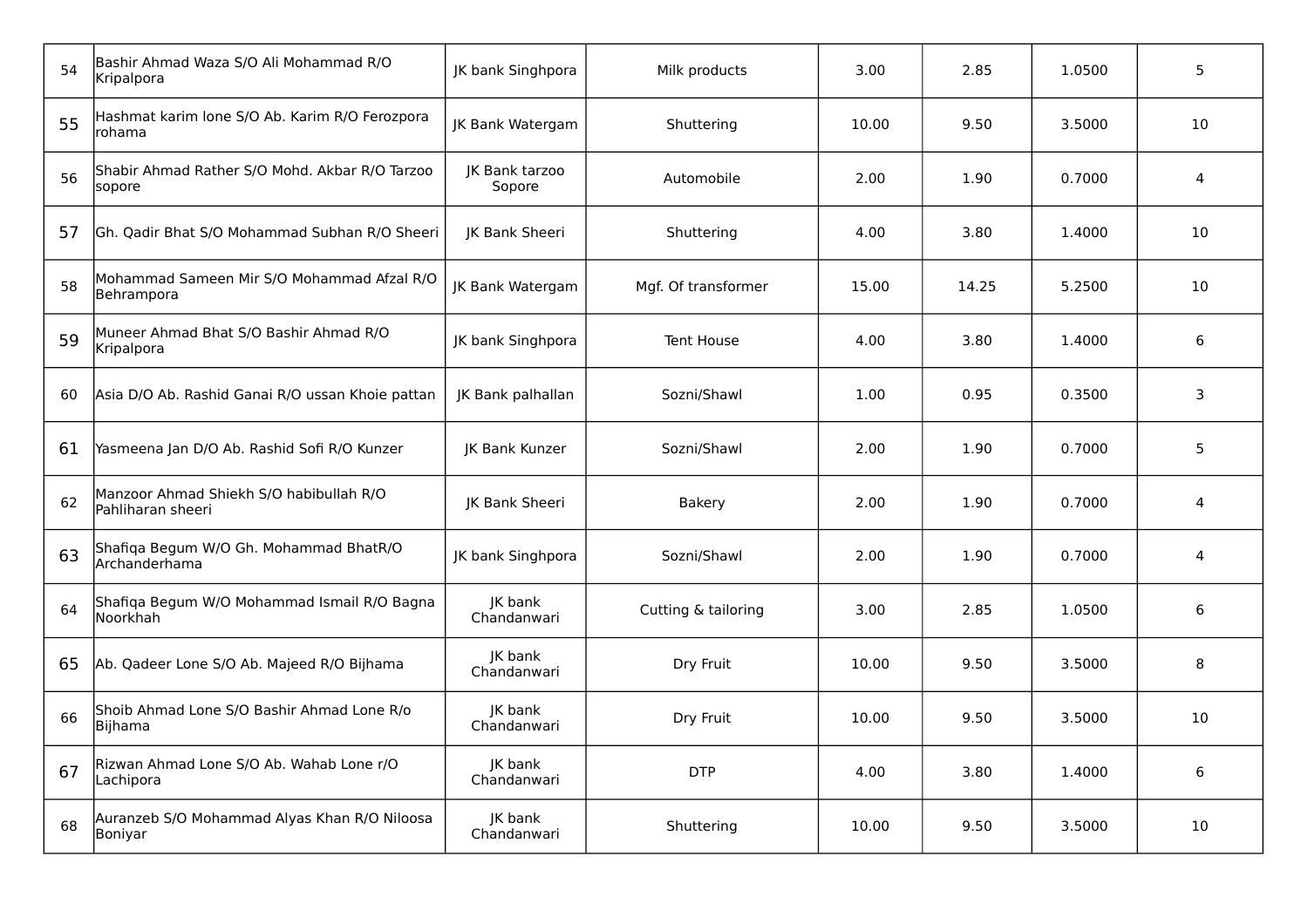| 69 | Khani zaman Khan S/O Mohammad Zaman R/O<br>lNoorkhah              | JK bank<br>Chandanwari               | <b>Tent House</b>    | 4.00  | 3.80  | 1.4000 | 6              |
|----|-------------------------------------------------------------------|--------------------------------------|----------------------|-------|-------|--------|----------------|
| 70 | Farooq Ahmad Rather S/O Ab. Rashid Rather R/O<br>Margipora        | JK Bank palhallan                    | Jewelerry            | 10.00 | 9.50  | 3.5000 | 6              |
| 71 | Ab. Rashid Mir S/O Gh. Qadir Mir R/O rampora<br> Boniyar          | <b>IK bank Boniyar</b>               | Shuttering           | 4.00  | 3.80  | 1.4000 | 6              |
| 72 | Mahjabeen Bano W/O Gh Mohammad R/O<br>mattipora singhpoira        | JK bank Singhpora                    | Sozni/Shawl          | 2.00  | 1.90  | 0.7000 | $\overline{7}$ |
| 73 | Ab. Salam Dar S/O Gh. Mohammad dar R/O<br>Lachipora Boniyar       | JK Bank<br>Chanderwari               | Dry Fruit            | 3.00  | 2.85  | 1.0500 | $\overline{7}$ |
| 74 | Ab. Jabbar Naik S/O Gh. Mohammad Naik R/O Uri<br>salamabad        | JK Bank<br>Chanderwari               | Dry Fruit            | 10.00 | 9.50  | 3.5000 | 6              |
| 75 | Shafqat Hussain Awan S/O Ab. Rehman Awan R/O<br>Thukal Uri        | <b>IK Bank Uri</b>                   | Dry Fruit            | 5.00  | 4.75  | 1.7500 | 6              |
| 76 | Adnan Asif S/O Asif Khan R/O Norrkhah Boniyar                     | <b>IK Bank</b><br>Chanderwari        | Dry Fruit            | 10.00 | 9.50  | 3.5000 | 10             |
| 77 | Syed Fayaz Hussain S/O Syed Khadem Hussain R/O<br>Bagna Noorkhah  | <b>IK Bank</b><br>Chanderwari        | Dry Fruit            | 10.00 | 9.50  | 3.5000 | 10             |
| 78 | Saleem Rashid Lone S/O Ab. Rashid Lone R/O<br>Thagund watergam    | JK Bank watergam                     | Jam & Juice          | 10.00 | 9.50  | 3.5000 | 10             |
| 79 | Muzamil Hamid dar S/O Ab. Hamid Dar R/O<br>Nowpora Sopore         | <b>IK Bank Fruit Mandi</b><br>sopore | Poutry Feed          | 25.00 | 23.75 | 8.6100 | 18             |
| 80 | Amir Khursheed Mir S/O Khursheed ahmad Mir R/O<br>Behrampora      | JK Bank watergam                     | Mgf. Of transformer  | 10.00 | 9.50  | 2.5000 | 8              |
| 81 | Mohammad Shafi Shiekh S/O Mohammad ramzan<br>R/O karhama          | lK bank<br>Harduaboora               | <b>Hollow Blocks</b> | 5.00  | 4.75  | 1.7500 | $\overline{7}$ |
| 82 | Javid Ahmad rather S/O Ab, Ahad rather R/O<br>Margipora           | JK bank Goshbugh                     | Jeweleery            | 10.00 | 9.50  | 3.5000 | 8              |
| 83 | Mushtaq Ahmad Hajam S/O Gh. Mohammad Hajam<br>R/O Arampora Sopore | <b>BCC Bank Sopore</b>               | <b>Tent House</b>    | 5.00  | 4.75  | 1.7500 | $\overline{7}$ |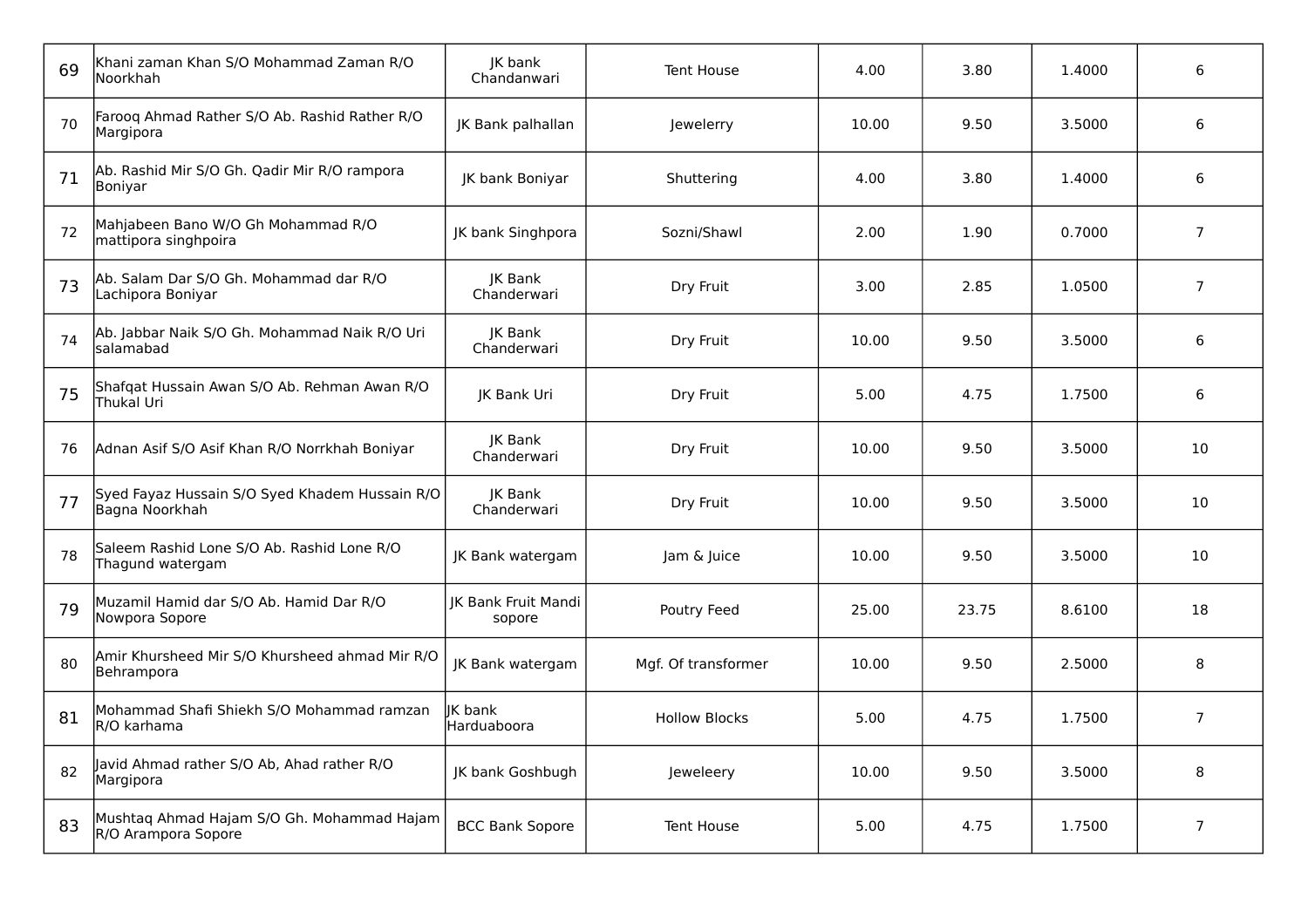| 84 | Mohammad Ashraf wani S/O Gh. Mohi-udddin wani<br>R/O hail jagir       | JK bank Choora                | Shuttering          | 5.00  | 4.75 | 1.7500 | 8              |
|----|-----------------------------------------------------------------------|-------------------------------|---------------------|-------|------|--------|----------------|
| 85 | Showkat bashir S/O bashir ahmad Parra R/O Gulab<br>bagh Reram kunzer  | JK bank Kunzer                | <b>Dhaba</b>        | 5.00  | 4.75 | 1.7500 | $\overline{7}$ |
| 86 | Firdous Ahmad Dar S/O Mohammad Assadullah Dar<br>R/O Pattan           | J&K Bank Mirgund              | Shuttering          | 5.00  | 4.75 | 1.7500 | 8              |
| 87 | Umer Ali akhoon S/O Ali Mohamad akhoon R/O<br>Seelo                   | JK Bank Seeloo                | Shuttering          | 5.00  | 4.75 | 1.7500 | 8              |
| 88 | Mushtaq Ahmad Mir S/O Mohammad Monuwar Mir<br>R/O Behrampora          | JK Bank watergam              | Mobile repairing    | 5.00  | 4.75 | 1.7500 | $\overline{7}$ |
| 89 | Fayaz Ahmad Mir S/O Gh. Rasool Mir R/O<br>hathlangoo sopore           | canara bank sopore            | Shuttering          | 7.30  | 6.94 | 2.5550 | 8              |
| 90 | Shabir Ahmad malik S/O Ab, Rahim Malik R/O<br>Doulatpora              | JK bank Choora                | Shuttering          | 10.00 | 9.50 | 3.5000 | 10             |
| 91 | Iram fareed S/O farid Khan R/O Gingle                                 | JK Bank Gingle                | Xerox Centre        | 10.00 | 9.50 | 3.5000 | 8              |
| 92 | Mohammad ashraf rather S/O Gh. Mohammad<br>rather R/O Margipra pattan | JK bank Goshbugh              | Shuttering          | 10.00 | 9.50 | 3.5000 | 10             |
| 93 | Showkat Ahmad yattoo S/O Farooq Ahmad Yattoo<br>R/O Chijhama          | <b>IK Bank watergam</b>       | Shuttering          | 10.00 | 9.50 | 3.5000 | 10             |
| 94 | Syed Sajad Hussain S/O Syed Muzzaffar Hussain<br>R/O Bagna Noorkhah   | <b>IK Bank</b><br>Chanderwari | Photostat           | 10.00 | 9.50 | 3.5000 | 8              |
| 95 | Ab. Hameed Shagoo S/O Ab. Ahad Shagoo R/O<br>Tangmarg                 | JK bank Goshbugh              | Carpet              | 2.00  | 1.90 | 0.7000 | $\overline{7}$ |
| 96 | Muslim Ahmad Sofi S/O Gh. Ahmad Sofi R/O<br>Kripalpora                | JK Bank singhpora             | carpet Weaving      | 2.70  | 2.57 | 0.9450 | $\overline{7}$ |
| 97 | Shahid Satar Bhat S/O Ab. Satar Bhat R/O Binner                       | <b>BCC Bank Ladoora</b>       | Cutting & tailoring | 3.00  | 2.85 | 1.0500 | 6              |
| 98 | Showkat Ahmad Malik S/O Mohammad Akram<br>malik R/O lalpora Kunzer    | JK Bank Kunzer                | Sozni               | 3.00  | 2.85 | 1.0500 | 6              |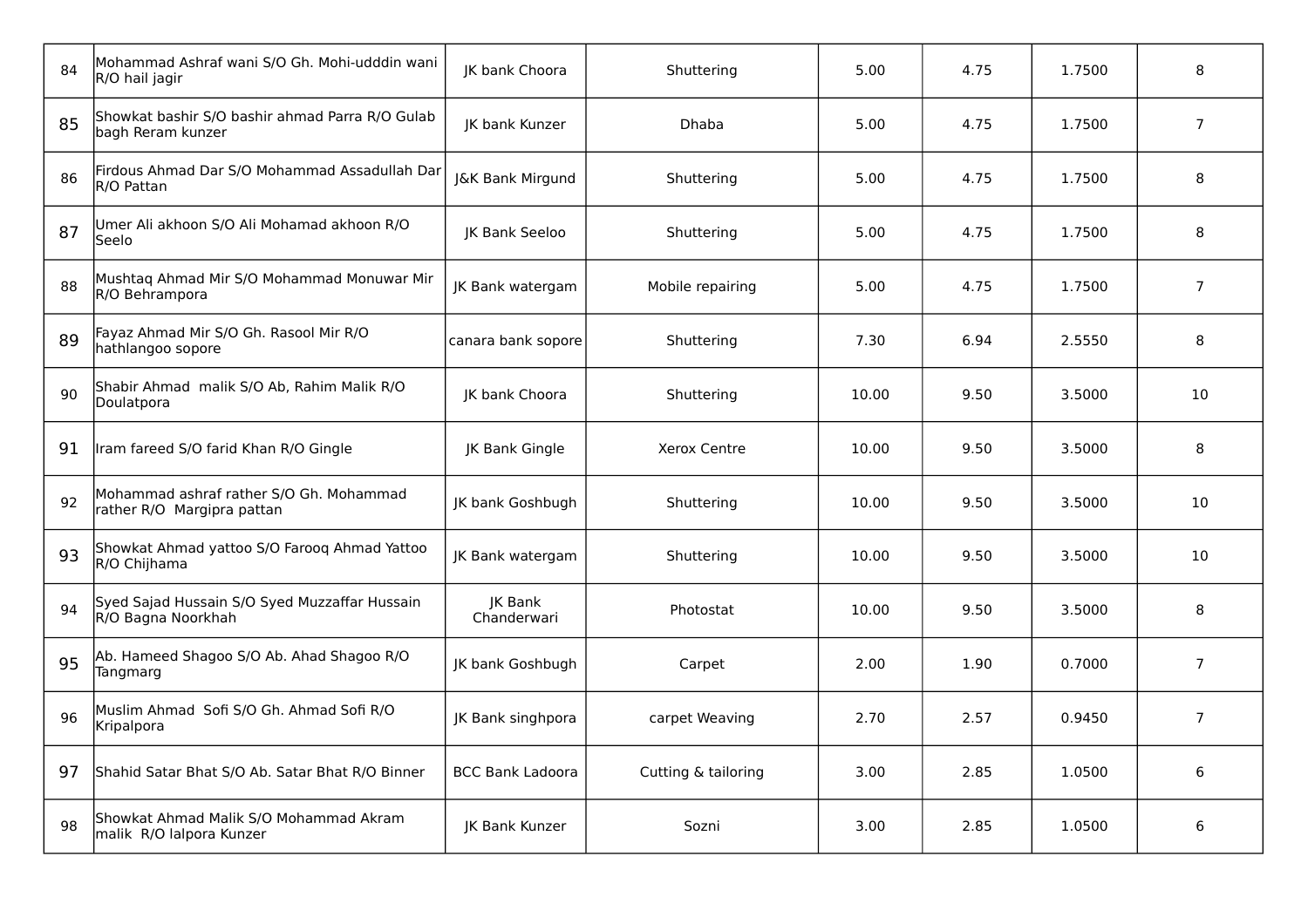| 99  | Tariq Ahmad marazi Mohammad Ayoub Marazi R/O<br>Mattipora Singhpora | JK Bank singhpora             | Shawl Embd.                   | 4.00  | 3.80 | 1.4000 | 6              |
|-----|---------------------------------------------------------------------|-------------------------------|-------------------------------|-------|------|--------|----------------|
| 100 | Arif Mohammad Parray S/O Ab. Gani Parray R/O<br>Puthar Kreeri       | JK bank Choora                | Shawl                         | 5.00  | 4.75 | 1.7500 | 6              |
| 101 | Nazir Ahmad wani S/O Mohammad Subhan wani<br>R/O tarhama            | JK Bank<br>Harduaboora        | Shawl                         | 5.00  | 4.75 | 1.7500 | 8              |
| 102 | Mohammad Yousuf dar S/O Mohammad Sultan dar<br>R/O Hib dangerpora   | JK Bank Seeloo                | carpet Weaving                | 5.00  | 4.75 | 1.7500 | 8              |
| 103 | Gh. Mohi-uddin ganai S/O Shamsdin R/O<br>Mehrajpora kungamdara      | JK bank Sherabad              | Sozni                         | 5.00  | 4.75 | 1.7500 | 8              |
| 104 | Noor Mohammad Malik S/O Gh. Ahmad malik R/O<br>Singhpora            | <b>IK Bank singhpora</b>      | Shawl Embd.                   | 5.00  | 4.75 | 1.4000 | 8              |
| 105 | Mohammad Afzal Joo S/O Gh. Mohammad Joo R/O<br>Dever Yakmanpora     | <b>IK bank SSM</b><br>College | carpet weeaving               | 8.00  | 7.60 | 2.8000 | 8              |
| 106 | Ab Hamid Khan S/O Gh. Nabi Khan R/O Chinkipora                      | <b>BCC Bank Sopore</b>        | cotton Cording                | 10.00 | 9.50 | 3.5000 | 6              |
| 107 | Rehana Gul D/O Mohammad Aslam Najar R/O<br>Ferozpora Tangmarg       | JK Bank Tangmarg              | Shawl Embd.                   | 1.50  | 1.43 | 0.5530 | 6              |
| 108 | Rukhsana Bano D/O Gh. Ahmad Yattoo R/O<br>Goshbugh Pattan           | JK bank Goshbugh              | Shawl Embd.                   | 3.00  | 2.85 | 1.0500 | 5              |
| 109 | Ashaiya bano W/O Mohammad Yousuf Mir R/O<br>hardaboora unzer        | IK bank<br>Harduaboora        | Sozni                         | 3.00  | 2.85 | 1.0500 | 5              |
| 110 | Tanzeela hassan D/O Gh. Hassan Wani R/O<br>Noorbagh ussan pattan    | <b>IK bank Palhallan</b>      | <b>Cutting &amp;tailoring</b> | 3.00  | 2.85 | 1.0500 | 5              |
| 111 | Saleema Begum W/O fayaz Ahmad ganai R/O<br>Harthrath Singhpora      | JK Bank singhpora             | Shawl Embd.                   | 3.00  | 2.85 | 1.0500 | 5              |
| 112 | Fatima Begum W/O Mohjammad Isaq Mir R/O<br>Budibugh nambal          | JK GB Khore<br>Sherabad       | carpet Weaving                | 3.00  | 2.85 | 1.0500 | $\overline{7}$ |
| 113 | Afrooza Bano W/O Mohammad Yousuf Parray R/O<br>Hardashoora          | JK Bank Kunzer                | Sozni                         | 4.00  | 3.80 | 1.4000 | 6              |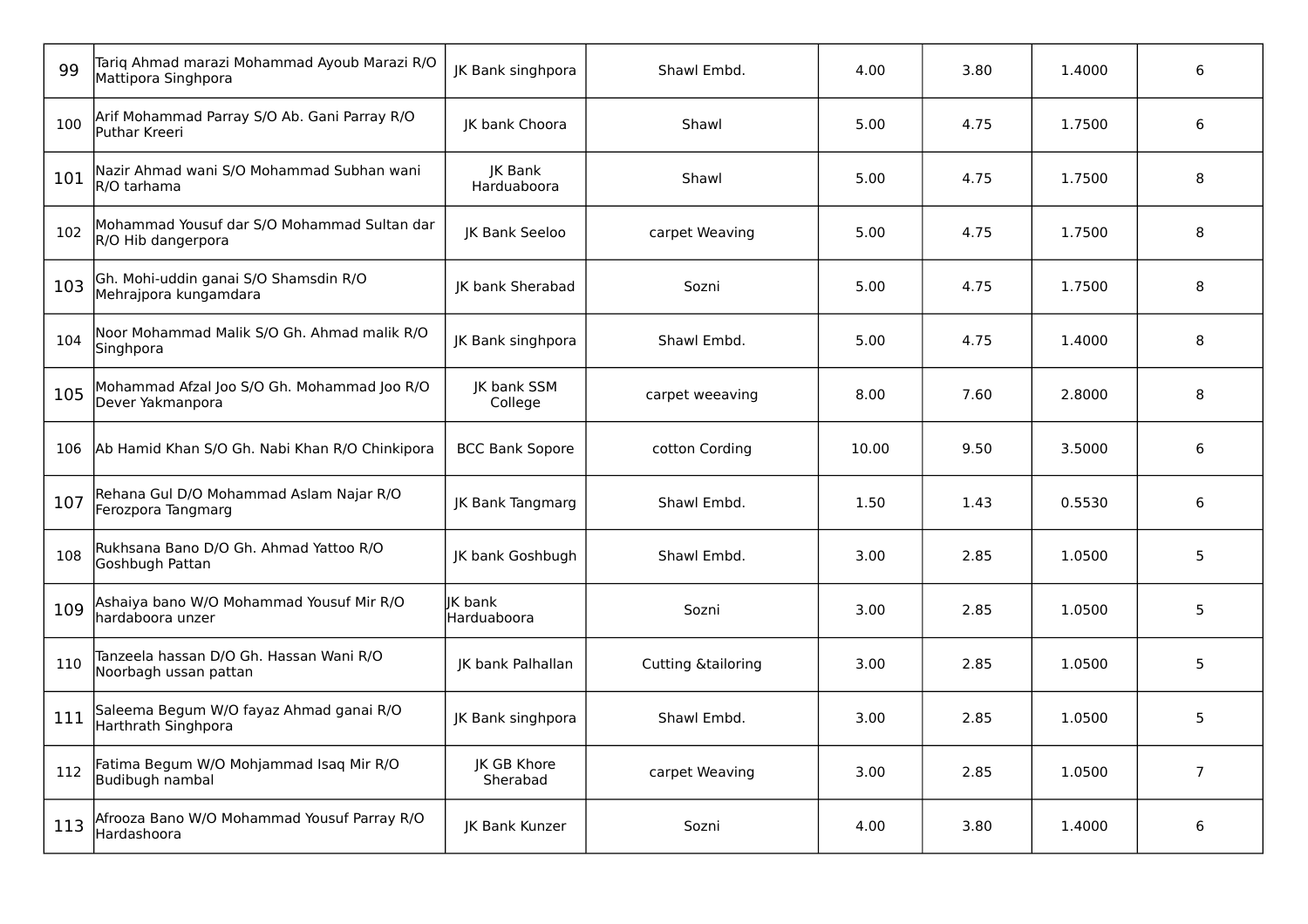| 114 | Rubia naseem D/O Gh. Mohi-ud-din R/O Binner                     | <b>BCC Bank Ladoora</b> | Shawl Embd.                   | 5.00   | 4.75   | 1.7500   | 8   |
|-----|-----------------------------------------------------------------|-------------------------|-------------------------------|--------|--------|----------|-----|
| 115 | Shagufta Mudasir W/O Mudasir Ahmad dar R/O<br>Burzulla          | IK bank<br>Harduaboora  | Carpet                        | 5.00   | 4.75   | 1.7500   | 8   |
| 116 | Irfana Bnao D/O Ab. Rashid dar R/O dangerpora                   | JK Bank Seeloo          | Shawl Embd.                   | 5.00   | 4.75   | 1.7500   | 8   |
| 117 | Shameema Begu W/O fayazAhmad Mir R/O<br>Kungamdara Singhpora    | <b>IK</b> bank Sherabad | Sozni                         | 5.00   | 4.75   | 1.7500   | 6   |
| 118 | Rubeena bano D/O Nazir Ahmad malik R/O<br>Singhpora             | JK Bank singhpora       | Shawl Embd.                   | 5.00   | 4.75   | 1.4000   | 6   |
| 119 | Zamrooda Khaja W/O Mohammad Akbar Khaja R/O<br>Dever yaklampora | JK bank SSM<br>College  | carpet Weaving                | 5.00   | 4.75   | 1.7500   | 10  |
| 120 | Khaitiga Begum W/O Gh. Qadir Mir R/O Sheeri                     | <b>BCC Bank Sheri</b>   | <b>Cutting &amp;tailoring</b> | 5.00   | 4.75   | 1.7500   | 6   |
|     | Total                                                           |                         |                               | 626.26 | 594.95 | 217.3790 | 874 |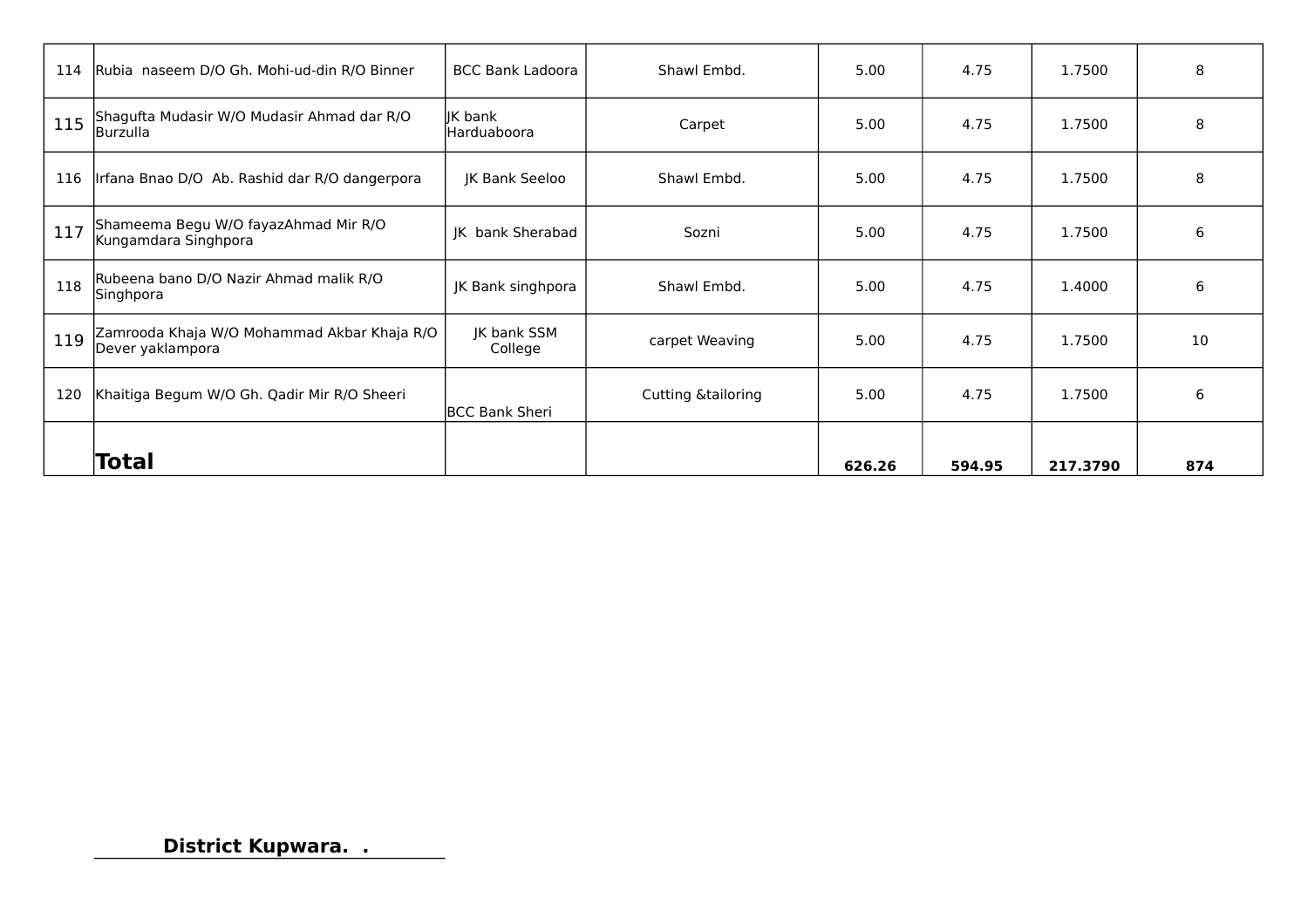| S.             | Name of the Beneficiary with Address                        | Name of the                         | <b>Scheme</b>        | P.C.  | <b>Bank Loan</b> | M.M.   | Emp             |
|----------------|-------------------------------------------------------------|-------------------------------------|----------------------|-------|------------------|--------|-----------------|
| <b>No</b>      |                                                             | <b>Bank</b>                         |                      |       |                  |        |                 |
| 1              | Faroog Ahmad Peer S/o Saif Ud Din Peer R/o<br>Anderhama     | <b>I&amp;K Bank Main</b><br>Kupwara | Mobile Repairing     | 10.00 | 9.50             | 3.5000 | 6               |
| $\overline{2}$ | Fahmeeda Begum W/o Bilal Ahmad Wani R/o<br>Panzgam          | J&K Bank Chowkibal Gabba Sazi       |                      | 5.00  | 4.75             | 1.7500 | $\overline{7}$  |
| 3              | Avaise Mohammad Mir S/o Gh Mohammad Mir R/o<br>lTikker      | I&K Bank Main<br>Kupwara            | Automobile Workshop  | 5.00  | 4.75             | 1.7500 | 5               |
| 4              | Mir Danish Bashir S/o Bashir Ahmad Mir R/o<br>Batpora Magam | J&K Bank Magam                      | Mobile Repairing     | 5.00  | 4.75             | 1.7500 | 5               |
| 5              | Javaid Ahmad Dar S/o Gh Ahmad R/o Chairkoot<br>Lolab        | J&K Bank Kuligam                    | Hollow Blocks        | 20.00 | 19.00            | 7.0000 | $\overline{15}$ |
| 6              | Nazir Ahmad Malik S/o Mohd Mukhtar R/o<br>Halmatpora        | J&K Bank Hayhama Shuttering         |                      | 6.00  | 5.70             | 2.1000 | 6               |
| $\overline{7}$ | Fayaz Ahmad Mir S/o Ab Rashid Mir R/o Khumriyal             | J&K Bank Khumriyal Dry Fruit        |                      | 5.00  | 4.75             | 1.7500 | $\overline{7}$  |
| 8              | Samia Nabi W/o Ishfaq Majid Dar R/o Kralpora                | <b>IKB</b> Kralpora                 | <b>Hollow Blocks</b> | 15.00 | 14.25            | 5.2500 | 15              |
| 9              | Farooq Ahmad Lone S/o Gh Hassan R/o warsun                  | <b>JKB Kralpora</b>                 | Shuttering           | 10.00 | 9.50             | 3.5000 | $\overline{15}$ |
| 10             | Ishfaq Ahmad Ahanger S/O Ab Ahad R/O Panzgam                | I K BANK<br><b>CHOCKIBAL</b>        | Gates & Grills       | 5.00  | 4.75             | 1.7500 | 6               |
| 11             | Adil Wali Dar S/o Wali Mohd R/o Pazipora                    | <b>BCC Main Kupwara</b>             | Shuttering           | 10.00 | 9.50             | 3.5000 | $\overline{8}$  |
| 12             | Mohd Anwar Rather S/o Mohd Jamal R/o Reshigung BCC Trehgam  |                                     | <b>DTP</b>           | 5.00  | 4.75             | 1.7500 | 5               |
| 13             | Ashiq Hussain Peerzada S/o Mohd Anwar R/o<br>Dudwan         | <b>BCC Main Kupwara</b>             | RMG                  | 10.00 | 9.50             | 3.5000 | 10              |
| 14             | Nisar Ahmad Sheikh S/o Ab Ahad R/o Aloosa                   | <b>BCC Kralpora</b>                 | Bakery               | 5.00  | 4.75             | 1.7500 | 5 <sup>1</sup>  |
| 15             | Tariq Ahmad Mir S/o Ab Jabbar R/o Khurhama                  | <b>BCC Sogam</b>                    | Mobile Repairing     | 5.00  | 4.75             | 1.2500 | 6               |
| 16             | Shabir Ahmad Bhat S/o Mohd Ambir R/o sontipora              | <b>BCC Kralpora</b>                 | Plumber              | 5.00  | 4.75             | 1.7500 | 4               |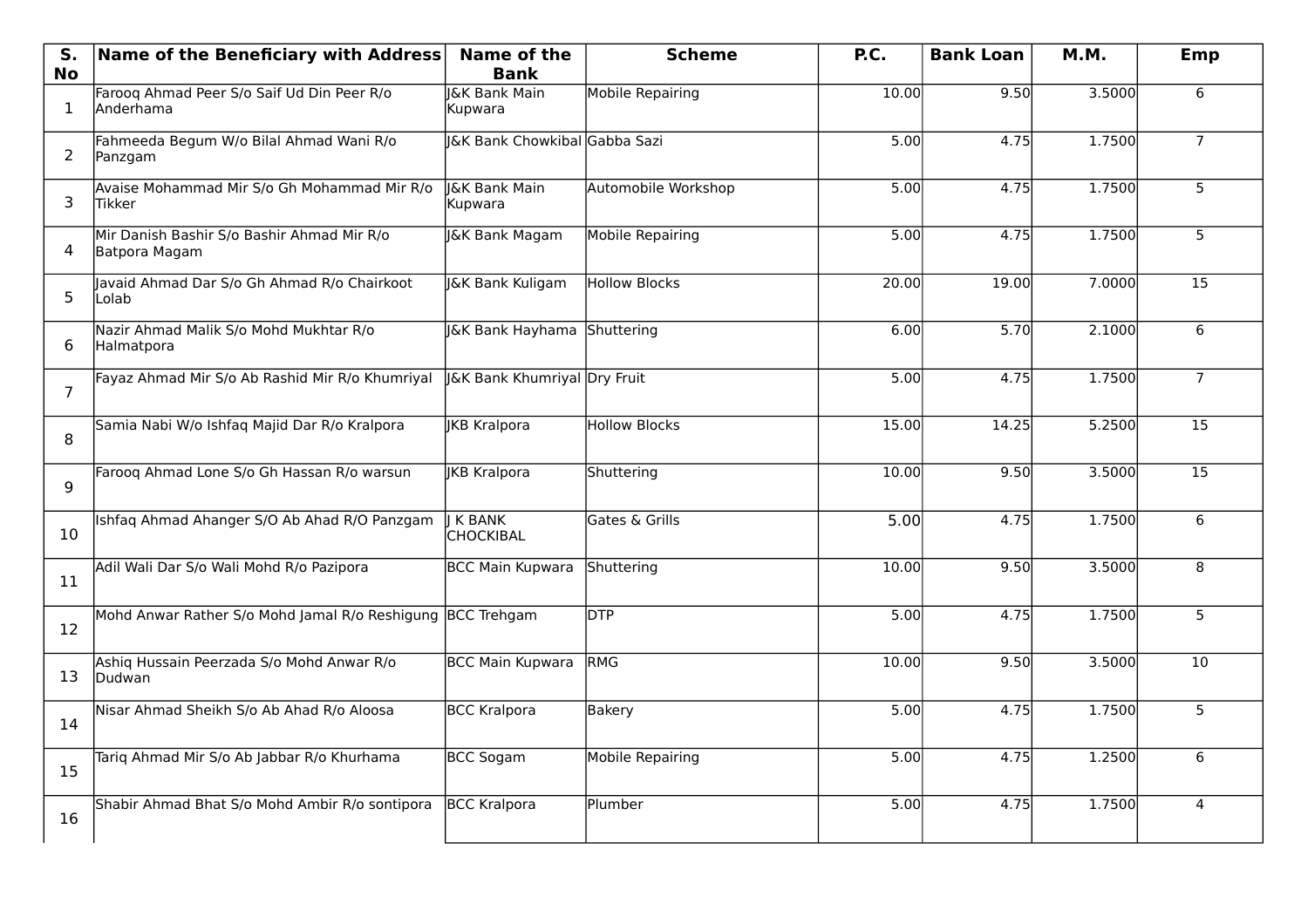| 17 | Sara Begum W/o Nazir Ahmad Sheikh R/o<br>Gashigund         | <b>BCC Trehgam</b>     | Gabba Sazi  | 5.00   | 4.75   | 1.7500  | $\overline{7}$ |
|----|------------------------------------------------------------|------------------------|-------------|--------|--------|---------|----------------|
| 18 | Mohd Maqbool Khan S/o Peer Khan R/o kawari                 | BCC Trehgam            | Shuttering  | 10.00  | 9.50   | 3.5000  | $\overline{7}$ |
| 19 | Shabir Ahmad Mir S/o Gh Nabi R/o Krusan                    | BCC Sogam              | Mobile Rep. | 7.00   | 6.65   | 2.4500  | 4              |
| 20 | Mohd Sultan Mir S/o Mohd Jamal R/0 Dohama                  | <b>BCCB Kralpora</b>   | Shuttering  | 5.00   | 4.75   | 1.7500  | 5              |
| 21 | Shakeela Begum W/o Mohd Iqbal Sheikh R/o<br>Panzgam        | <b>BCCB Kralpora</b>   | Gabba Sazi  | 2.00   | 1.90   | 0.7000  | 3              |
| 22 | Syed Mudasir Indrabi S/o Gh Jeelani R/o Cherkoot<br>lLolab | <b>BCC E.C Kupwara</b> | <b>DTP</b>  | 5.00   | 4.75   | 1.7500  | $\overline{7}$ |
| 23 | Zahir Abas Khan S/o Mohd Yousuf R/o Lilam                  | BCCB Villgam           | Atta Chaki  | 5.00   | 4.75   | 1.7500  | $\overline{4}$ |
| 24 | Mohd Amin Wani S/o Gh Ahmad R/o Kalipora                   | <b>BCCB Villagam</b>   | Shuttering  | 5.00   | 4.75   | 1.7500  | 10             |
| 25 | Sajad Hussan Payar S/o Gh Hassan R/o Shumnag               | <b>BCCB Kralpora</b>   | Jute Bags   | 10.00  | 9.50   | 3.5000  | 16             |
| 26 | Ashig Hussain Sheikh S/o Ab Gani R/o Trehgam               | <b>BCCB</b> Trehgam    | Tent House  | 5.00   | 4.75   | 1.7500  | 5              |
| 27 | Shams ud Din Mir S/o Ab Subhan R/o Kupwara                 | PNB Kupwara            | <b>RMG</b>  | 20.00  | 19.00  | 7.0000  | 15             |
|    | <b>Total</b>                                               |                        |             | 205.00 | 194.75 | 71.2500 | 208            |

#### **District Leh .**

| S.        | Name of the Beneficiary with Address                           | Name of the             | <b>Scheme</b>           | P.C.  | <b>Bank Loan</b> | <b>M.M.</b> | Emp |
|-----------|----------------------------------------------------------------|-------------------------|-------------------------|-------|------------------|-------------|-----|
| <b>No</b> |                                                                | <b>Bank</b>             |                         |       |                  |             |     |
|           | Konchok Lobzang S/O Stanzin Morup R/O Khaltsi                  | <b>IKB Skalzangling</b> | Non-Woven Fabric Bags   | 24.80 | 23.56            | 8.6800      | 17  |
|           | Sonam Wangdus S/O Samstan Dorje R/O Samad<br><b>Rockchan</b>   | <b>IKB Himmya</b>       | lDhaba                  | 4.00  | 3.80             | 1.4000      |     |
|           | Skarma Rangdol S/O Dorjey Phunchok R/O Samad<br><b>Rokchan</b> | IKB Himmya              | <b>Dhaba</b>            | 3.00  | 2.85             | 1.0500      |     |
|           | Tsewang Stobdan S/O Tsering Dorjey R/O Pinchimik  JKB Sumoor   |                         | Carpentry/ Wood Carving | 5.00  | 4.75             | 1.7500      |     |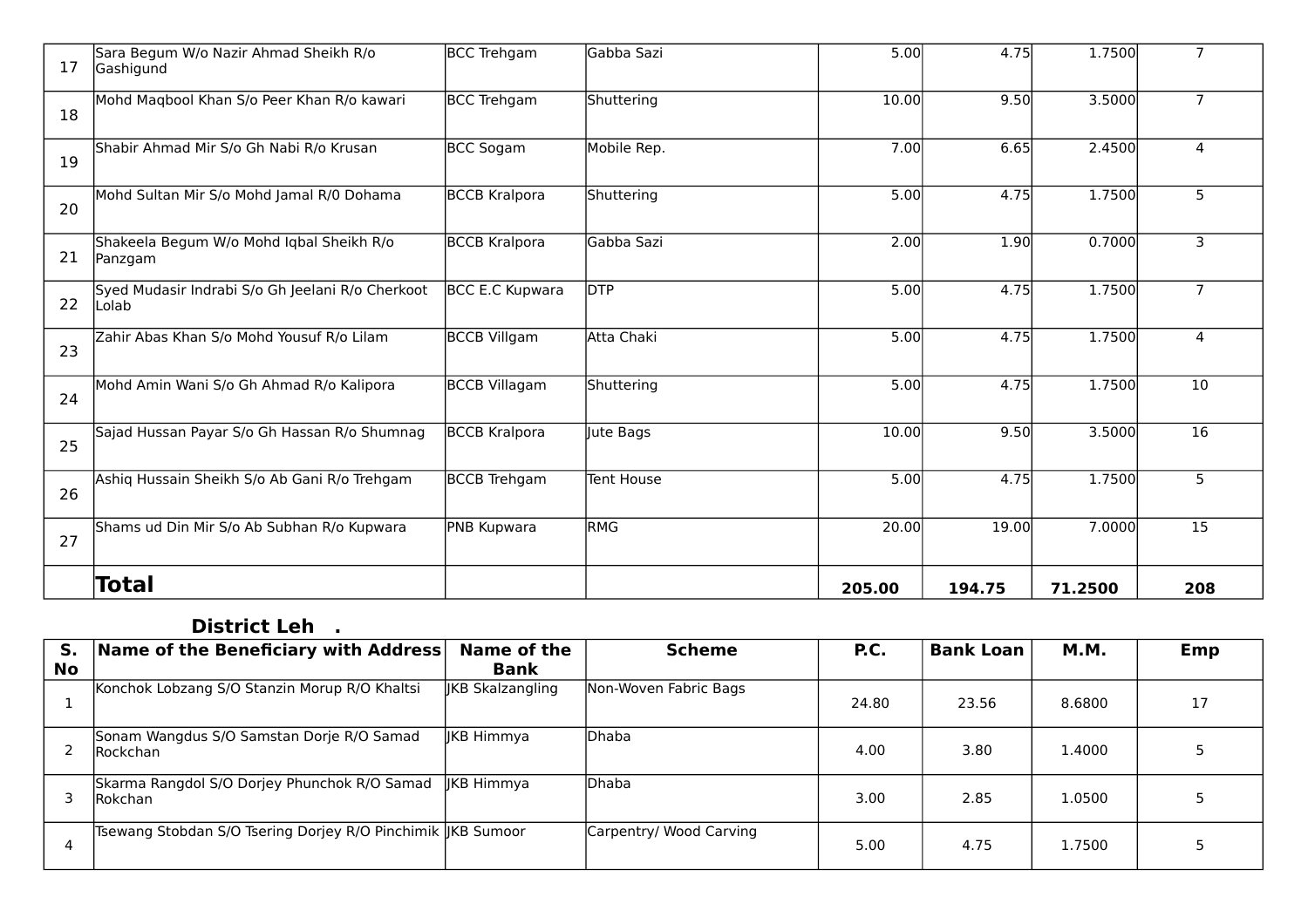| 5  | Nargis Khatoon D/O Late Syed Mehdi Shah R/O<br> Thiksay    | <b>JKB Thiksay</b>      | Woollen knitting                                  | 2.00  | 1.90 | 0.7000 | $\overline{7}$ |
|----|------------------------------------------------------------|-------------------------|---------------------------------------------------|-------|------|--------|----------------|
| 6  | Tsewang Dorjey S/O Rinchin Tsering R/O Durbuk              | <b>KB Durbuk</b>        | Dhaba/ Restaurant                                 | 8.00  | 7.60 | 2.8000 | 8              |
| 7  | Tundup Namgail S/O Tsetan Motup R/O Tigger<br> Nubra       | <b>IKB Diskit</b>       | Steel fabrication                                 | 8.00  | 7.60 | 2.8000 | 8              |
| 8  | Shahid Ali S/O Fida Hussain R/O Thiksay                    | <b>KB Diskit</b>        | Tourist Camping                                   | 10.00 | 9.50 | 3.5000 | 10             |
| 9  | Rigzin Norboo S/O Sonam Norgais R/O Saspol                 | <b>IKB Khaltsi</b>      | Tourist Camping                                   | 10.00 | 9.50 | 3.5000 | 8              |
| 10 | Tsewang Dorjey S/O Tsering Norboo R/O Taru                 | <b>IKB Nimmoo</b>       | Dhaba/ Restaurant                                 | 10.00 | 9.50 | 3.5000 | 8              |
| 11 | Nawang Dolma W/O Stanzin Phunchok R/O Taru                 | <b>JKB Skalzangling</b> | Woollen knitting                                  | 2.00  | 1.90 | 0.7000 | $\overline{7}$ |
| 12 | Tsering Dolma W/O Tundup Dorjay R/O Liker                  | <b>IKB Nimmoo</b>       | Dying of Fabrics                                  | 3.00  | 2.85 | 1.0500 | 10             |
| 13 | Stanzin Ninjey S/O Tsewang Konchok R/O Dipling<br>Lingshet | SBI Choglamsar          | Auto Service Center (Car washing<br>and Painting) | 8.00  | 7.60 | 2.8000 | 9              |
| 14 | Stanzin Gaychot S/O Tsering Tundup R/O Matho               | <b>SBI Choglamsar</b>   | Carpentry                                         | 4.00  | 3.80 | 1.4000 | 5              |
| 15 | Tsering Dorjey S/O Sonam Dorjey R/O Stok                   | <b>PNB Choglamsar</b>   | Carpentry                                         | 5.00  | 4.75 | 1.7500 | 6              |
| 16 | Tsering Norboo S/O Tundup Sonam R/O Hanu<br>Yokma          | <b>KB-Skurbuchan</b>    | <b>Water Grath</b>                                | 2.00  | 1.90 | 0.7000 | 3              |
| 17 | Sonam Namgail S/O Tsewang Namgial R/O Rakuru<br>lNubra     | <b>IKB-Diskit</b>       | R.M.G./Tailoring                                  | 2.00  | 1.90 | 0.7000 | $\overline{4}$ |
| 18 | Tsewang Norboo S/O Nawang Rigzin R/O Photoksa              | <b>IKB- Khaltsi</b>     | Carpet Weaving                                    | 2.00  | 1.90 | 0.7000 | 4              |
| 19 | Abass Ali S/O Mohammad Taqi R/O Chuchot Yokma              | <b>IKB-Zampa</b>        | Automobile Workshop                               | 5.00  | 4.75 | 1.7500 | 8              |
| 20 | Jigmat Namgail S/O Tsewang Paljor R/O Tia                  | <b>IKB- Khaltsi</b>     | Automobile Workshop                               | 5.00  | 4.75 | 1.7500 | 8              |
| 21 | Rigzin Angchok S/O Tsewang Laldan R/O Mudh                 | JKB-Nyoma               | Carpentry/ Wood Carving                           | 3.00  | 2.85 | 1.0500 | 6              |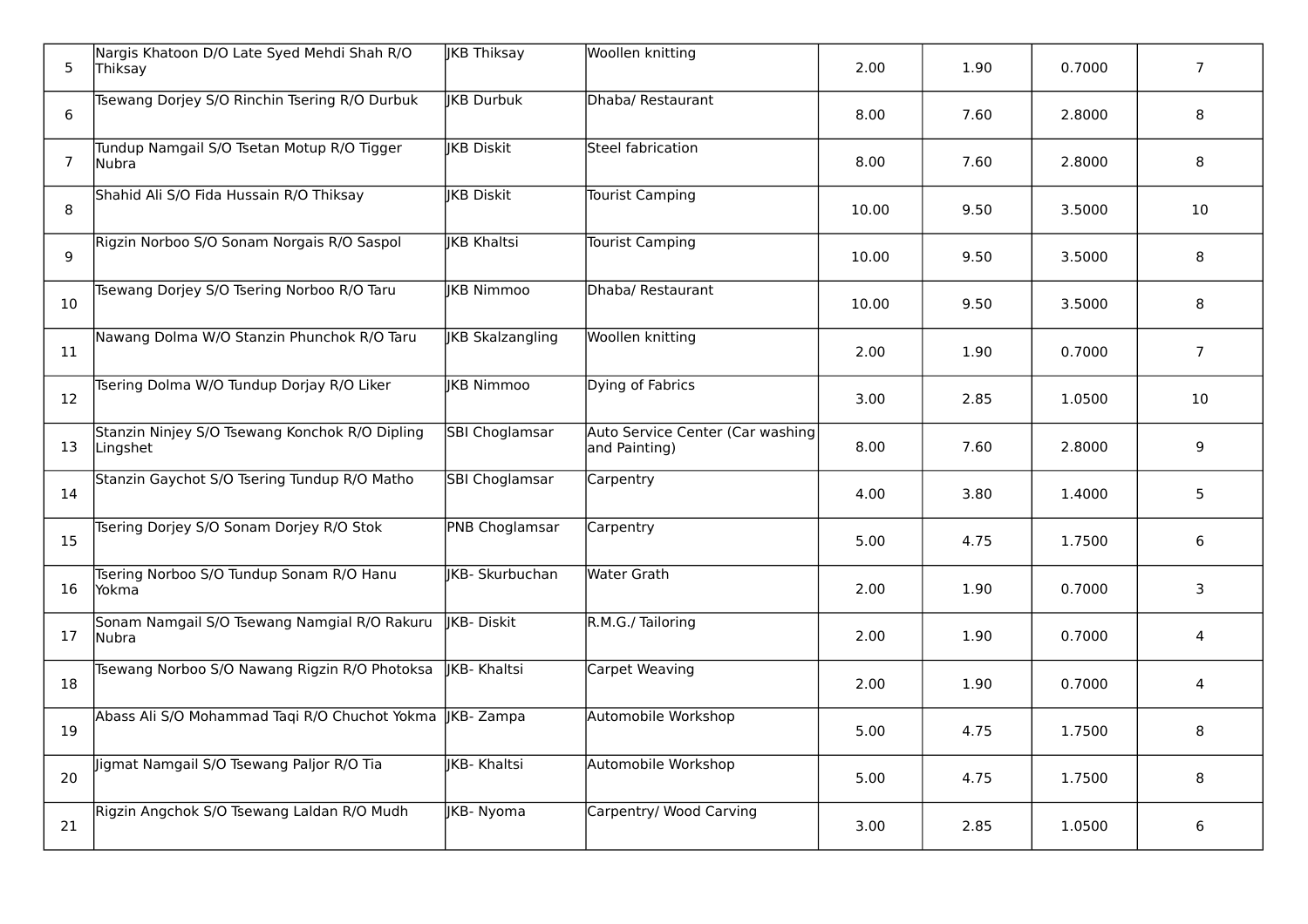| -22 | Sonam Dolma W/O Tundup Namgail R/O Hanu<br><b>Gongma</b> | lIKB- Skurbuchan | R.M.G/Tailoring | 1.50   | 1.43   | 0.5250  |     |
|-----|----------------------------------------------------------|------------------|-----------------|--------|--------|---------|-----|
|     | <b>Total</b>                                             |                  |                 | 127.30 | 120.94 | 44.5550 | 155 |

#### **District Kargil.**

| S.<br><b>No</b> | Name of the Beneficiary with Address                                 | Name of the<br><b>Bank</b> | <b>Scheme</b>    | P.C. | <b>Bank Loan</b> | M.M.   | Emp            |
|-----------------|----------------------------------------------------------------------|----------------------------|------------------|------|------------------|--------|----------------|
| 1               | Nasir Ali S/o Fida Hussain R/o Lukstay                               | SBI Kargil                 | <b>B</b> Type    | 5.00 | 4.75             | 1.7500 | 6              |
| $\mathcal{P}$   | Shabir Husain S/o Ghulam Murtza R/o Paskum Zang KB Kargil<br> Kargil |                            | Auto Mobile      | 2.00 | 1.90             | 0.7000 | 5              |
| 3               | Rubana Banoo D/o Ahmad Hussain R/o Karkait                           | <b>IKB Lal Chowk</b>       | Tea STall        | 1.00 | 0.95             | 0.3500 | 4              |
| 4               | Zubada Banoo D/o Ali Naqi R/o Hagnis                                 | IKB Chaktin                | Tailoring        | 2.00 | 1.90             | 0.7000 | 6              |
|                 | Mohammad Issah S/o Ghulam Qadir R/o<br>Thangdumbar Sankoo            | IKB Sankoo                 | Maize Grinder    | 3.00 | 2.85             | 1.0500 | 6              |
| 6               | Nargis Banoo Wife Mohammad Hussain R/o Silmoo<br> Kargil             | <b>IKB Batlik</b>          | Tailoring        | 1.00 | 0.95             | 0.3500 | 4              |
|                 | Mohammad Ibrahim S/o Mohamamd Musa R/o<br>Thandumboor Sankoo         | <b>JKB Sankoo</b>          | Cement Brikling  | 2.00 | 1.90             | 0.7000 | $\overline{7}$ |
| 8               | Mansoora Banoo W/o Mohd Ali R/o Namsuru                              | <b>KB</b> Taisuru          | Woolen Knitting  | 1.00 | 0.95             | 0.3500 | 4              |
| 9               | Anwar Hussain S/o Mohd Ali R/o kukSTay                               | IK Gramen Bank             | Mobile Repesring | 3.00 | 2.85             | 1.0500 | 6              |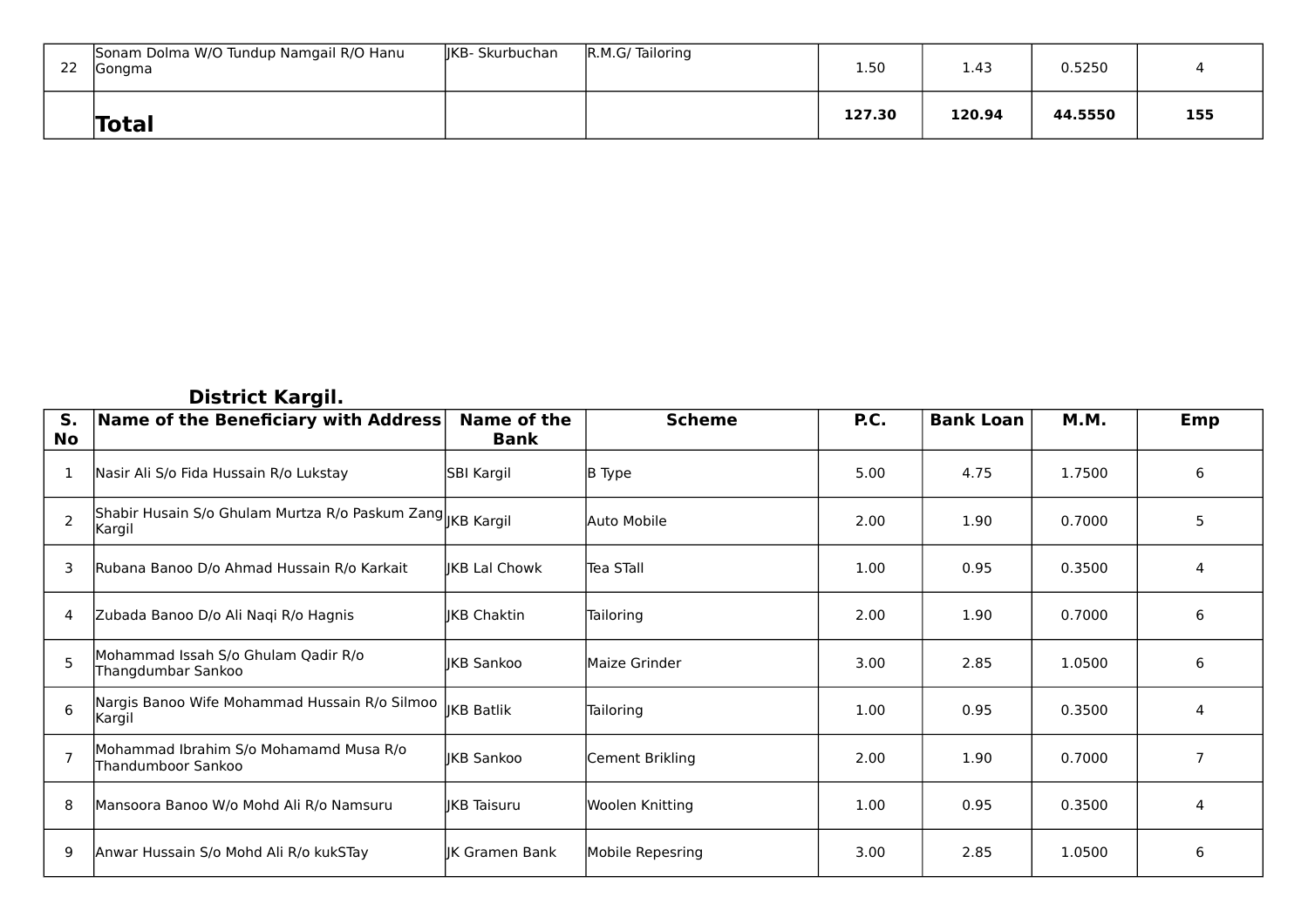| 10 | Sajjad Hussain S/o Mohd Jaweed R/o Paskum         | J&K Bank Kargil                        | Camping Agancy      | 10.00 | 9.50 | 3.5000 | 11             |
|----|---------------------------------------------------|----------------------------------------|---------------------|-------|------|--------|----------------|
| 11 | Sakina Banoo D/o Mohd Hussain R/o Minjee          | J&K Bank Kargil                        | Tea Stall           | 10.00 | 9.50 | 3.5000 | $\overline{7}$ |
| 12 | Mohd Ali S/o Gh. Mohmad R/o Lankarchay            | <b>J&amp;K Bank kargil</b>             | lAutomobile         | 8.00  | 7.60 | 2.8000 | 6              |
| 13 | Mohd Hassan s/o Ali Mohd R/o Poyen                | J&K Bank Kargil                        | Talioring           | 2.00  | 1.90 | 0.7000 | 3              |
| 14 | Mohd Mustfa S/o Mohd Sadiq R/o Choskore           | SBI Kargil                             | Computer Repering   | 2.00  | 1.90 | 0.7000 | 4              |
| 15 | Ali Mohd Ali Qassim R/o Minjee                    | SBI Kargil                             | Cement Brick        | 10.00 | 9.50 | 3.5000 | 13             |
| 16 | Kulsoom Khatoon W/o Mehboob Hussain R/o<br>Shakar | SBI Shakar                             | <b>RMG</b>          | 5.00  | 4.75 | 1.7500 | 5              |
| 17 | Hamida banoo W/o Amir R/o Chulachan Samraha       | SBI Shakar                             | <b>Cement Brick</b> | 7.00  | 6.65 | 2.4500 | 10             |
| 18 | Skinder Ali S/o Mohd Mussa R/o Shilikchay         | <b>J&amp;K Bank Lalchowk</b><br>Kargil | Steel Feb           | 10.00 | 9.50 | 3.5000 | 10             |
| 19 | Mohd Abdullah S/o Mohd Ali R/o Sandoo             | <b>J&amp;K Bank Lalchowk</b><br>Kargil | Carpentery          | 10.00 | 9.50 | 3.5000 | 10             |
| 20 | Gh Mohmmad S/o Mohd Issa R/o apati kargil         | <b>J&amp;K Bank Lalchowk</b><br>Kargil | <b>Bakery</b>       | 10.00 | 9.50 | 3.5000 | 9              |
| 21 | Mohd Hussain S/o Mohd Abdullah r/o Gogma Kargil   | <b>J&amp;K Bank Lalchowk</b><br>Kargil | RMG                 | 3.00  | 2.85 | 1.0500 | 5              |
| 22 | Gh Mohmmad S/o Mohd Hussain R/o Parkichik         | J&K Bnak Lalchowk                      | Cement Brick        | 3.00  | 2.85 | 1.0500 | 8              |
| 23 | Mohd Raza S/o Haji Ab Rahim R/o Baroo             | <b>J&amp;K Bank Lalchowk</b><br>Kargil | RMg                 | 7.00  | 6.25 | 2.4500 | 10             |
| 24 | Gh. Hussain S/o Mohd Hassan R/o Tumial Kargil     | <b>J&amp;K Bank Lalchowk</b><br>Kargil | Steel Feb           | 8.00  | 7.60 | 2.8000 | 8              |
| 25 | sakina Banoo D/o Gh Hayder R/o                    | <b>J&amp;K Bank Lalchowk</b><br>Kargil | <b>Cement Brick</b> | 10.00 | 9.50 | 3.5000 | 13             |
| 26 | Sakina Khatoon D/o Mohd Hussain R/o schlikchay    | <b>J&amp;K Bank Lalchowk</b><br>Kargil | Tailoring           | 3.00  | 2.85 | 1.0500 | $\overline{7}$ |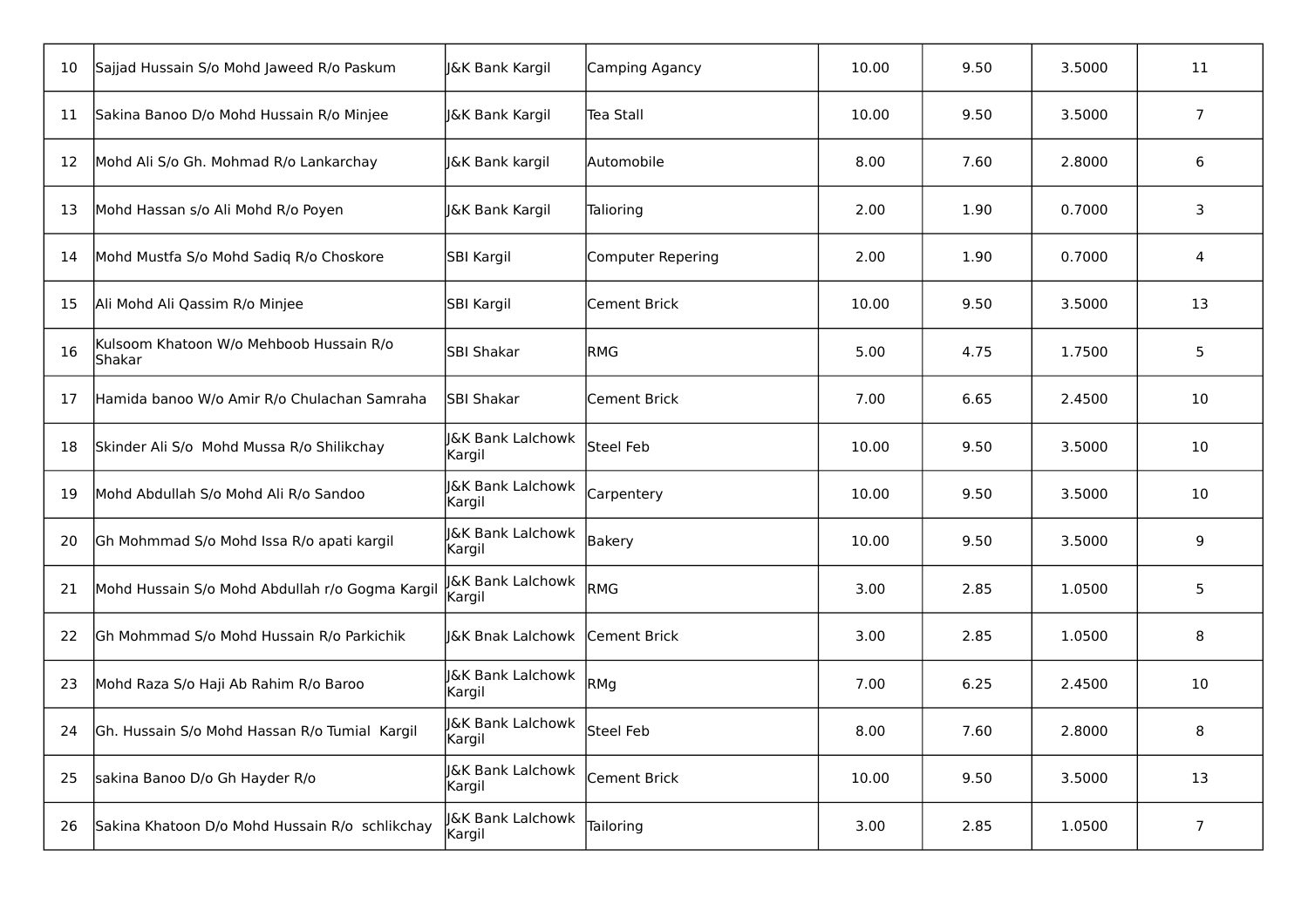| 27 | Ali Hayder S/o Gh Mohd R/o Namsuroo              | I&K Bnak Taisuru            | <b>Cement Brick</b> | 10.00  | 9.50   | 3.5000  | 13             |
|----|--------------------------------------------------|-----------------------------|---------------------|--------|--------|---------|----------------|
| 28 | Mohd Ibrahim S/o Gh Hussain R/o Namsuru          | I&K Bank Taisutu            | Aprocat Processing  | 2.00   | 1.90   | 0.7000  | $\overline{2}$ |
| 29 | Mohd Yassin S/o Fida ali R/o Minjee              | <b>J&amp;K Bank Baroo</b>   | lSteel Feb          | 10.00  | 9.50   | 3.5000  | 10             |
| 30 | Akbar Ali s/o Mohd Tuha R/o Saliskote            | J&K Bank Trespone           | Cement Brick        | 2.00   | 1.90   | 0.7000  | 6              |
| 31 | Tsering Galplphoo S/o Sonam Anchowk R/o Phoo     | I&K Bank Mulback            | Carpentery          | 7.00   | 6.25   | 2.4500  | 6              |
| 32 | lPadma Dolkar                                    | <b>J&amp;K Bank Mulback</b> | Tailoring           | 2.00   | 1.90   | 0.7000  | 4              |
| 33 | Tsering Zangpoo S/o Tsering Norfial R/o Stakchay | I&K Bank Chiktan            | Tyre Repering       | 3.00   | 2.85   | 1.0500  | 6              |
| 34 | Zainab Bee D/o Gh Mohd R/o Akchamal              | <b>J&amp;K Bank Akchmal</b> | Carpentery          | 10.00  | 9.50   | 3.5000  | 10             |
| 35 | lGulzar Ahmad s/o Gh Rasool R/o Mukshoo Drass    | I&K Bank Drass              | lCement Brick       | 3.00   | 2.85   | 1.0500  | 8              |
| 36 | Thukjay Wangtoop s/o Tsering Faldan R/o Tungary  | I&K Bank Padum<br>Zanskar   | Carpentery          | 11.00  | 10.45  | 3.8500  | 12             |
|    | Total                                            |                             |                     | 198.00 | 187.30 | 69.3000 | 264            |

## **District Bandipora.**

| J.        | <b>Name of the Beneficiary with Address</b> | <b>Name of the</b> | <b>Scheme</b> | P.C | Bank<br>. Loan | <b>M.M</b> . | :mp |
|-----------|---------------------------------------------|--------------------|---------------|-----|----------------|--------------|-----|
| <b>No</b> |                                             | Bank               |               |     |                |              |     |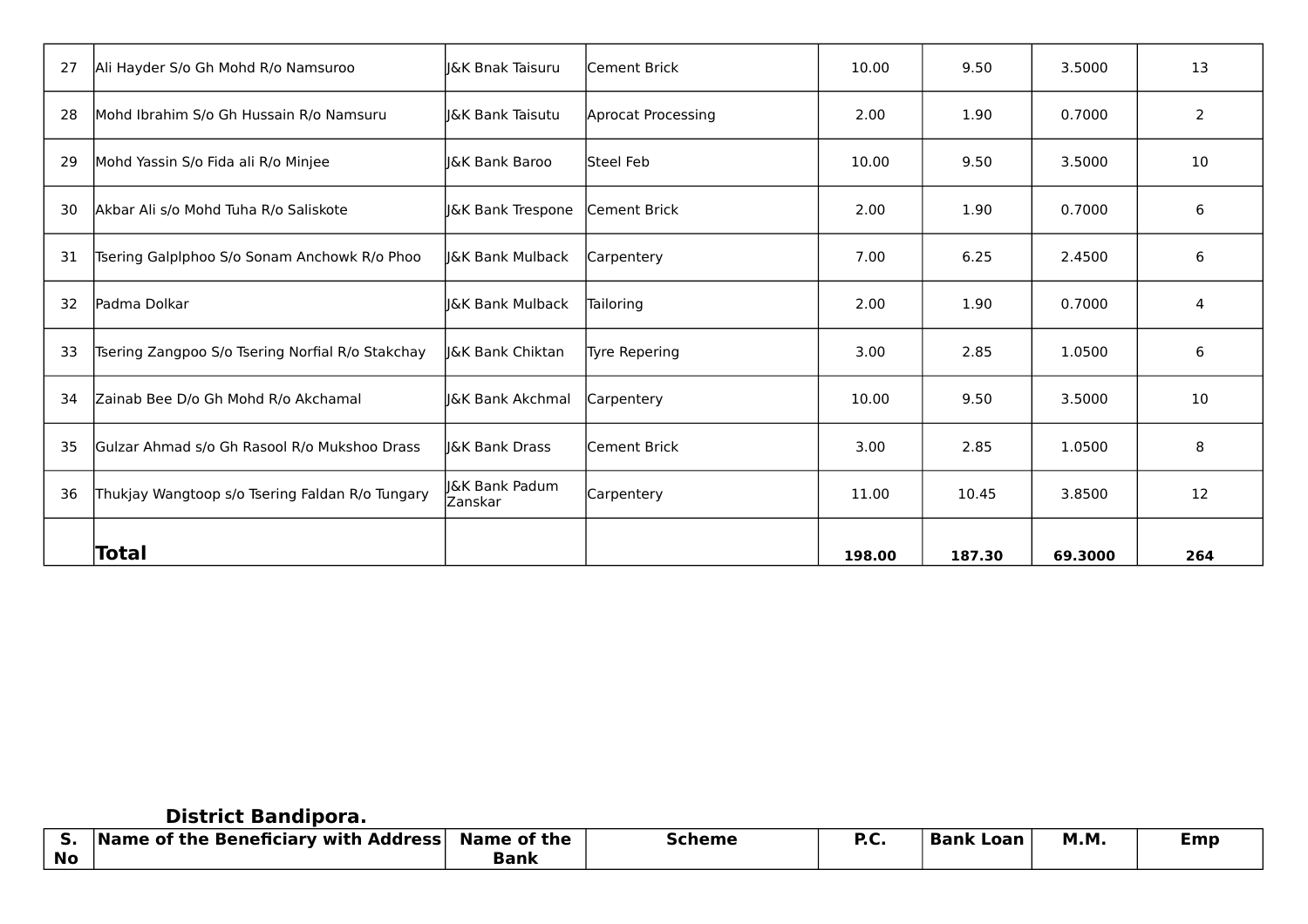| $\mathbf 1$    | Maryam Begum D/o Ab Gani Mir R/o Muslim<br>Abad.               | <b>JKB Tp Bandipora Tila</b> |                   | 2.00  | 1.90  | 0.7            | 5              |
|----------------|----------------------------------------------------------------|------------------------------|-------------------|-------|-------|----------------|----------------|
| $\overline{2}$ | Ashan ul haq S/o Gh Mushtafa Mir /o Plan bpr  jkb main bpr     |                              | offset            | 10.00 | 9.50  | 3.5            | 8              |
| 3              | zahoor ahmad Mailk S/o Mohd Sarwar R/o<br>panzigam             | JKB Tp Bandipora bakery      |                   | 4.96  | 4.71  | 1.735          | $\overline{7}$ |
| 4              | Arif Ahmad Najar S/o Ab Sattar R/O<br>Chantibandi              | jkgb argam                   | Carpentery        | 2.00  | 1.90  | 0.7            | 3              |
| 5              | haseena Begum D/o bashir Ahmad Sofi R/o<br>brar.               | jkb main bpr                 | embodeiry         | 3.00  | 2.851 | 1.05           | 4              |
| 6              | GH Mohd Mir S/o Ab Ahad Mir R/o Nowpora                        | <b>JKTP Bandipora</b>        | <b>RMG</b>        | 20.00 | 19.00 | $\overline{7}$ | 8              |
| $\overline{7}$ | Nazir Ahmad Peerzada S/o Gh nabi R/o<br>Gamroo                 | ikb main bpr                 | <b>RMG</b>        | 5.00  | 4.75  | 1.75           | $\overline{7}$ |
| 8              | Anamul Haq S/o Mohd Rajab R/o Muslim Abad. JKBTP Bpr           |                              | Shattering        | 5.00  | 4.75  | 1.75           | 5              |
| 9              | Khursheed Ahmad Kumar S/o Habibullah R/o<br>Magnipora          | JKGB Quil Maqam Carpet       |                   | 1.50  | 4.43  | 0.525          | 4              |
| 10             | shabir Ahmad Dar S/o Ab Gaffar R/o<br>Naathpora                | PNB Bpr                      | Automobile        | 5.00  | 4.751 | 1.75           | 5              |
| 11             | Rubeeya Syed D/o Gh Mohi uddin Bhat R/o<br>Watapora            | <b>JKGB Watapora</b>         | Taloring          | 1.50  | 1.43  | 0.525          | 5              |
| 12             | Mumtaz Ahmad Bhat S/o Gh Ahmad Bhat R/o<br><b>Gund Dachina</b> | jkb main bpr                 | Voltage Steplizer | 4.00  | 3.80  | 1.4            | 6              |
| 13             | Sarwa Begum D/o Ab Rashid Wani R/o Arin<br>Dardapora           | BCC Bpr                      | Shawl             | 1.50  | 1.43  | 0.525          | 5              |
| 14             | Hajira Begum D/o Noor Mohd R/o Ward No                         |                              |                   |       |       |                |                |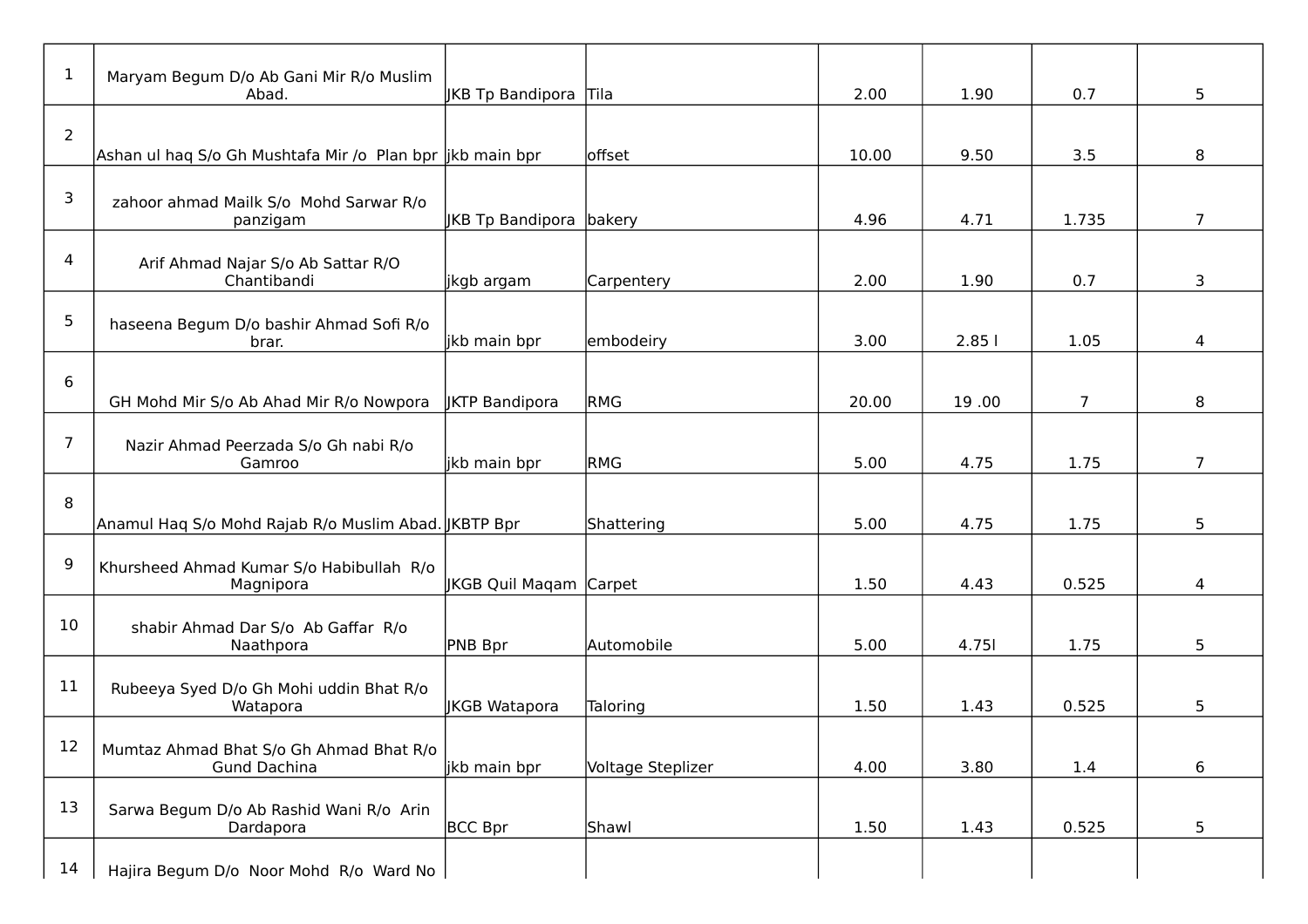|    | 06 Bpr                                                     | <b>JKB</b> Bpr       | Shawl           | 4.00  | 3.80  | 1.4   | $\overline{7}$ |
|----|------------------------------------------------------------|----------------------|-----------------|-------|-------|-------|----------------|
| 15 | Gh Mohi uddin parray S/o Gh Mohd R/o<br>Putushiya          | <b>JKGB Watapora</b> | bakery          | 4.96  | 4.71  | 1.736 | $\overline{7}$ |
| 16 | Firdous Ahmad Mir S/o Mohd Abdullah R/o<br>lawapora        | <b>JKB Pazalpora</b> | Hollow blocks   | 5.00  | 4.75  | 1.75  | 7              |
| 17 | Ifitikar Ahmad Khan S/o Habibullah R/o<br>Nowpora          | jkb main bpr         | Milk Products   | 5.00  | 4.75  | 1.75  | 6              |
| 18 | fameeda Bano D/o Mohd Afzal Lone R/o<br>Sumlar             | jkb main bpr         | <b>RMG</b>      | 4.00  | 3.80  | 1.4   | 6              |
| 19 | parveena Akhtar S/o Habibullah R/o nadihal                 | likb main bpr        | Shawl           | 3.00  | 2.85  | 1.05  | 6              |
| 20 | Ab Ahad Wani S/o Ab Rehman R/o Sumbal                      | JKB safapora         | Furtiniture     | 24.80 | 23.56 | 8.68  | 6              |
| 21 | Fayaz Ahmad rather S/o Mohd Magbool R/o<br>Inderkoot       | <b>JKB Sumbal</b>    | <b>DTP</b>      | 10.00 | 9.50  | 3.5   | 10             |
| 22 | Ali Hussain Bhat S/o talib Bhat R/o Gadkhud                | <b>IKB Gamudoo</b>   | Cycle Repairing | 4.00  | 3.80  | 1.4   | $\overline{7}$ |
| 23 | Gh Hyder Dar S/o Gh Hassan Dar R/o Udina                   | <b>SBI Sumabal</b>   | Carpet          | 2.00  | 1.90  | 0.7   | 7              |
| 24 | Aliyas Ahmad Pujoo S/o Mohd Yousuf R/o<br>Kowapora Trigama | JKB Shadipora        | Carpet          | 3.00  | 2.85  | 1.05  | 7              |
| 25 | Gh Mohi uddin Waza S/o Assadulla R/o Sarie<br>dangerpora   | <b>IKB Sumbal</b>    | Wooden Jounery  | 24.80 | 23.56 | 8.68  | 10             |
| 26 | Gh Hassan Chakan S/o Mohd Afzal Chakan R/o<br>Nowgam       | JKB Sumbal           | Carpet          | 3.00  | 2.85  | 1.05  | 6              |
| 27 | Shahid Hameed S/o Ab Hameed parray R/o<br>Wangipora        | <b>JKBMM Sumbal</b>  | Automobile      | 10.00 | 9.50  | 3.5   | 5              |